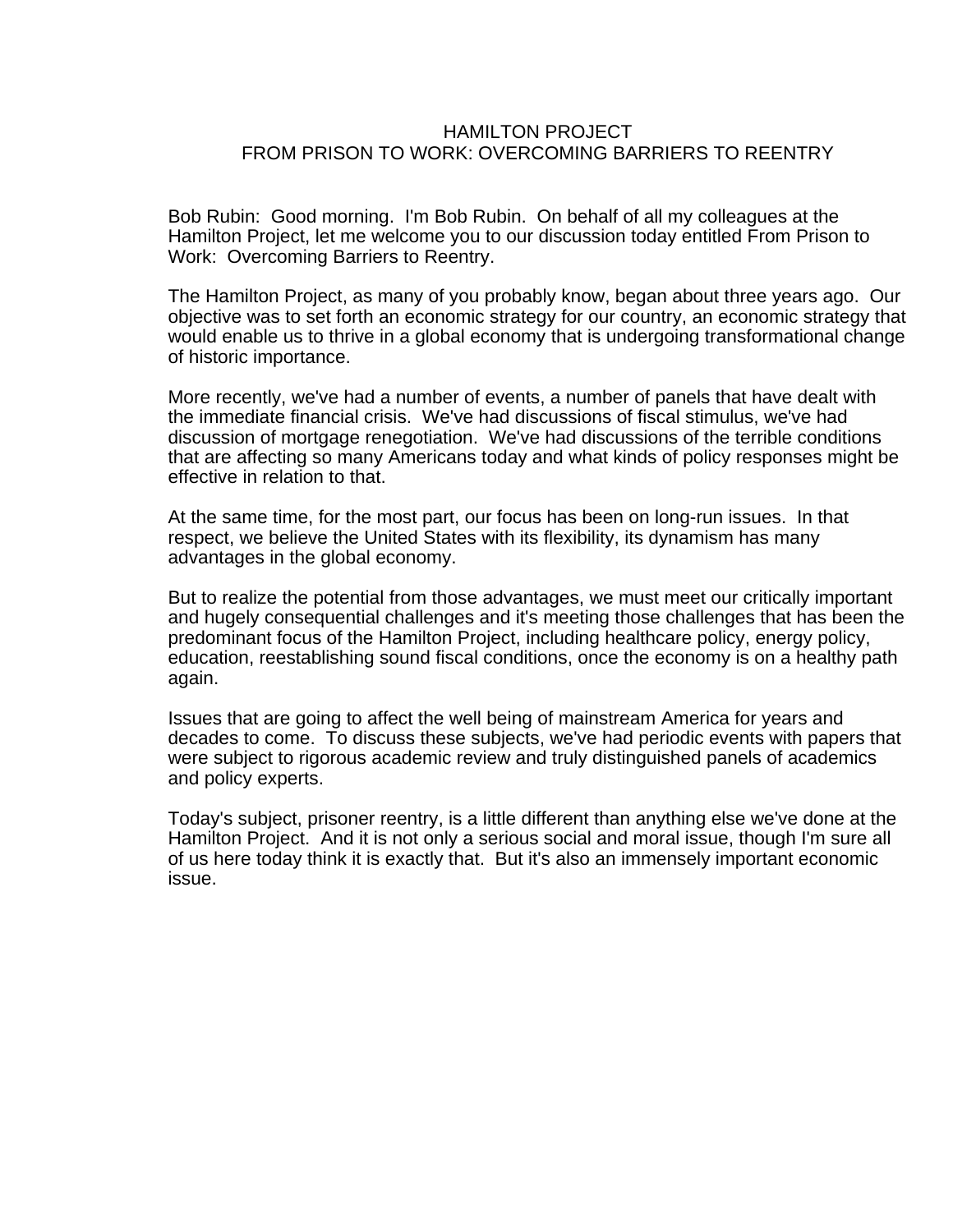With over two and a quarter million Americans incarcerated and hundreds of thousands of people released each year, if you think of it in an economic context, there are enormous gains that could be had in social cost saves and productivity realized if real progress could be made in bringing released prisoners back into the economic mainstream.

All of you are here because you care about this issue. My own concern about prisoner reentry grew largely out of my involvement in an organization called the Local Initiative Support Corporation, the nation's largest community development organization, and I've chaired it for many, many years.

In addition, my son, my younger son, worked as a volunteer teacher at the Fortune Society in New York for some period of time. And he used to come home and talk about the enormous challenges and difficulties of trying to accomplish successful prisoner reentry with so many members of the released population.

It's because of all of this that our then director of the Hamilton Project, Jason Furman, and I, discussed including prisoner reentry as an economic issue for the Hamilton Project.

Our program today is designed to serve two purposes: To provide additional exposure for an issue that unfortunately receives far too little exposure in our society, and, two, to provide a forum for discussion of a serious proposal for dealing with prisoner reentry and for the issues around prisoner reentry more generally.

For both of these reasons, we are deeply, deeply honored to have with us to deliver our keynote address senator Jim Webb of Virginia. His focus in the Senate has been largely on national security issues. But he's also engaged strongly with economic and social issues as well.

In that context, he has been a champion of the Second Chance Act, and he has used his position on the Joint Economic Committee to focus on the link between prisoner release and the larger economy. I don't think there's any question but that having an American political leader of the enormous standing and distinction of Senator Webb involved with prisoner reentry, who contributed greatly to giving this issue the prominence that it is so important that it have, important not only for released prisoners, but for all Americans.

In keeping with the practice of the Hamilton Project, I won't go into the senator's resume. It's in your materials. But I would strongly recommend you look at it. It is the resume of a deeply committed American who has now become a major political leader.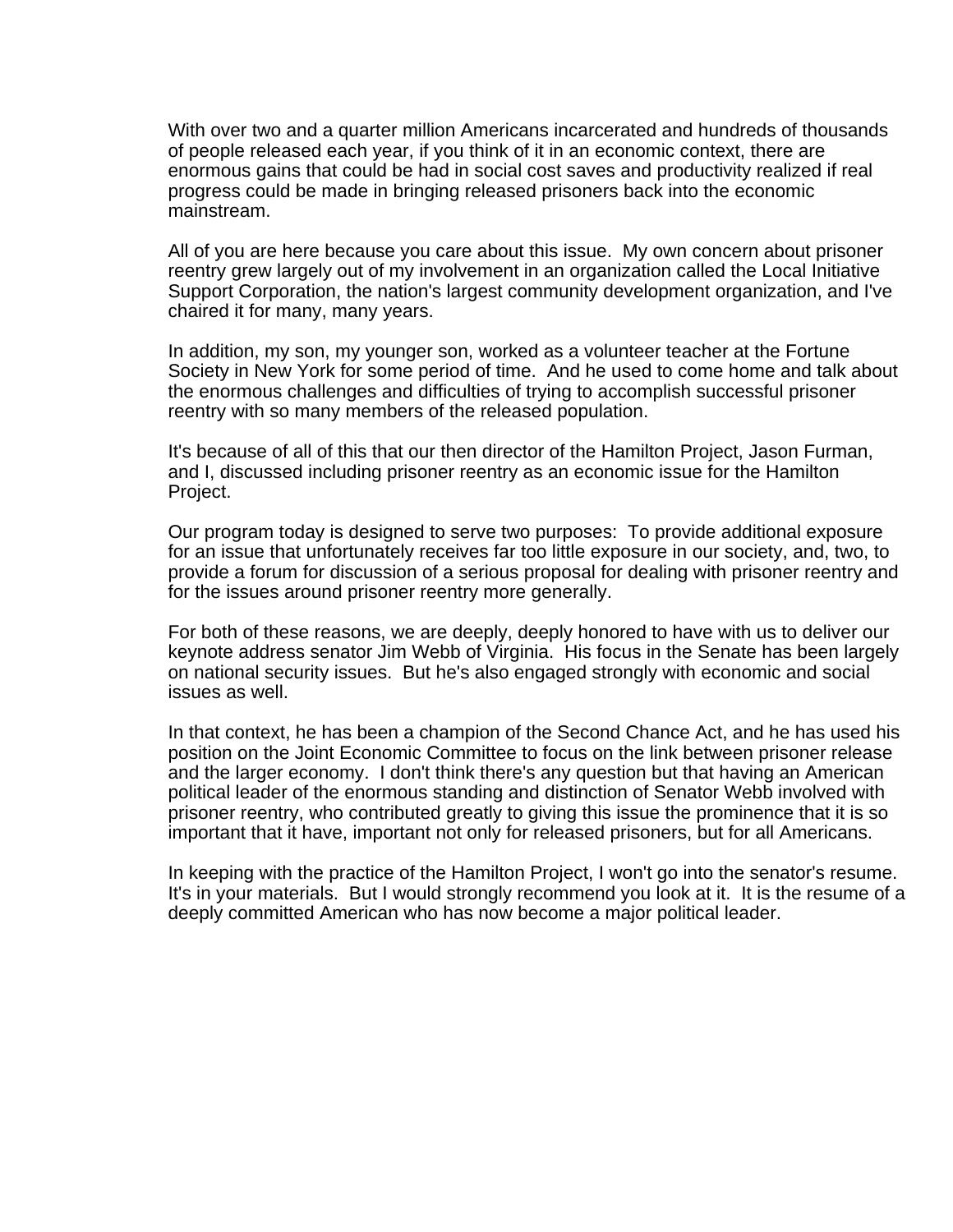After Senator Webb's address Doug Elmendorf the director of the Hamilton Project project, who was sitting here, he's changed his mind and sitting down here. Will come to the stage and moderate a Q&A discussion with the audience.

Then after that we'll have a policy roundtable. At our roundtable, Bruce Western of the Sociology Department of Harvard, who also teaches at the Kennedy School, will provide an overview of the new proposal on prisoner reentry that will then be released as a Hamilton Project paper.

Then we'll have a panel of experts who will discuss both that paper and the issues more generally around prisoner release.

Let me briefly introduce the members of the panel. Though, again, I'll not go into their resumes, they're in your materials. But it's a truly distinguished panel. I've already mentioned Bruce Western. Let me just add that his work focuses on linking or on the link between incarceration and social and economic and equality in America.

Scott Anders, the Assistant Deputy Chief of the Probation Office of the Eastern District of Missouri. He's developed partnerships at the local and state federal level to assist offenders becoming productive members of the community.

Glenn Martin, Associate Vice President of Policy and Advocacy of the Fortune Society, which is truly a remarkable organization in New York City that has had a long history of helping released offenders reenter the community.

The final member of our panel is Michael Thomas, prosecuting attorney, Saginaw, Michigan. Mr. Thomas was named 2008 Michigan Crime Victim Advocate of the Year, and he's also co-chair of the Corrections and Reentry Committee of the National District Attorneys Association.

And, finally, we have as our moderator Doug Elmendorf, Director of the Hamilton Project. Doug is a highly distinguished economist, highly respected economist who has served at the U.S. Treasury Department, the Federal Reserve Board, the White House Council of Economic Advisors and the Congressional Budget Office. Doug is not unfamiliar with economic policy. Doug has also done an excellent job in managing our Hamilton Project.

Let me also express my appreciation and the appreciation of all of us to Doug and to Karen Andersen, the Managing Director of the Hamilton Project, for putting together what is really a terrific, terrific program on a very, very important subject.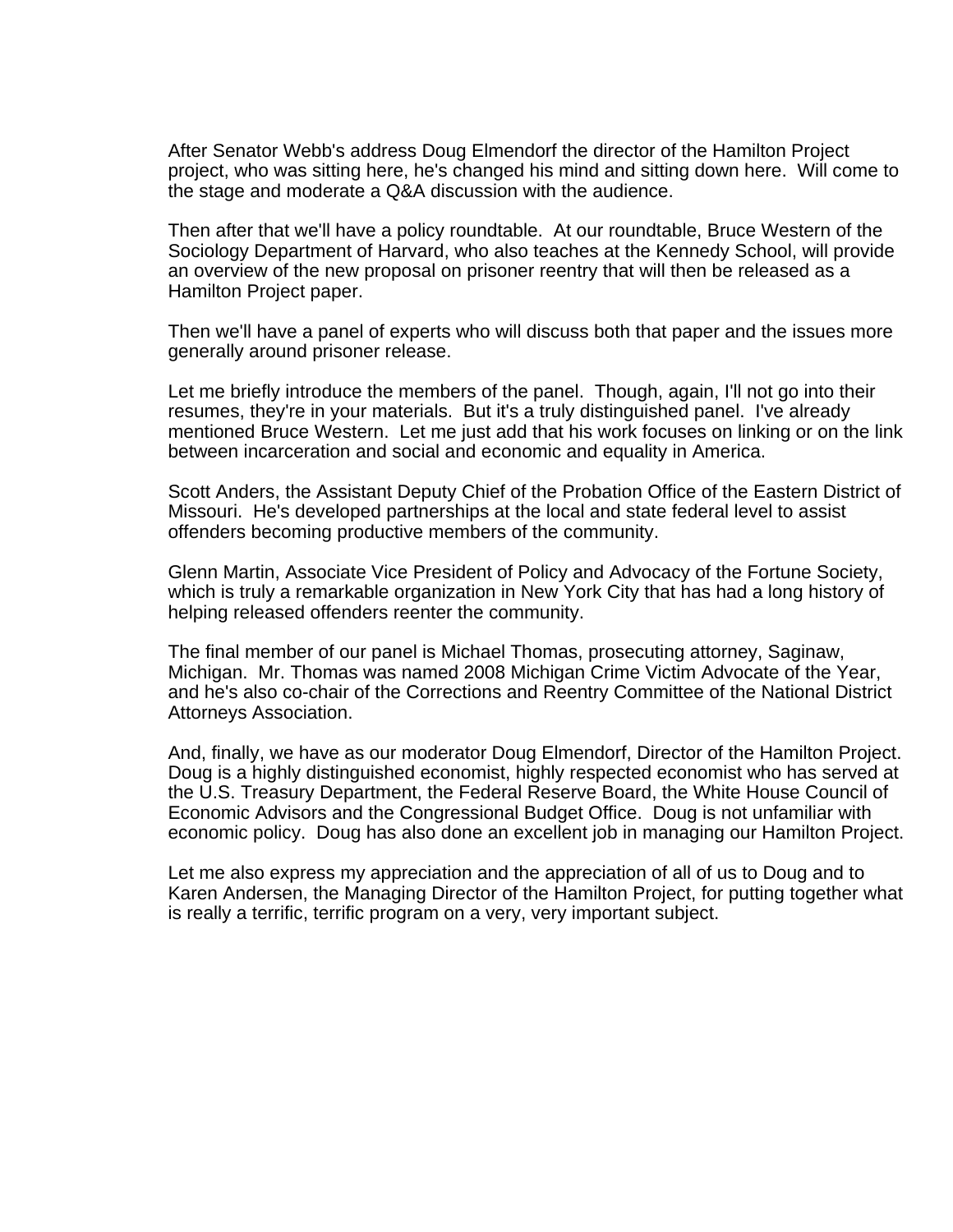With that, it is my enormous honor and privilege to introduce as our keynote speaker the Honorable Jim Webb, Senator of the Commonwealth of Virginia, to begin our program. Senator Webb. (Applause)

Jim Webb: Thank you very much. It's an honor to be with you today. I'd like to begin by thanking Bob Rubin and the Hamilton Project for not only inviting me here but for having taken on this job as one of their initiatives. Actually, Bob when you were speaking about the areas that the Hamilton Project project has decided to engage in, it's very similar to what we decided to do in our own office when I reached the Senate.

I have something that my staff knows well. We call the 80/20 rule that is 80 percent of the time in the senate you're focusing on the issues that you have to focus on, the committee hearings, the bills that are up, et cetera, but we consciously try to block 20 percent of our time on what I call the trajectory issues, the long-term issues that are really challenging our country that too often you're not able to focus on in the day-to-day activities of government.

Some of that is national security oriented and the need to reorient our national strategy, our national security policy around the country.

A lot of it involves economic fairness, how we can work through the vast disparities that have overcome our system in terms of a breakdown along what I worry are class lines in a way we haven't seen since probably Teddy Roosevelt's administration.

But others are these sorts of issues that politicians, I think, too often are afraid of in terms of their own longevity. Issues like the one we're talking about today. And so there's something of a confluence here in terms of what we've been trying to do in our office and what the Hamilton Project has been working on. And I also would like to start off by saying very clearly I am not the expert in this room. I'm someone who has a great deal of concern about the issue of incarceration and all of the implications that have gone into what's happened in our criminal justice system.

There are a lot of experts in this room. There will be a panel filled with some very, very dedicated people who have been working on this issue, I would say Professor Bruce Western presented some really fine testimony in one of the hearings we held earlier.

And I think we're all very lucky today to have the panel that will follow me to the podium.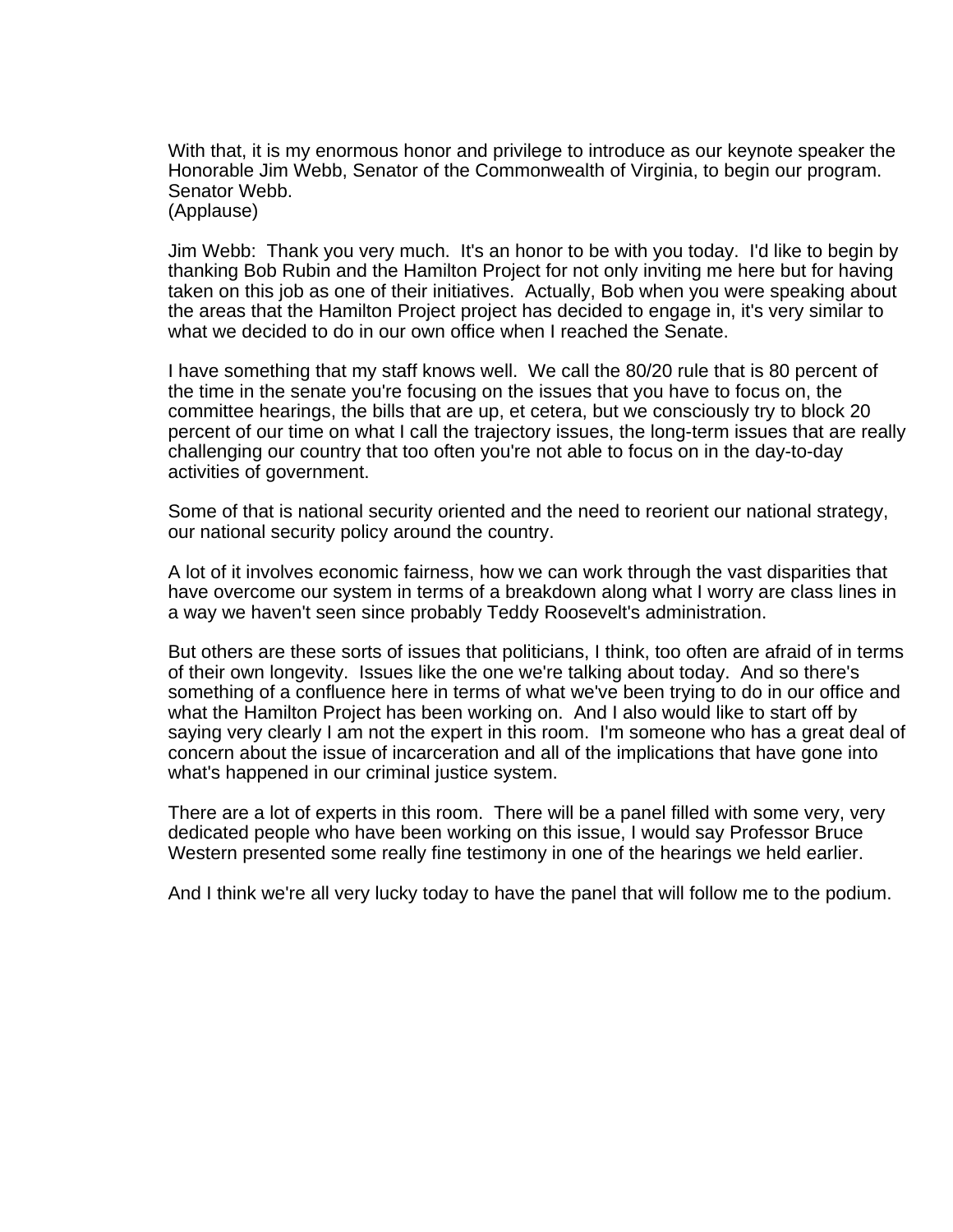I came through the military. I think when you look at the United States Marine Corps, you see a pretty good model on how you can, on the one hand, have a disciplined environment and on the other hand have a fair environment. I'm sure that what I have done since then and when I look at our criminal justice system has been dramatically affected by what I saw when I was on active duty in the military.

But really the seminal event for me in terms of our own system came about when I became if not the first, one of the first American journalists to be allowed inside the Japanese prison system about 25 years ago.

It was an incredible eye-opener in not only seeing how the prison systems were run, but when I started studying the Japanese criminal justice system at large as compared to our own, even 25 years ago, and was struck by the statistic that in Japan, which had half of our population, there were only 40,000 people in prison. Only 40,000 sentenced offenders in prison.

At that time we had 780,000 people in prison in this country. Those of you who are familiar with the system today know that we now have more than 2.3 million people in jail in the United States. One number I saw was 2.38 million people, and approximately 7 million people involved in the criminal justice system one way or the other. Either incarcerated or on probation or working on parole under a parole system.

That's a staggering, staggering statistic not only in terms of fairness, in terms of how we are approaching the well-being of our society, but in terms of what it does to our economy in two different ways. The cost of incarceration and the cost of lost opportunities for people who enter the prison system and then have a very difficult time for the rest of their lives.

And I want to be very clear at the outset, at the same time, that I feel very strongly about the need to put the right people behind bars. We all want to see violent criminals brought to justice. I personally have a very strong feeling about the danger of organized gangs in this country and the fact that we need to enforce the laws in the proper way when it comes to those sorts of activities. But there's something else that's going on when we're locking up such a high percentage of our people and marking so many of them at an early age in a way that affects and in some cases eliminates their chances for a productive life that the rest of us enjoy. Since I've been in the Senate, I've been focusing on these issues the best we can given the committees I'm on.

And as you know we've held a number of hearings in June of last year, this year, I chaired a joint economic hearing to explore the impact of illegal drug economy in the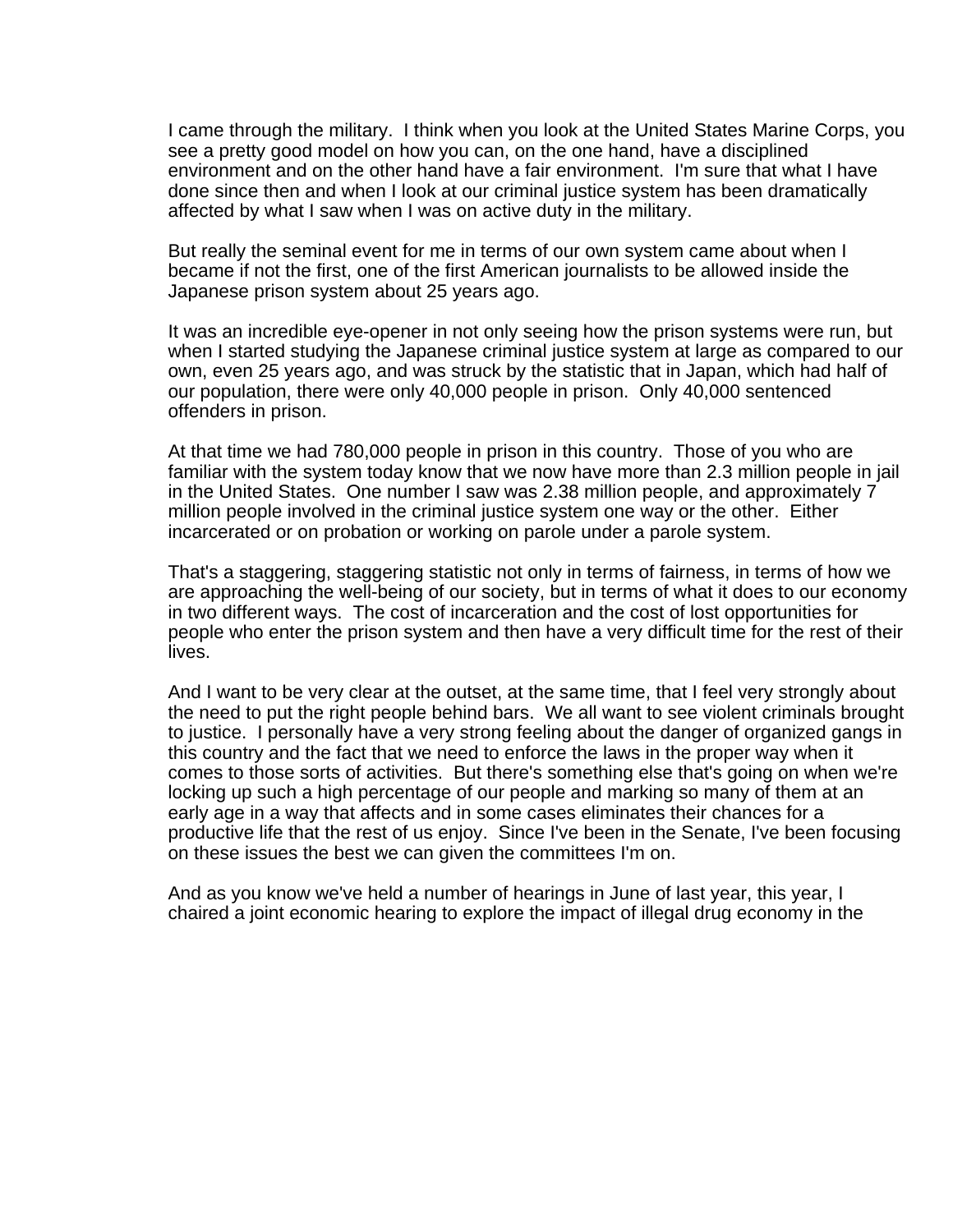United States addressing the need for policy reforms and trying to develop a line that we could actually measure between where the problem begins, where it hits the street, how it impacts individuals and what we can do afterwards.

In October of last year, I was able to chair a hearing on the larger issue of incarceration, trying to put a price on it. Trying to bring experts in to discuss with us the overall price to the United States economy. As I mentioned earlier, in terms on the one hand of having to run so many prisons and the criminal justice system at large and the other the price of lost opportunities.

I put together, along with the cooperation of George Mason University, a three panel symposium fairly recently that took a broader look at the real range of issues that go into the parameters of illegal drug use in our society. And to try to really discuss solutions that we can put into place in the immediate and also long-term environment. As Mr. Rubin mentioned. I was a co-sponsor of the Second Chance Act, which was passed and signed into law earlier this year.

It is a proactive measure. It works to provide job training, drug treatment and other reentry programs to help ex-offenders stay off the streets and hopefully reduce the recidivism rate.

I'm also a co-sponsor of the Gang Abatement and Prevention Act that would provide over a billion dollars over five years to combat gang violence and in that regard I've had a number of personal meetings with law enforcement leaders in this area about the implications of gang violence in Virginia.

What do we know from having gone through this experience? We know the United States locks up more people than any other country. We've got five percent of the world's population. We've got 25 percent of the world's known prison population.

We know that we're spending an enormous amount of money. Professor Western estimates the annual correctional spending amount at 70 billion. I would think if we're going to get more on that, state spending on corrections increasing 40 percent over the past 20 years.

Professor Glenn Lowery who testified before my JCE hearing last year estimated we're spending 200 billion on corrections and law enforcement.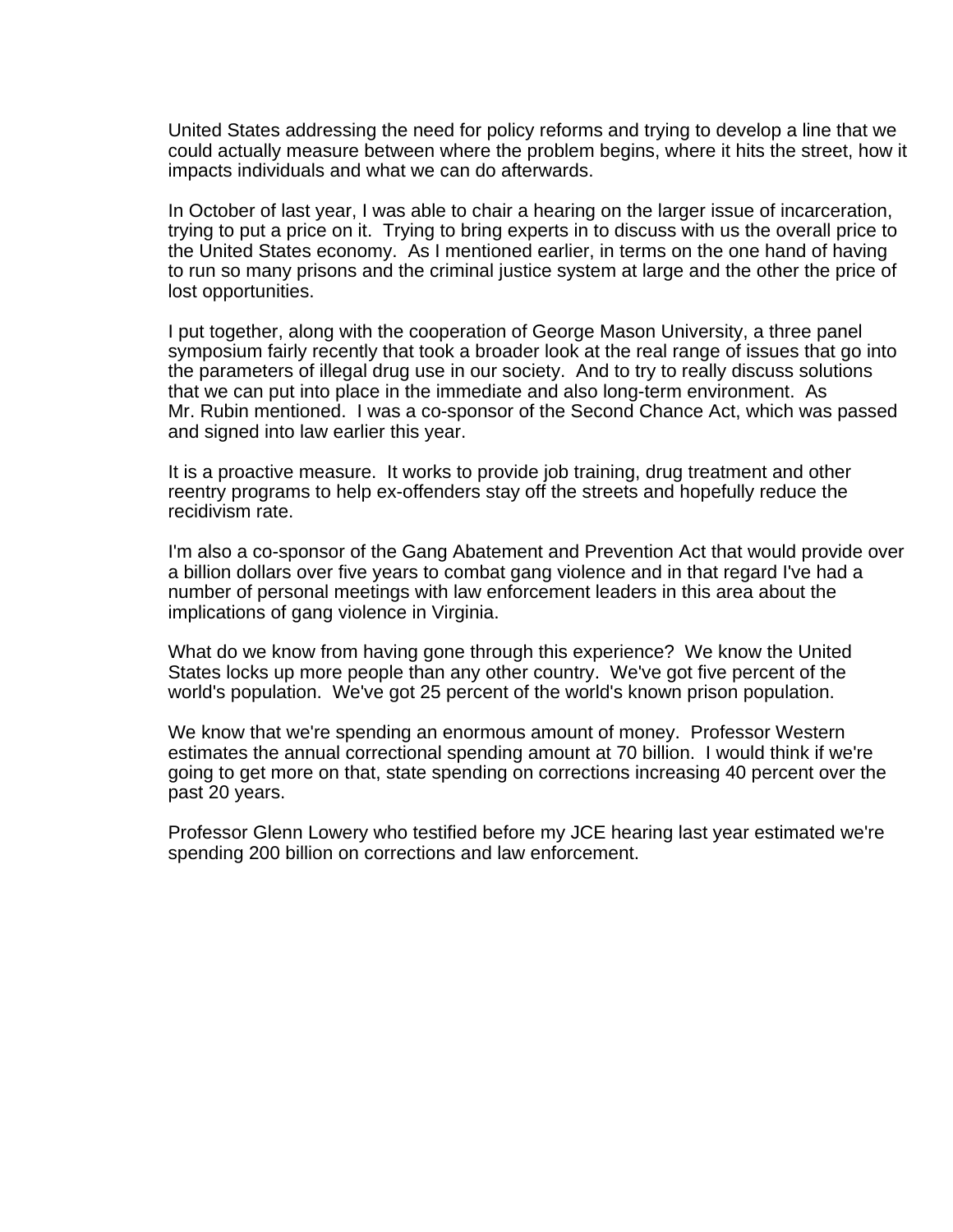We know that minority communities are disproportionately represented in the nation's prisons, particularly African Americans who are 13 percent of the population and more than half of prison inmates compared to one-third 20 years ago.

We know we're witnessing a very violent war on our border, which is largely driven by the drug trade. There was an article in the Washington Post just yesterday that mentioned that there had been 700 killings along the Mexican border in the last month alone.

We know that prisons are housing a great proportion of our nation's mentally ill. The number of mentally ill in prison is calculated nearly five times the number of people in inpatient mental hospitals. Forensic psychologist Edith King pointed out that nationwide jails have become the number one holding stop for mentally ill.

And we know that we all want to ensure that as many resources as possible are dedicated to something of a triage here. We need to take care in the proper way of violent crime. We need to separate out in some way how we're dealing with drug offenses and we need to find better ways to treat those who have mental illness.

It's not a crime to be mentally ill. It's not a crime to be addicted to drugs. It is a crime to live by violence and to extort money from people who are trying to have a basic way of life, and we need to get back to making those sorts of distinctions, because another thing that I think we have learned, that I feel strongly about, is we're not locking up the right people. We're locking up the wrong people too often all across our country.

The number of people, the statistics that have been shown to me and my staff, the number of people in custody on drug charges increased 13 times in the last 25 years. And despite the number of people we've arrested, illegal drug industry and the flow of drugs has remained undiminished.

The analysis that we've seen in terms of drug use patterns in this country is very interesting when you compare them to who is being imprisoned on drug offenses, on nonviolent drug offenses. The statistics we have seen on our staff show that drug use really doesn't vary by ethnic group in the United States. It's very, very little variance whatsoever.

African Americans are estimated at 14 percent of regular drug users. At 37 percent of those who are arrested for drug offenses and they're 56 percent of people in the state prisons on drug crimes. And all of this money and all of this turmoil that has been going into this issue really hasn't affected supply or usage rates. The last study that was done in terms of high school seniors, attitudes about drugs, the 2006 study showed that 86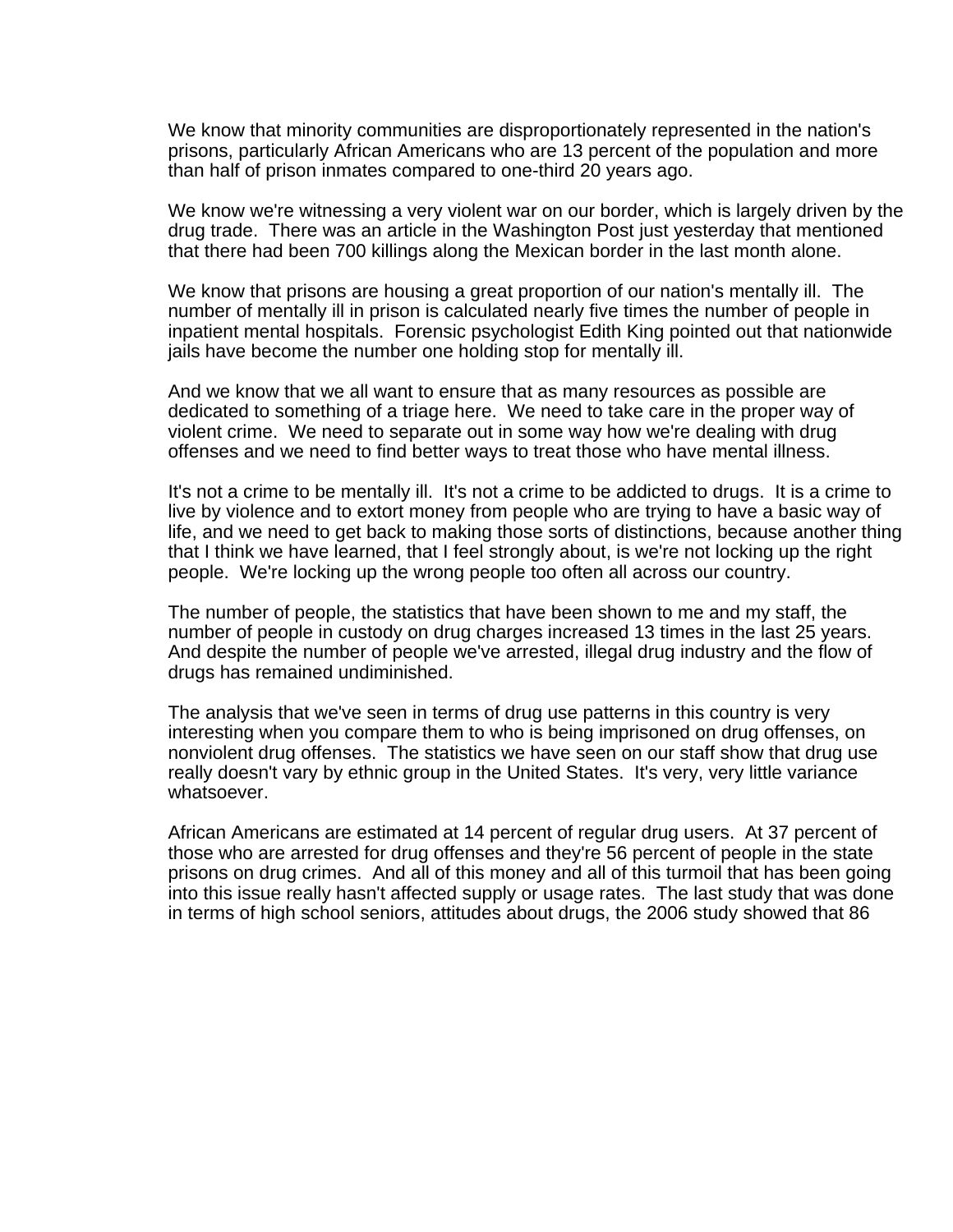percent of high school students in the United States report that it is very easy or fairly easy to obtain marijuana. 47 percent report the same for cocaine.

39 percent for crack. 27 percent for heroin. We've also learned that there's a disconnect in terms of how we are defining gangs. We know that gangs are involved in all sorts of widespread criminal activity and yet when we talk to people who work in the area of criminal justice, we don't get the discussion about how gangs operate outside of certain communities or across state borders or, in many cases, internationally, and we have to do a better job about figuring that out.

We know that our current combination of enforcement, diversion, interdiction, treatment and prevention is not working. We need a better formula in terms of how we are dealing with these different areas.

We have learned that alternatives to enforcement have shown in a variety of approaches that we can reduce incarceration. We can improve public safety. We can produce social benefits in excess of their costs if we move into more creative ways of dealing with the problems in our society.

I would say at this point, after our staff has been working on this for a couple of years in a structural way, we need more analysis. We need more of the type of analysis we're going to get today. We need to hear more from the experts so we can really examine our options.

And we need to work with law enforcement to in some way get our arms around coordinated criminal activity that has crossed state and national borders. And we need to engage America in this entire discussion.

Too often we have these discussions either in compartmented ways or they don't happen at all. I recall at the beginning of the presidential campaigns, Arianna Huffington of the Huffington Post, wrote an article that said that if this didn't become one of the major issues of the presidential campaign, it was a national shame.

Well, it didn't become an issue in the presidential campaign at all. And it is a national shame. We need to have this discussion. I believe personally we need to support programs that work for adult offenders that help prevent crime reintegrate prisoners being released. In this context there's an enormous need to shift our policy choices to evidence-based options that are proven to contribute to lower crime rates.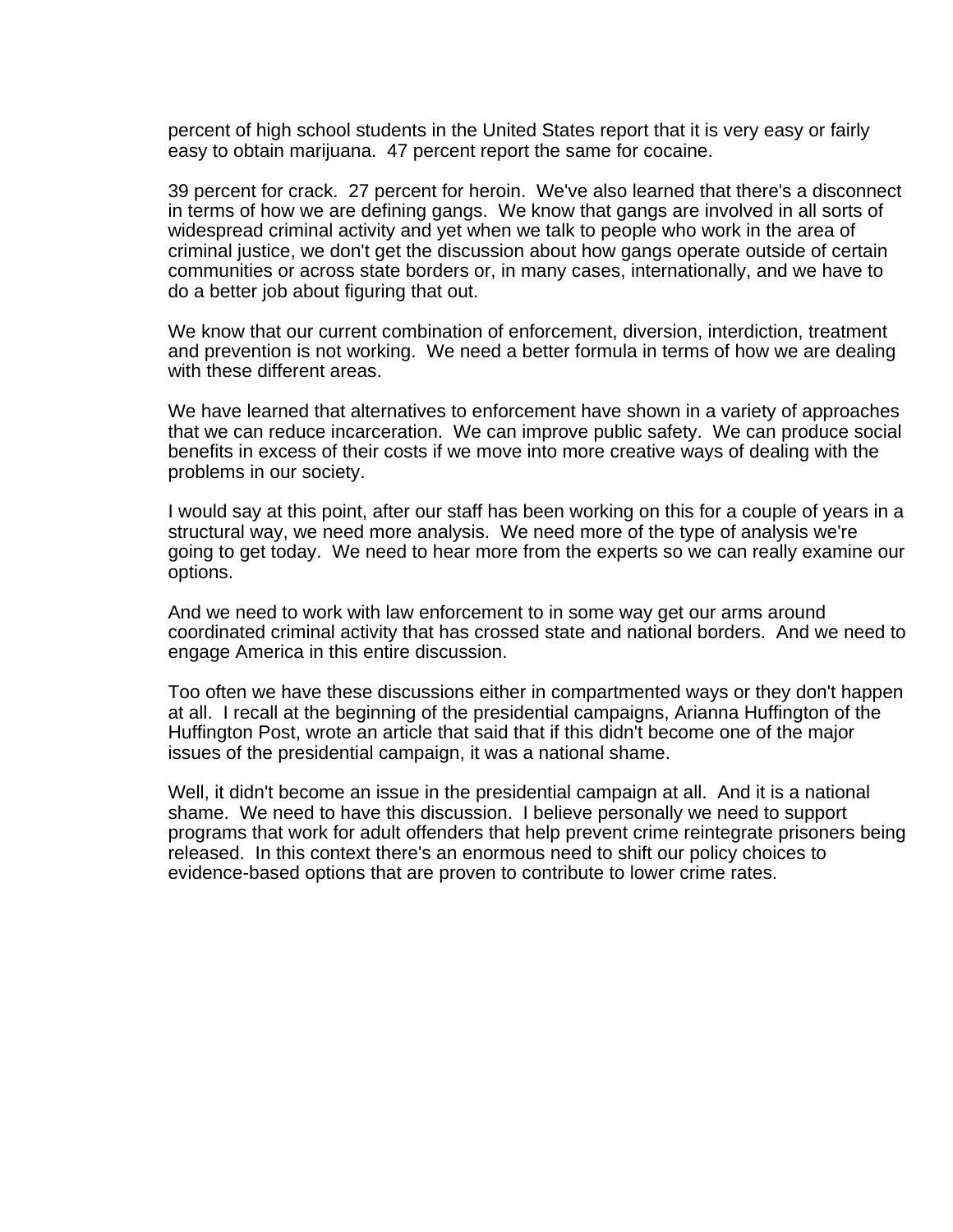Fear, political fear and ideology have too long driven policy in this area. I've been very impressed with what I've seen with respect to drug courts. I think if we can separate drug use from other types of crime and deal with it in a different way, we're going to affect the criminal justice system and we're going to help improve the lives of people who simply get involved in nonviolent drug use.

We've seen a number of assessments in this area. The Center For Court Innovation did a broad review. Their bottom line was that average reduction in recidivism associated with drug courts was 13 percent. In other words, people who went through drug courts as opposed to going into the regular criminal justice system were 13 percent less likely to be involved in the criminal justice system after that.

The Washington State Institute For Public Policy looked at 57 studies and estimated an 8 percent decrease.

We in our office will be looking at ways to examine the further expansion of drug courts. I believe we need to treat drug addiction. We need to separate drug addiction from prison environments to the extent we can.

We need to support community and faith-based programs. The last administration put a lot of emphasis on areas on faith-based initiatives that fit with a lot of its own political ideology. I believe that short structures around the country, I can certainly see it in Virginia, are natural repositories that are already in existence where we can encourage reentry programs without having to create new bureaucracies.

And I believe that we really need in a very vigorous way to take the expertise of the type that we're going to hear today and bring it to the new administration. We've got a new set of eyes on the problem and come out with some concrete programs and solutions. And that's why we're here today.

And a final point before I take questions, I think, from my experience over the past couple of years, we do have a tremendous opportunity to work on this issue in a bipartisan fashion.

When I reach out to colleagues on the other side of the aisle and start discussing this problem, there are people over there who understand the damage that our present way of doing business in the area of criminal justice is putting onto our society economically, as this organization is looking at it. In terms of personal harm, in terms of lost opportunities, and so this is a chance for us to commit ourselves to working in this new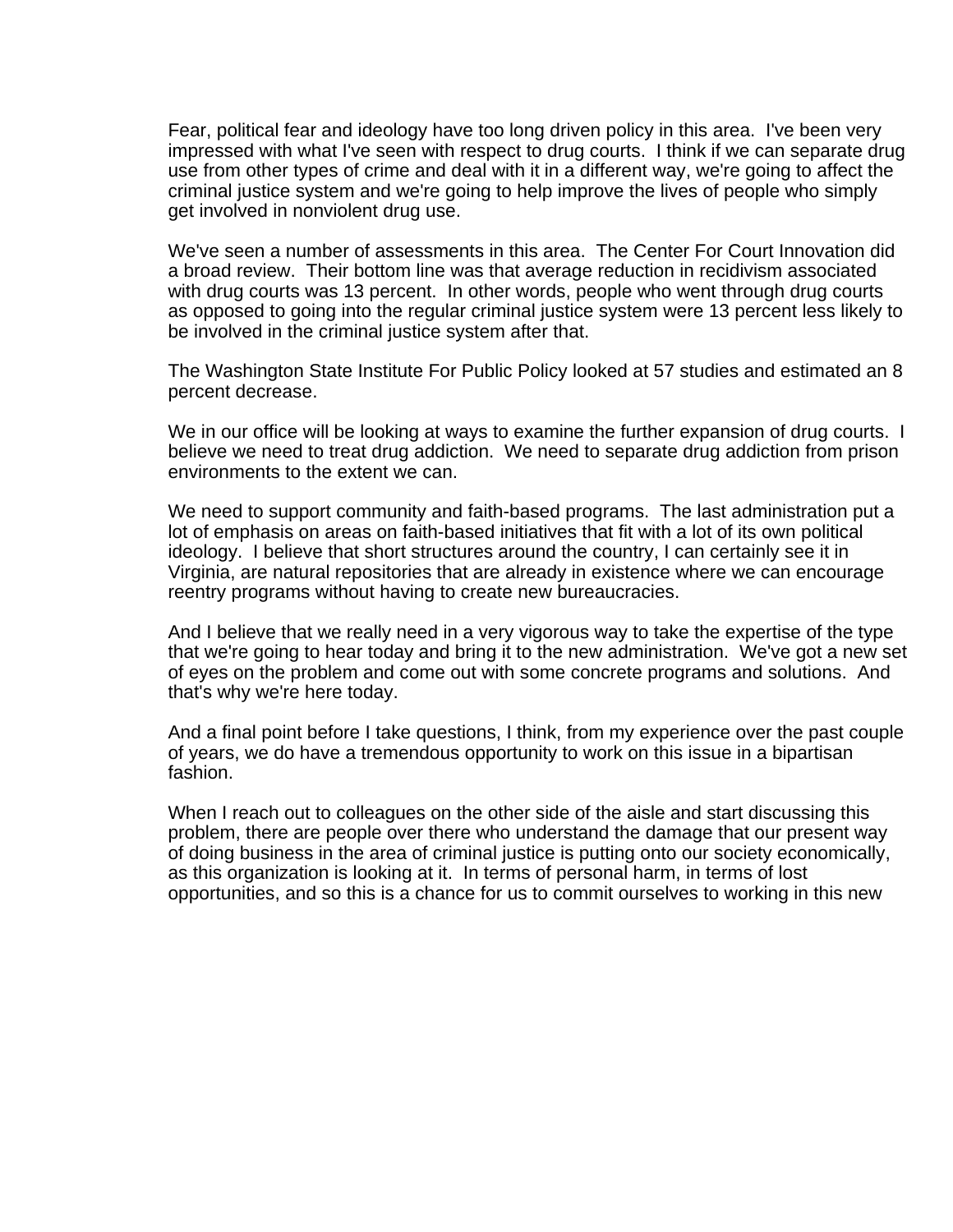administration and with this new Congress and with organizations like the Hamilton Project to really start making a difference.

And with that, I'd be happy to take your questions. I'm going to walk over and get a cup of coffee. And yes, sir, I'll listen to you while I'm getting my coffee. (Applause)

Doug Elmendorf: There are microphones being brought to you. Please wait until the microphone gets to you to start your question. And start, please, by saying who you are and what organization you are here with.

Walter Jurassic: Yes, sir. Good morning Senator Webb. It is my privilege to see you and speak to you. It seems to me that -- I'm Walter Jurassic and I live in Springfield, Virginia. [Inaudible].

It seems to me that the solution is like rocket science to solve of the problems in crime. However, my observation is that 25 percent of high schools are dropouts. They never finish high schools.

I wonder to the kids and looking around, troubled kids. Their answer was we don't have the opportunity. The teacher don't teach us anything. The parents don't know what to do. I emphasized that very important is to push for better education. Not only for privileged, not only so-called elite, but for all.

Without it, we cannot solve the current problems. Thank you, Senator.

Jim Webb: Thank you. I'm sure everyone heard the question. It regarded the importance of education and encouraging young people to finish school.

The percentage of high school graduation now, which is, as you said, is about 75 percent, is about the same as it was when I was young. When people say that the overall percentage has increased, in aggregate terms that's about the same that it was in the 1960s, 1970s. That doesn't mean we need to -- that we should accept that it is the norm.

If you look at incarceration rates, the statistics, and if you look at recidivism rates, they're very closely tied to whether someone has finished high school. There's no doubt about that.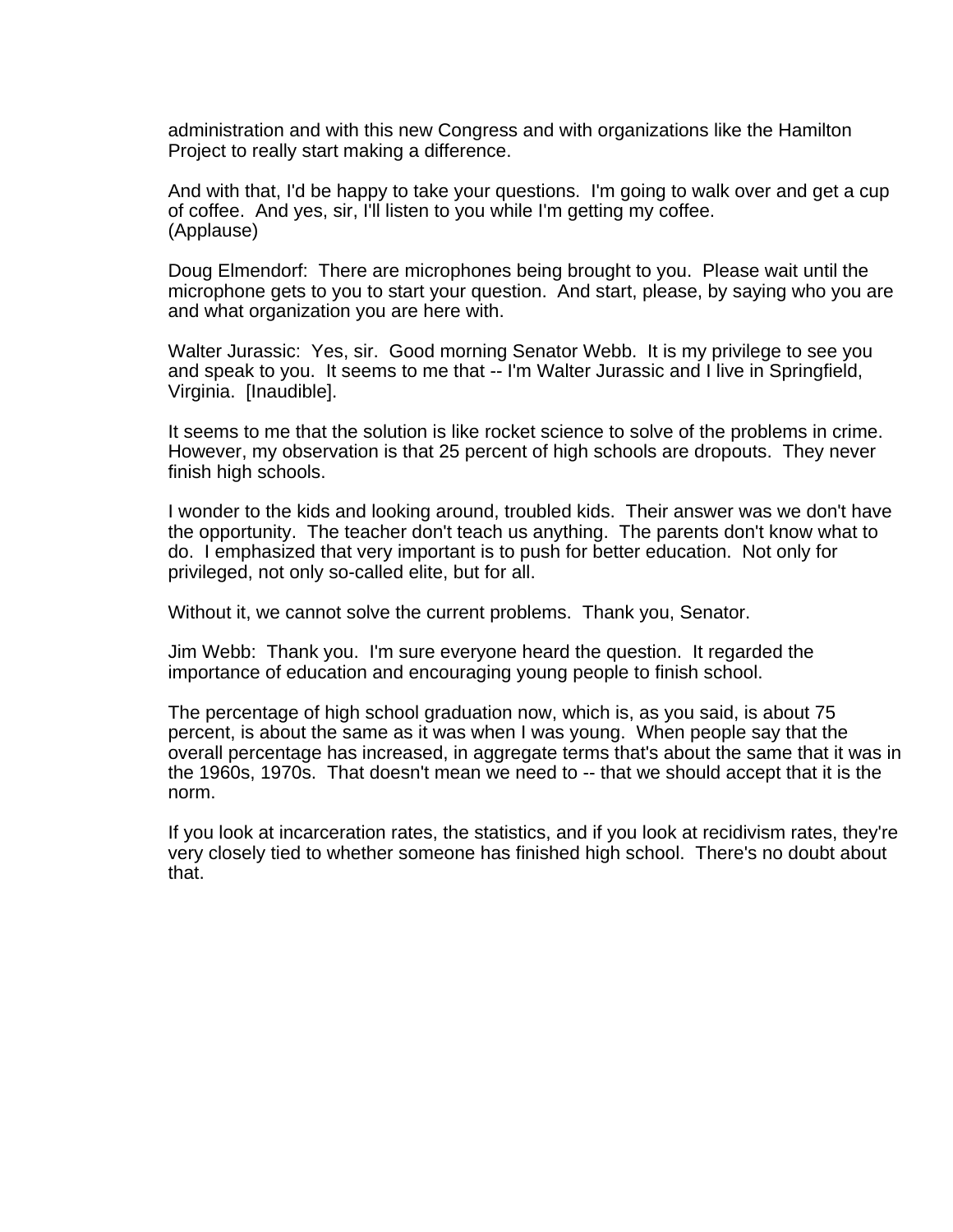And another piece of this is something that we have put into one of our initiatives on my staff is adult education. Young adult education. I feel very strongly that the best encouragement that you can have -- the best encouragement you can have if you're trying to decide whether to stay in school, is a parent who can serve as a role model.

And there are so many cases where young people get off track. They're 16, they're 17 years old. You might have a child or might just rebel and decide you want to go get a job.

And once you haven't finished your education, the on ramp to get back up on that highway gets harder and harder. And we are exploring an initiative in my office to focus on the young adult, the young to a little older adult to get them a chance to also finish their high school and do something more.

So this isn't just a young people problem or challenge. It's a challenge for people who are a little older as well.

Are you going to pick --

Doug Elmendorf: I can if you'd like. Right here. Just wait a moment for a microphone.

Wendell Howell: Good morning, Senator. Wendell Howell, Addictions Coalition of Delaware. Also the National Coalition of Full Opportunity for Felons chairman. So let me just say that I think it's great that you've taken leadership in a major way in this country.

I'm sad as a criminal justice advocate working at the state level and to see the disproportionate reality of incarceration of primarily black, young blacks in our criminal justice system. And you've spoken well towards that end.

In Delaware, as an example, quickly, we have about 19 percent population of blacks. Yet, we have 63 percent in our prisons.

Now, Virginia has the same situation. You have about 19 percent blacks and you have 63 percent or 62 percent in your prisons. We look at the state of Iowa we have two percent black population in the state and 45 percent of the prison beds are occupied by blacks. There's some real racism that's gone on throughout our criminal justice system and we have a history of it and I'm glad for your participation in the Second Chance Act and your leadership there. One of the things we've got to do is we've got to break the barriers to create jobs. That's one of the five things that people need when they complete reentry. There are basically five things. Jobs and housing are two of them. I think spirituality, spiritual support is another, family support is another and changing the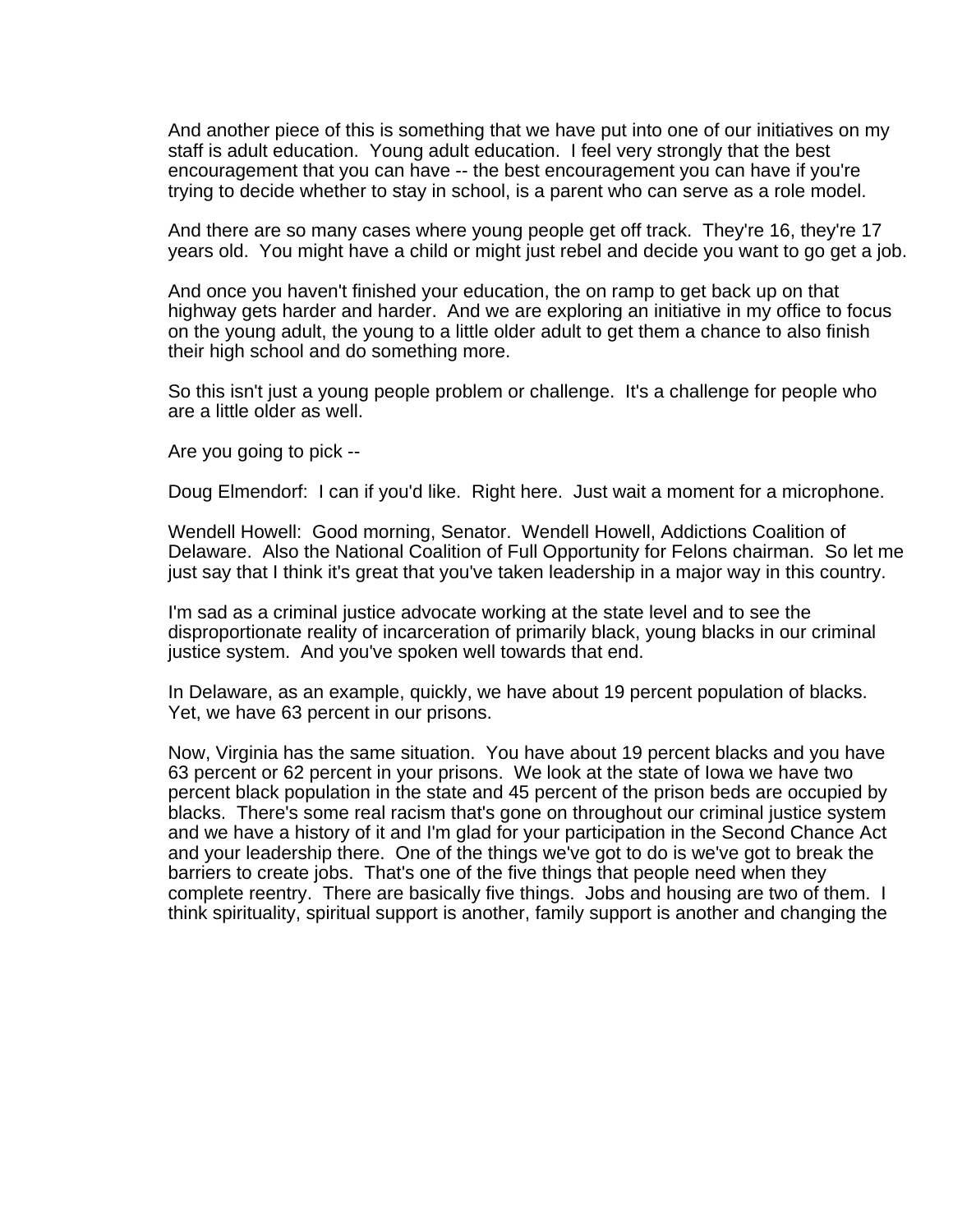pre-prison attitude of prisoners is another one that's important. What we did in Delaware to break the barriers, quickly, is a Senator, Karen Peterson, passed a Senate Bill 226 which allowed us in Delaware to eliminate -- it allowed us in Delaware for our professional associations or our professional boards to admit felons and others who committed offenses. That has gone a long way. We've created over 200 jobs in our small state in the last couple of years as a result of that declaration. So there's some things that we need from you nationally, and I would hope that the support we get from funding of these organizations in criminal justice, that you make sure that you limit the amount of funding for staff of new organizations that you make it go to prisoners, prisoners' programs so we can truly help them.

Jim Webb: Let me -- you've raised two points that I want to comment on that I think they're important. One is I can't tell you how many people have come up to me once I -- I started talking about this issue during the campaign. My political advisors were telling me it's political suicide.

How can you not talk about it? But since I started talking about it I've had so many people come up to me and say you know I was convicted of a felony when I was 22 years old. I'm 40 years old now. I've gotten out. I've got an education. I want to work and I've got this thing following me around the rest of my life. When can I say I have paid the price?

And it's very important for us, and particularly with the magnitude of this problem right now, that we create the right attitude as long as the people who are coming out of the system are moving forward in the right direction.

We've got to reinforce that. It's a leadership question and it's a community question. And the other piece of it, when you look at the disproportionate nature in terms of the results along racial lines, the last book that I wrote, I used an example when I was trying to explain the implications of sort of minor drug use, and the way we're not dealing with this honestly.

And I said and I'll say it again right now, there's a street corner in Washington D.C. at this moment where a young black man is selling some drugs to -- and it could even be another black person. But a young black man of that community is on a street corner selling drugs. You've got somebody coming in from Northern Virginia they could be white, Asian, well off African American, doesn't matter.

That person is going to buy those drugs, drive back into Springfield, let's say, sell them. Now, once the person who has bought that drug clears that neighborhood, the chances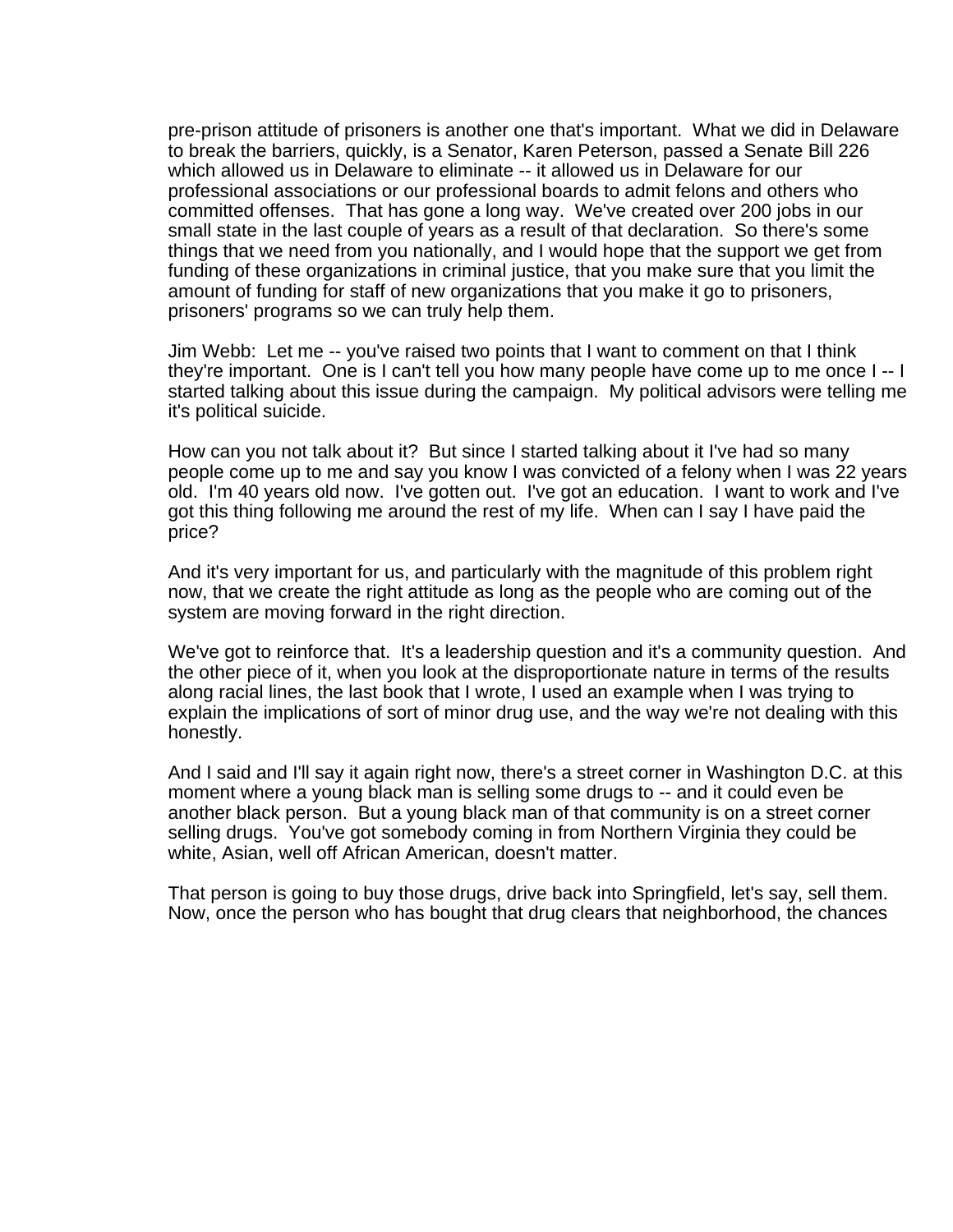of them getting caught are pretty small. But because the drug activity is so concentrated in this neighborhood up here, where the young black man is selling, sooner or later he's going to get caught. And somebody else is going to come behind him. He's going to go to jail. He's going to enter a hell in which he will never recover.

And so you've got two people basically doing the same thing, quite frankly, by the time they're 50 years old the person who bought that drug and took it out into Northern Virginia is going to talk about his reckless youth, it might even be a judge. (Laughter) I went to Georgetown Law School, I know what this is all about. (Applause)

And then the person who got caught, he's probably not even going to be able to vote. That is the reality. That's the challenge that we have, and that's why we've got to kind of triage what we're putting people in jail for and look for better ways to deal with it.

Doug Elmendorf: We'll take a question from over here, the second person there. Please. Please try to ask, when you get to the microphone, please try to ask a short, focused question.

Max Kenner: I'll do my best. Max Kenner from the Bard Prison Initiative in Bard, New York. We know the scope of the problem, nearly two and a half million people in prison, we also know who is in prison, that prisons target or the people in prison end up being overwhelmingly from certain communities. So in those communities, the net is cast so wide particularly among young black men that we know there are people who are capable there.

We know there are people who are ethical there, the whole thing. Given all that, is it then cynical for us to really emphasize treatment and vocational education rather than a liberal arts education, mathematics, history, the arts, et cetera, as a means of reintegrating people into the economy and also as a means of healing?

Jim Webb: Well, let me talk for a minute about what impressed me about the Japanese model when I was over there as a journalist, because it sort of goes to what I've been saying about triaging the people that we're bringing inside the whole net, this whole of criminal justice.

We're lumping all these people together. We're putting more and more people in prison for nonviolent crimes. One thing that we've seen in the studies that I should have mentioned when I was talking was that the criminal, the level of criminal activity really hasn't gone up as the American prison population has increased. It's the enforcement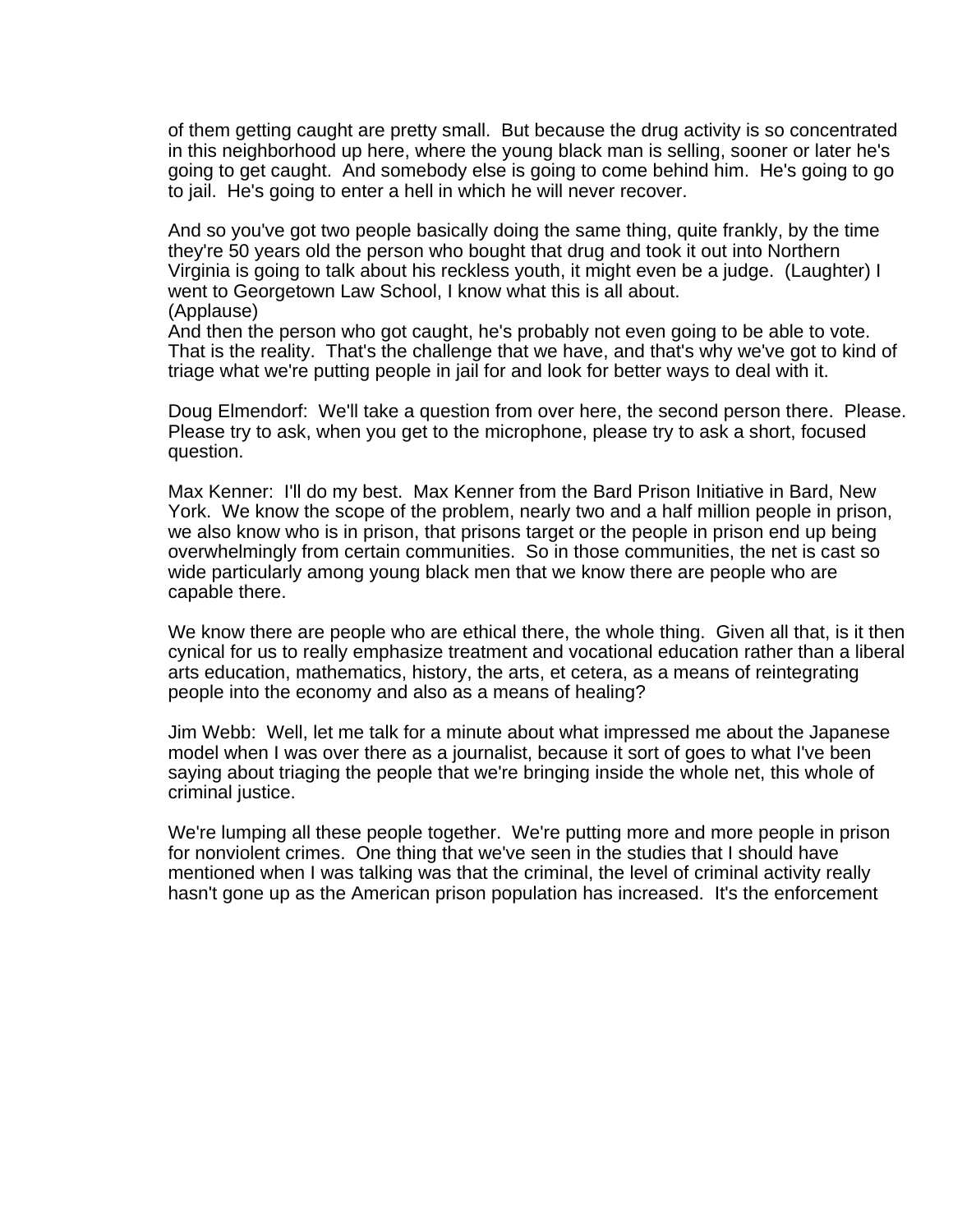mechanism that has gotten wider for things like probation violations or parole violations or systemic types of things.

But we're lumping all these people together and then they're getting involved in prison environment and the chance of recidivism is really higher. In Japan, what they do is they have two different types -- and obviously we're not Japan. I'm not saying we should follow the model but it goes to what we're talking about.

They have two types of prisons Category A. Category B. Category A first offenders. Whatever your offense is first offender you go into Category A. Category B, career criminals. They separate them out in a different place. In Category A prisons, what they did, when I was going through the system, was they focused on reentry. They basically said you're all going to work, and we're going to teach you a skill that is marketable. At that time -- you can pick your skill today. At that time it was very heavily automobile mechanics, workman-type skills. Then you got a certificate from that prison, or from the prison system. It doesn't say the Japanese Ministry of Justice gives you this certificate, it's the same certificate you would get anywhere else, a marketable certificate.

You go back into the community you have this marketable skill, and you're ready to go. So the idea of creating a skill, a skill that someone can take out of prison and bring to the community, I think, is a very valid concept.

Doug Elmendorf: Another question. The woman back there.

Ann Loper: Hello. I'm Ann Loper from the University of Virginia. I echo all the comments appreciating what you've done. Among this increase, one group that has particularly been affected is women. The increase in women has been astronomical in the last 20 years. Many of these women who are themselves single parent, mothers, with the impact just rippling on and on through those communities.

I wonder what thoughts you might have about initiatives or policy issues or things that we might be thinking about in terms of women in prison and how we might be addressing their needs.

Jim Webb: You know, honestly I don't have any specific policy recommendation. I'm happy to listen to people's viewpoints. I know that the nature of a lot of, the nature of incarceration for a lot of women is different because of motherhood and in some cases being expectant mothers and those cases but I'm happy to listen to people on that.

Yes, sir.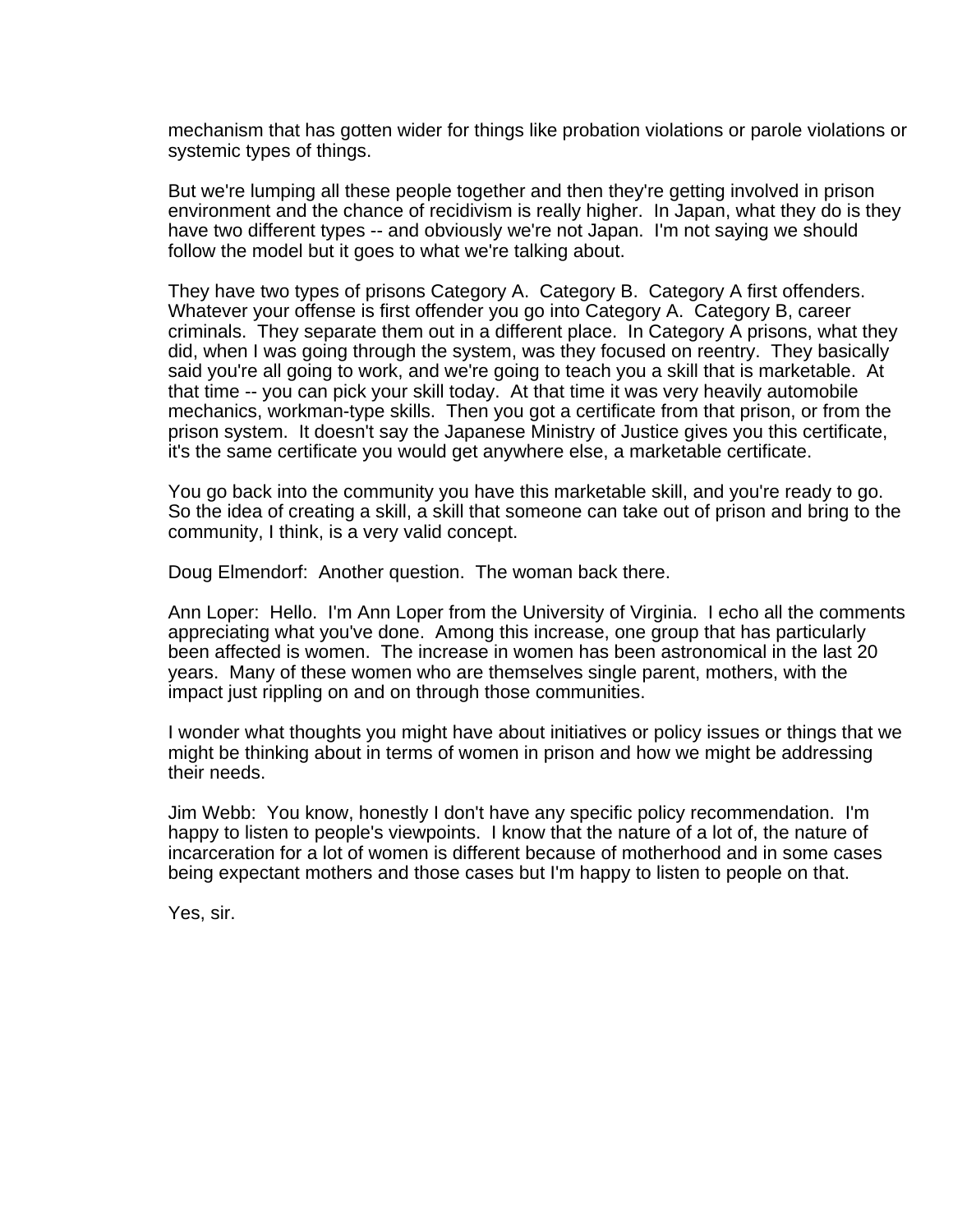Bob Rubin: Senator, my question is this: You, having lived in the world that you're living in now for two years, you talked about the fear of politicians for dealing with this. You talk about ideology. We have this enormous fragmentation of our criminal justice system across states, cities and localities. How do you break through all of that politically so that you can actually move forward in some concrete way? And if you did have the opportunity what are two or three concrete things you'd like to see happen over the next few years?

Jim Webb: The question is about political fear. And I think it invades the political process. People -- politicians are warned that whatever you say on this issue is going to be cut and spliced and it's going to be up on a TV ad saying soft on crime, et cetera, et cetera. And I think the counter to that as with so many issues is people in this country really want leadership now.

And what they want is people who will stand up and say what's wrong and try to bring issues toward solutions. In terms of initiatives, I think that we will be in a place within the next year or so to come forward with some very specific legislative I can't say answers, but legislative proposals that will start moving this back in the right direction.

Politicians are always asked, you know, where is your legislative fix. This is the kind of issue, as with where the economy is and where our national strategy is going that it's easy to take one bite or another bite, but what we want is a philosophical approach. If I had to give you my philosophical approach at the moment it's first -- what I call the triage. Let's start breaking these components apart. Violent crime. Gang crime, we need to have a balance on that issue as opposed to the way we're dealing with the drug situation, which is out of all logical perspective right now.

And those who have issues of mental illness and those sorts of things, they're all lumped together. And to push at the early stage right now in making sure that people who come out of prison have the right ability to transition into a meaningful life. Part of that is stigma, as we were talking about before and part of that is just the reality of getting them skills, having focal points in the communities where they're welcomed back and those sorts of things.

Doug Elmendorf: One last quick question. The gentleman back -- yes, sir, the microphone is coming this way.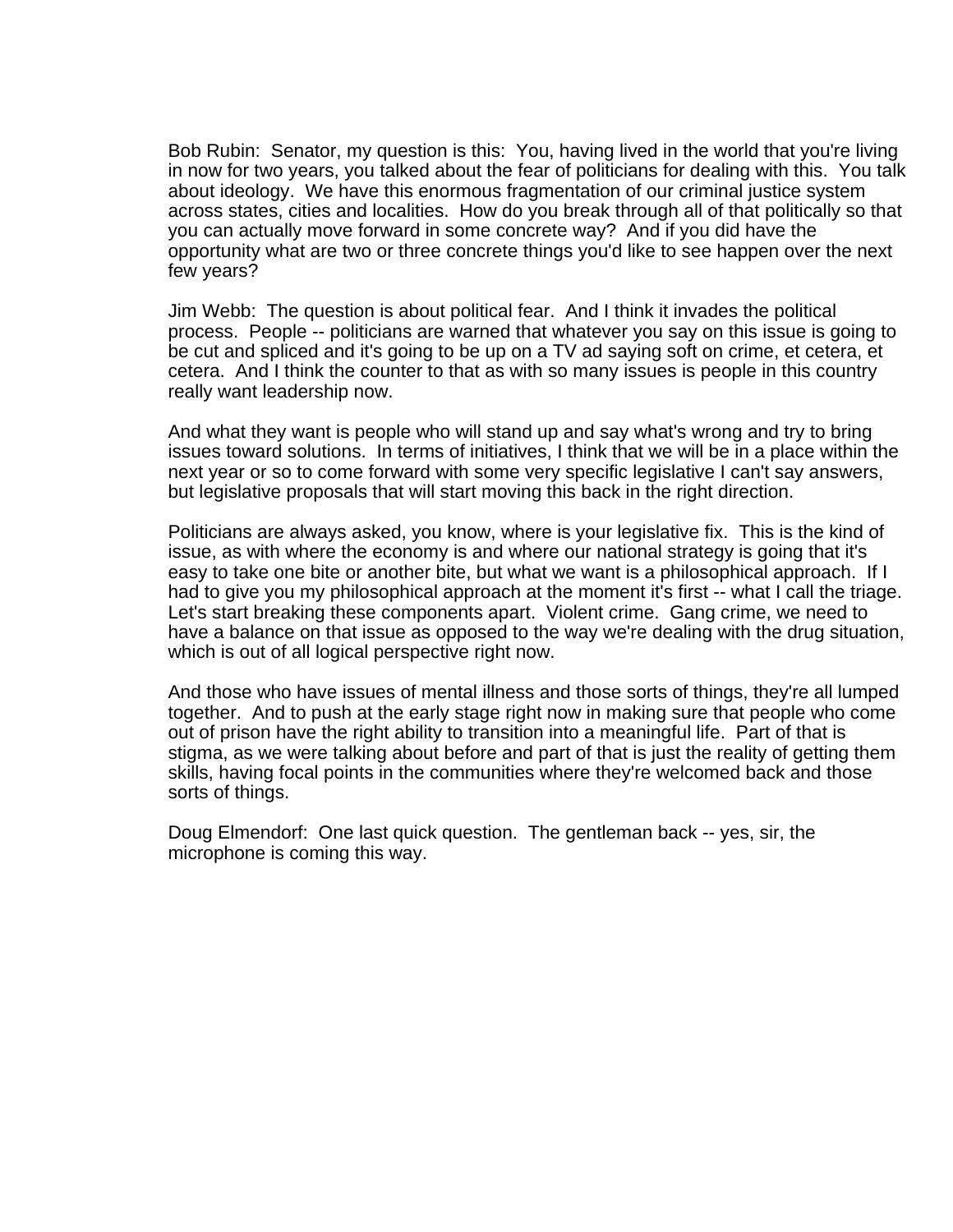Speaker: Thank you, Senator when I was doing voter protection down in Fredricksburg, there was a woman waiting outside the poll booth who said she accompanied two friends but could not vote because she was a convicted felon.

And in terms of some of the panoply of things we're working on to have people reentry, I'd like to know where you think there might be some improvement, Virginia being one of the states that does not permit felons to vote?

Jim Webb: If you have paid the price that your community, through its government, has decided you should pay for the crime that you have done, then you should be made whole. I don't think that's a difficult concept. And I know we are one of the few states that requires the intricate process of governmental pardons, et cetera. I've worked with some people that I know personally in other states that have the same problem.

And I think it's unfortunate that the pushback on this, when it comes up, is more tinged with -- you see this in the media, where they'll say we're letting all these bad people come in and they're going to vote in a different way.

I think the enormity of the problem in terms of people who have gone through the criminal justice system right now means that we should simply just say if you have paid the price for the infraction that you made against your community, you're whole. I don't think that's hard.

(Applause)

Thank you all very much. It's a pleasure to be with you.

Doug Elmendorf: Thank you, Senator Webb. (Applause)

We are very grateful to Senator Webb for his comments, his answers to our questions and commitment to this issue. He very graciously said we should listen to more experts on this topic. We have a panel of experts here today, and we'll get started right now and move into the rest of our program.

Okay, let us move on immediately, we have Professor Bruce Western from Harvard University, talk about his proposal for prisoner reentry. Bruce, it's all yours.

Bruce Western: I'd like to start by thanking the Hamilton Project, Secretary Rubin and Doug on their leadership on this issue. I think they're really providing a tremendous forum. And I'm very grateful. What I thought I would do today is speak very, very briefly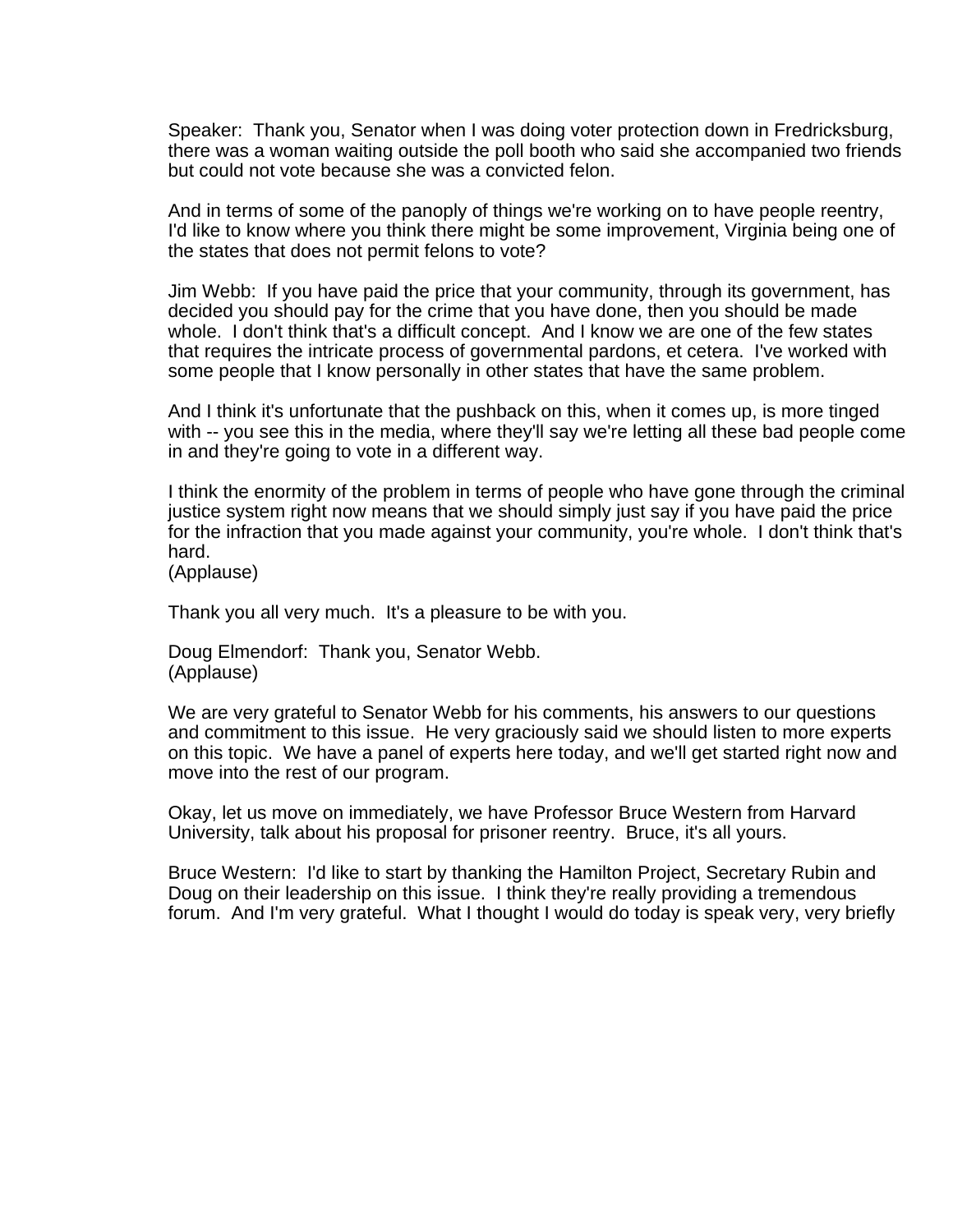about a policy proposal I've put together under the auspices of the Hamilton Project proposing a project for a national prisoner reentry program.

This proposal for a national prisoner reentry program is motivated by the very high rates of incarceration in the United States that we've been hearing about this morning.

I thought I would begin by providing a little bit of empirical context. If we look at incarceration rates in Western Europe, in western European countries incarceration rates vary between about 50 and 100 per 100,000 that means .1 percent of the population of these countries in Western Europe on any given day are in prison or in jail.

In the United States, of course, the incarceration rate is in order of magnitude larger. It's about 700 per 100,000. We can also consider the scale of the prison population in historical terms. And we have good data that go back to the mid-1920s. If we go back to 1925, over the period from 1925 to the mid-1970s the incarceration rate in the United States, the rate of imprisonment was about 100 per 100,000 the same rate we observe in western Europe today.

But from the mid 1970s the system began to be transformed and incarceration rates have increased almost continuously for the 35 years now. In 2007 we have about one and a half million people in prison. About 780,000 in local jails. 800,000 on parole and another 4.2 million on probation.

There's a historically large population under correctional supervision. As large as these figures are, they're not the most important thing, I think, about imprisonment in the United States today. All of the figures I've shown you so far are a snapshot at a point in time we might also ask what's the likelihood somebody's going to serve time in prison at some point in their lives.

If we think about men born in the late 1940s just after World War II, among African American men if they didn't go to college, if they only had a high school education, either dropped out of high school or completed their high school education, about 12 percent of them by their mid 30s would go to prison. If they did drop out of high school, the number's about 17 percent. About 17 percent would have prison records.

If we compared this birth cohort to one born 20 years later in the late 1960s, so these now are men who are reaching their mid 30s at the end of the 1990s, imprisonment rates, lifetime risks of imprisonment are very much higher. And among non-college African men, 30 percent now are going to go to prison at some point in their lives. If they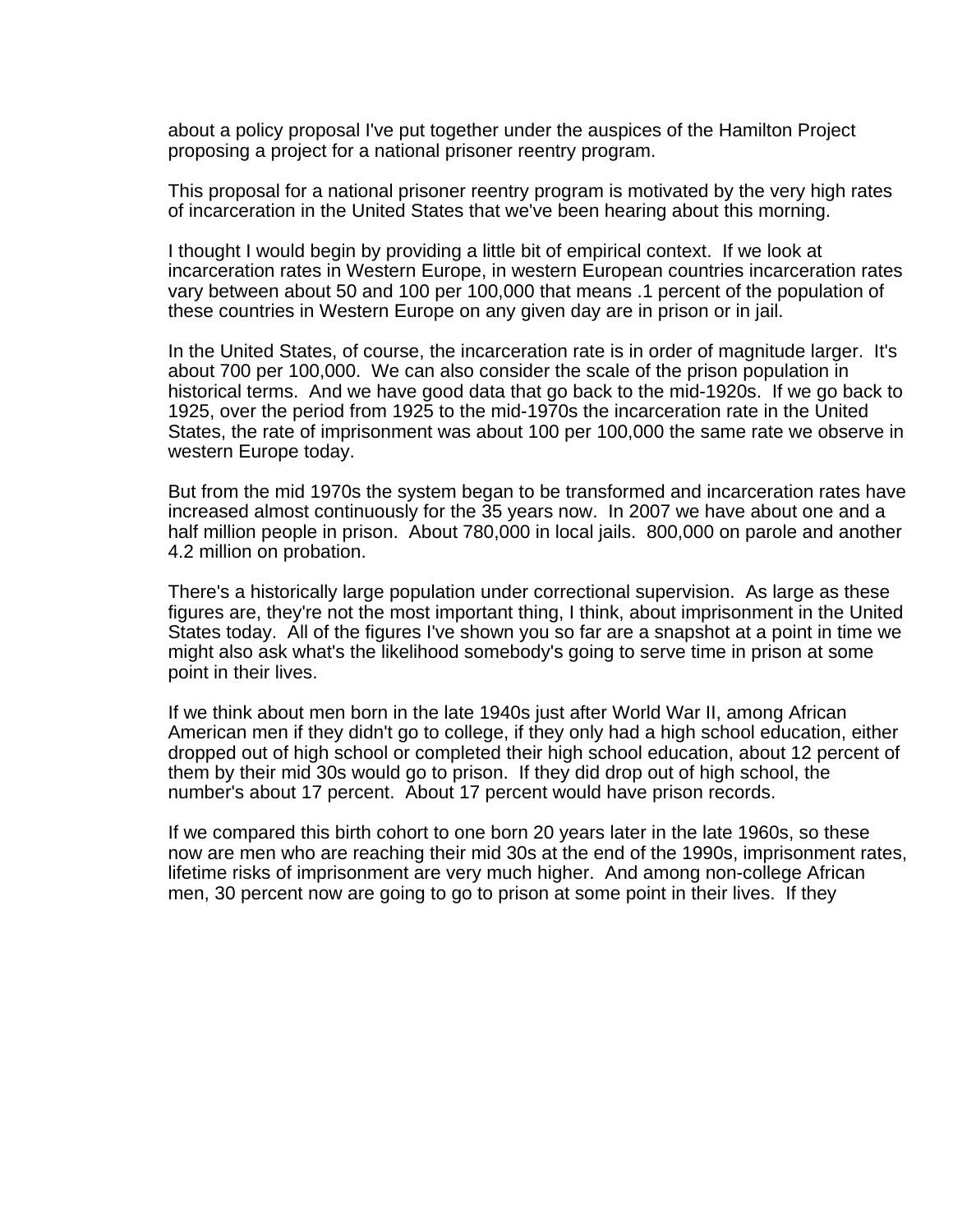dropped out of high school, 60 percent are going to go to prison at some point in their lives.

So for this group a very low education African American men prisoners become a normal life event. This is historically knew. This is really only emerged in the last 20 years. And this is the motivation for the proposal that I'm going to describe now.

What I'm going to do is describe a policy program, a national policy program, that consists of four main parts. And each of these parts is meant to work together as a system and they're designed to improve employment among people coming out of prison, reduce recidivism and also reduce prison populations.

What's the first part? We need more programs in prison. During this period in which prison populations have increased so dramatically, support for programs in prison has declined. What should we be focused on? In my view we should be focused on correctional education. I think a good standard is provided by the federal Bureau of Prisons. For functionally illiterate prisoners, correctional education is compulsory. And provisions made for 240 hours of compulsory schooling for functionally illiterate prisoners in the federal system.

This is the standard that we should adopt nationally. And the idea is to be able to get people to a point where they might be prepared for post secondary education. In addition to this, we also need to make preparation in prison for people to return to society. And the main idea here with discharge planning, national standard for discharge planning, is particularly to connect people to post prison programs.

What post prison programs are there? I think we need a very significant expansion of the kinds of transitional services that will help people assume mainstream social roles. The main proposal I'm making today is a year of community service employment for all parolees who are in need of work, and I estimate that's going to be up to a year of supported work for about 200,000 people, 200,000 people annually.

In addition to this main proposal for community service employment, we need two other kinds of transitional services that are going to support the effectiveness of transitional jobs. One is housing. One is expanded substance abuse treatment. These two other supplementary transitional services I think are going to make transitional jobs more effective, produce long run gains, long run gains in earnings and employment and long run reductions in recidivism.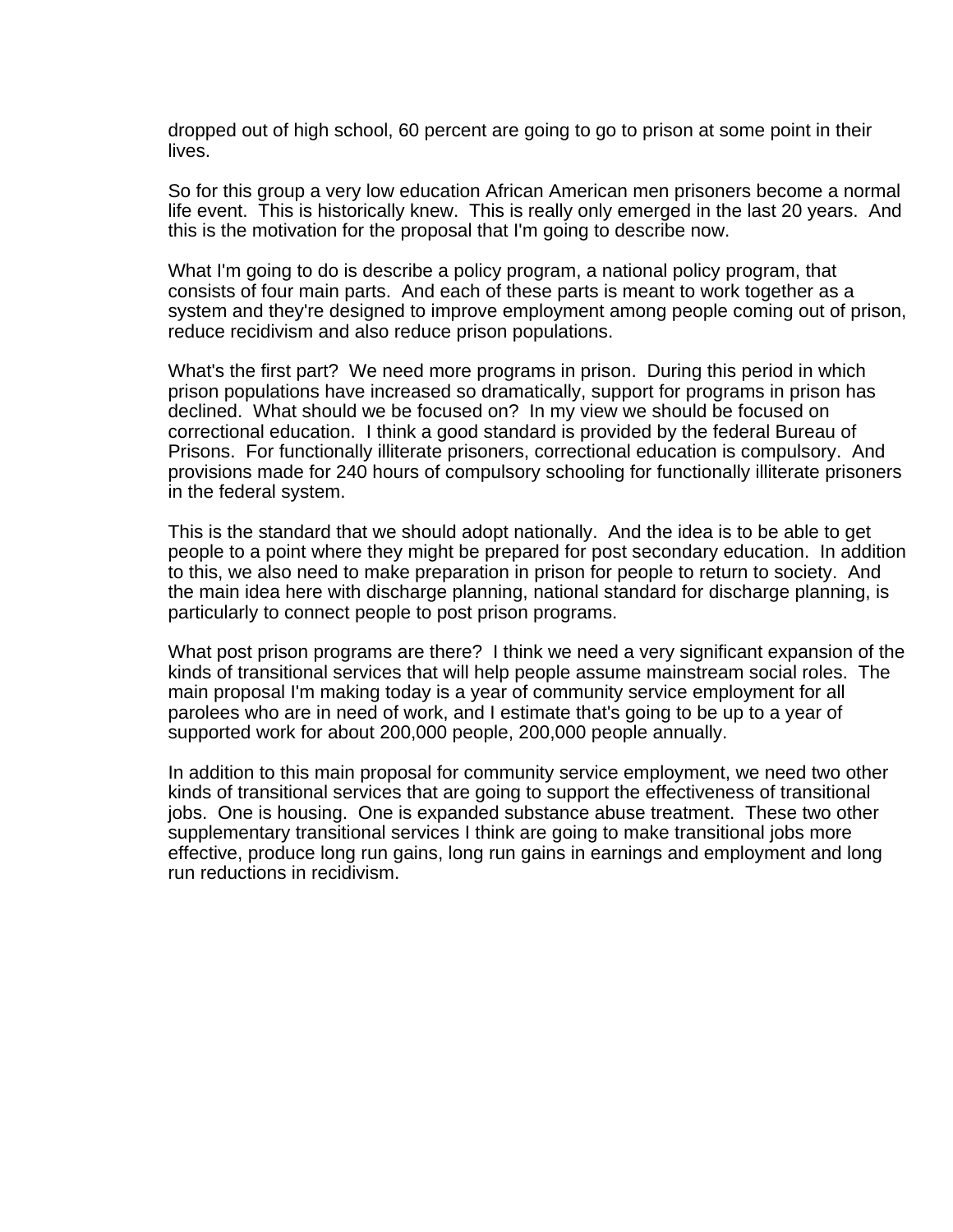Now, programs that have these features are already going on all around the country in different localities. In order to go to scale, in order to think about this in a national context, I think we need two more kinds of supports.

And the first is a different kind of parole supervision. Parole over the last 10 years has become a driver of prison populations. Parole revocations, particularly for technical violations, has been a significant cause of the increase in prison populations over the last 10 or 15 years. This is a big problem for programming. It's a big problem for programming because people who come out of prison will fail, will relapse into drug use, will lose their jobs, will miss appointments, with very high probability.

If they're on a very quick trigger, if they get revoked very quickly, the dosage of services that might be provided to them will be necessarily reduced. To make services effective, we need to relax these very stringent rules we now have for the revocation of parole for technical violators. Technical parole violators now account for about a third of prison admissions.

We must make national funds for reentry services conditional on curtailing parole revocations for the services to be effective we have to do this.

Reimprisonment, which is what's happening now, should be replaced with a system of graduated sanctions, more intensive supervision in the community, more intensive programs in the community. And as a last resort, short jail stays as an alternative to reimprisonment. This will make transition services more effective.

The final piece of this involves the elimination of collateral consequences. Right now felony convictions, particularly drug convictions, create all sorts of ineligibilities for a variety of social services, particularly educational benefits and access to TANF and food stamps.

These collateral consequences serve no public safety interest that I've seen. I think the motivation for these collateral consequences is purely punitive and, in fact, is counterproductive for maintaining public safety and we should abandon the bans on eligibility for educational benefits and welfare benefits for people with drug and other felony convictions.

The other big area in which there are limits on eligibility for federal benefits is in the area of housing. I think the argument for public safety here is more ambiguous and this is an area that needs to be reviewed. We simply don't know, I think, what the effects would be of eliminating the ban for federal housing benefits, and this is something that we have to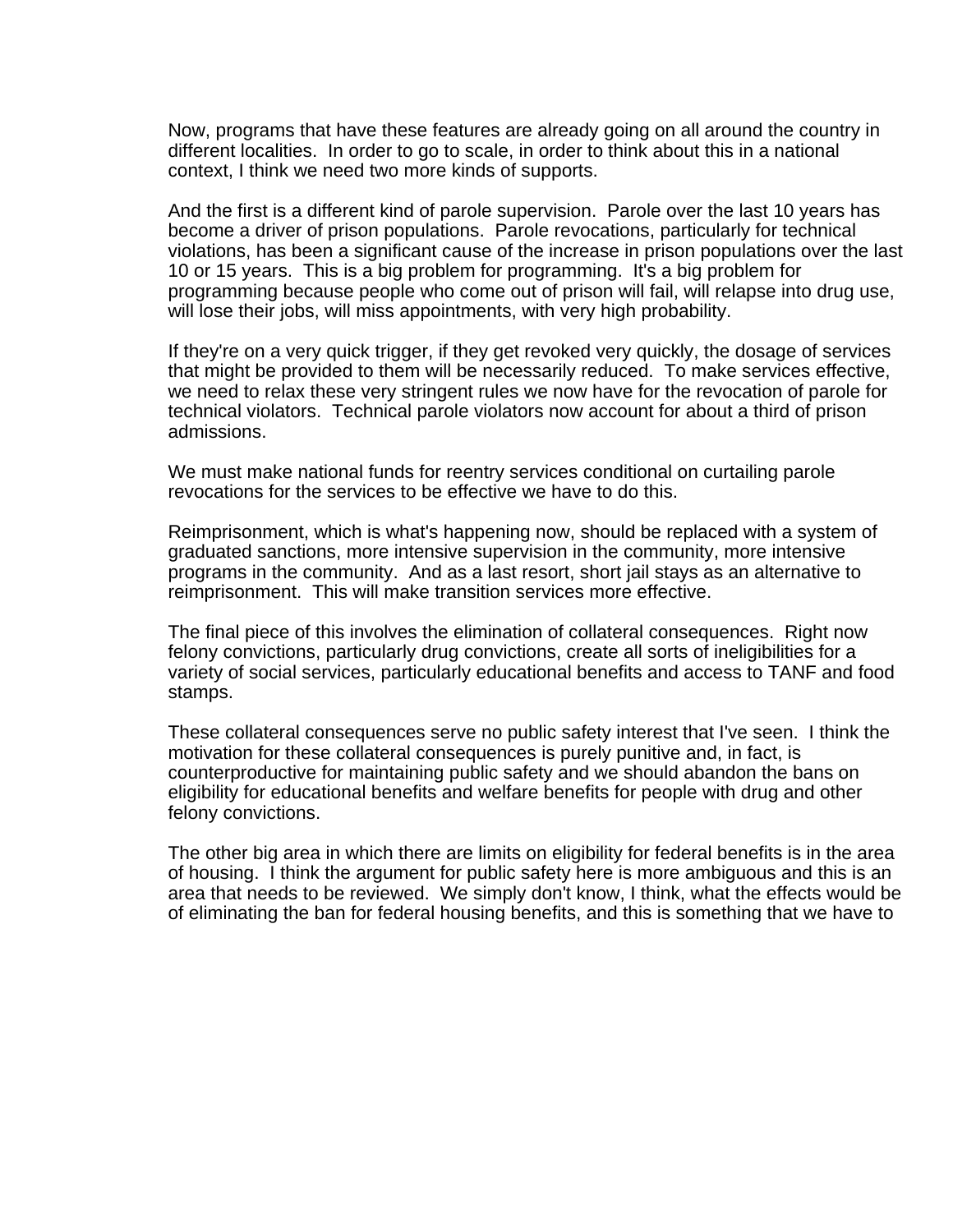evaluate and we need to take very seriously the possibility of also abandoning bans for federal housing benefits.

Okay. That is my four-point proposal for national prisoner reentry program. What will it cost. The in prison component I think will cost \$700 million. If we were to try and implement the federal standard for correctional education nationwide in state prisons, about \$800 million if we were to restore TANF and Pell Grant eligibility. The big ticket item in all of this is transitional services, particularly the transitional jobs piece, which is about \$5 billion.

The benefits, though, are similarly large. The gains and earnings, the production from working community service employment I think amounts to about \$3.2 billion. And the big reduction, of course, is in reduced crime and correctional costs which I calculate to be around \$8 billion. So in this proposal I think the costs of the proposal approximately equal the benefits and perhaps the benefits slightly exceed the cost.

In addition to the benefits that I can quantify, there are a whole variety of hard-to-quantify benefits that we should also take seriously. Lifetime increases in earnings, lifetime reductions in crime. And I think we should also take very seriously the improvements in child well-being of having men and women back in the community able to economically contribute to their families.

Okay. In summary, the National Prisoner Reentry Program offers transitional jobs bundled with other supportive services. And all of them are actually paid for by reduction in crime and correctional cost. By weighing the social cost of incarceration, the National Prisoner Reentry Program offers a new logic for correctional policy. The more sparing use of incarceration in my approach reinforces a model of corrections in which social reintegration is the key task, which the path for returning prisoners accepts failure as normal but remedial. This approach can disrupt the expansive logic of current correctional policy and can promote a broader and sustainable public safety through social investment.

Thanks very much. (Applause)

Doug Elmendorf: Bruce and I are joined here on the stage by three distinguished practitioners in the prisoner reentry area. I'm going to ask each of them in turn to respond to Bruce's proposal, and then we'll have a more general discussion here and then turn and involve you in that discussion. Let me begin with Scott Anders from the Probation Office in the Eastern District of Missouri. Scott.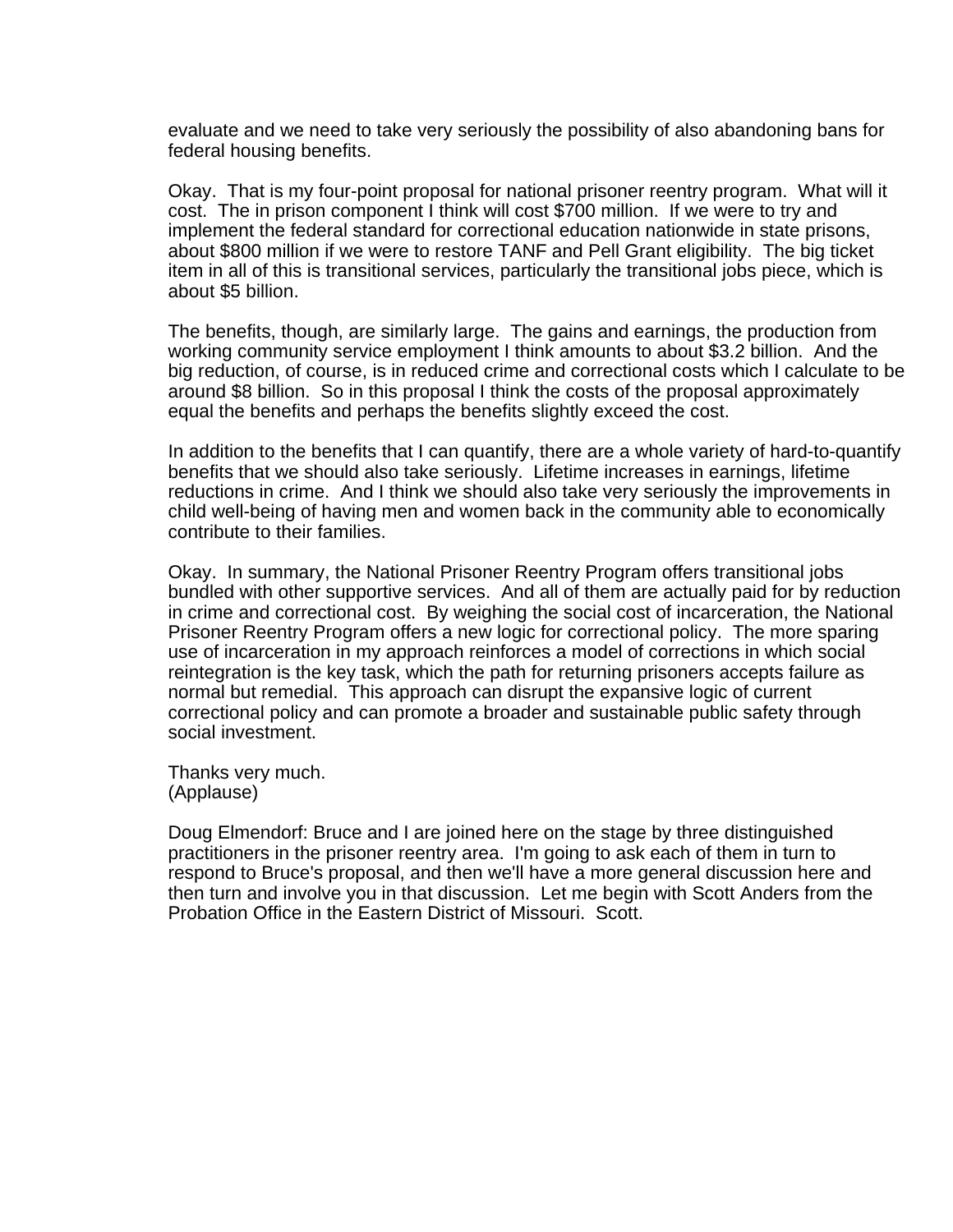Scott Anders: I'm the Assistant Deputy Chief in the Eastern District of Missouri. I'm not here today representing the U.S. Courts or Judicial Conference. I'm excited here to speak to you about evidence-based practices that we've implemented in the Eastern District of Missouri and the partnerships that we've developed, which have resulted in a recidivism rate of 14.9 percent compared to the 67.5 percent nationally over a three-year period.

In the past 48 consecutive months, the unemployment rate of ex-offenders under our supervision has been lower than that in the community. In addition, 46 percent -- there's been a 46 percent decrease in positive drug tests of offenders that are involved in our reentry court, which was modeled after a drug court program out of Oregon. We recently had several offenders close on new homes as well, utilizing incentives that are available now, the\$7,000 tax credit for first-time home buyers, and the American Dream Grant which has provided \$10,000 towards closing cost or down payment.

It's very important that we're connecting what we're doing with the economic conditions that are in place as well as some of the areas that we can connect education and training.

So in terms of the proposal with transitional jobs, it's our position that any transitional job program really should focus on a career opportunity. Transitional jobs are great for people that may need to build a work ethic or may need to build a work record.

But it's vital to an effective project that this be linked to career potential. Recently there was a \$4 billion appropriation for the neighborhood revitalization act. This would be an excellent opportunity for us to connect ex-offenders with rehabbing foreclosed abandoned properties. We made a similar proposal in the St. Louis area already. I was recently told that the mayor of Chicago has already committed to including ex-offenders in this type of a project. So that would be an excellent way of connecting the traditional job component to it.

In 2004, based upon the success that we were having, we went to Washington D.C. and proposed a federal partnership with the Bureau of Prisons, U.S. courts, Department of Labor and Department of Education and other federal agencies to develop apprenticeship programs in federal prison that were linked to the high growth jobs, high growth occupations.

And ultimately then link that to community-based apprenticeship programs. As a result of that now we have points of contact in every federal probation office and every federal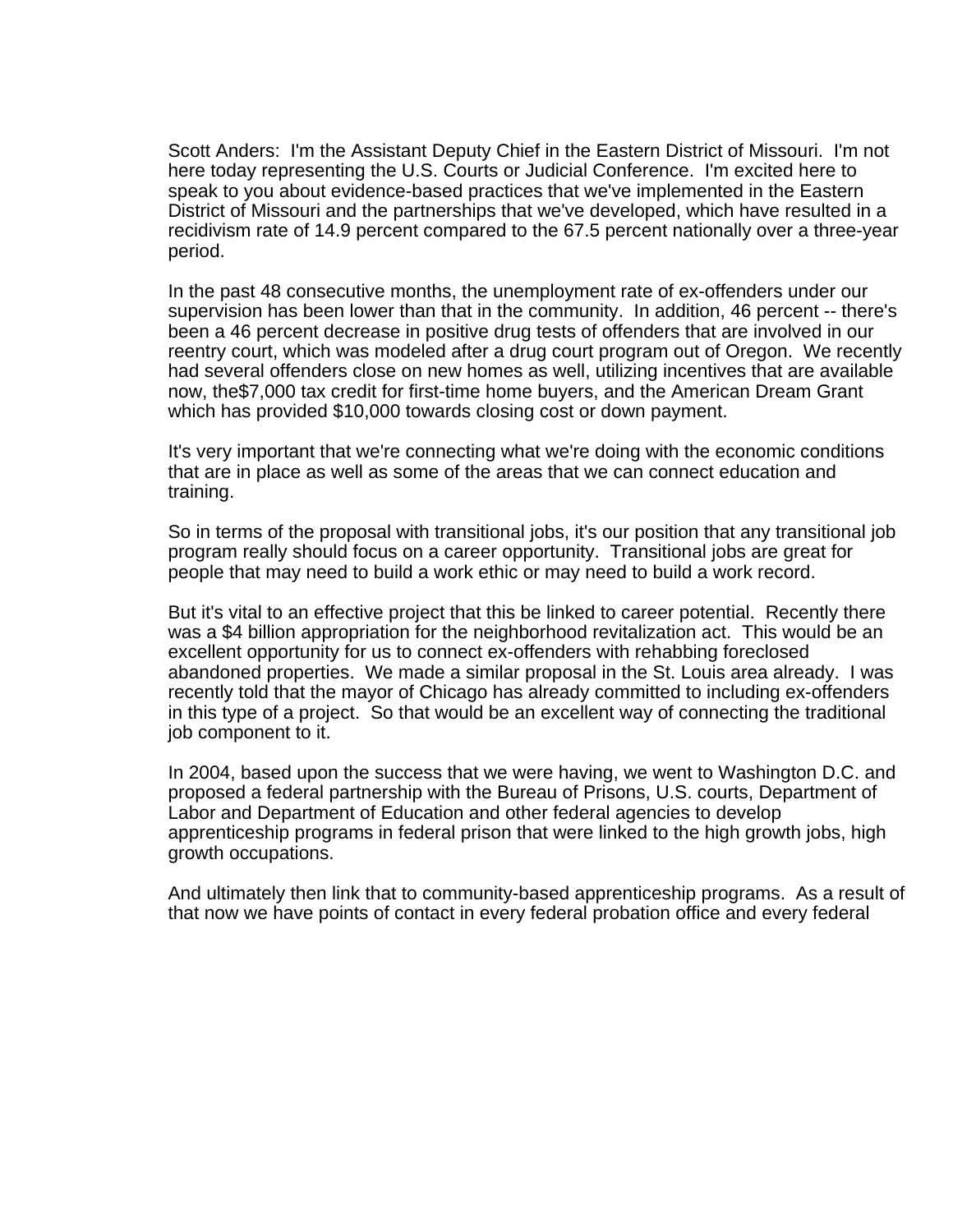prison throughout the country. So the success of a proposal also depends upon the system's approach of us all working together. We can provide leadership in many federal locations, but there are also cities, such as Baltimore, Chicago that have provided leadership on reentry.

In some jurisdictions it's the state such as in Kansas. So we need to collaborate within our system but also between local, state and federal agencies. Training is also a vital component to a successful proposal. And the National Institute of Corrections has an excellent training program called Offender Workforce Development Specialist Training, three-week training program where they invite local and state, federal jurisdictions to come together and learn about workforce development and other reentry issues.

And a great component of that training is that they actually come together and put an action plan together about how they'll go back and implement this process in their local jurisdiction. So we're encouraging local, state and federal governments as well as community agencies to come together and work on this process together.

I think all of those are vital pieces. Some examples of how we've implemented these partnerships in the Missouri area in the eastern district of Missouri specifically, our federal partner, U.S. Department of Labor, funded skilled training programs around high growth occupations. Local, state and federal offenders were able to go through training programs and ultimately find careers in these high growth occupations.

In addition, the Department of Transportation funded training for ex-offenders to become involved in rebuilding the highway expansion project. In every state there's a Department of Transportation. So we encourage you to connect with those pieces.

In addition, the department of revenue donated camera equipment to provide valid state IDs in state prisons for inmates prior to release. And the Missouri Highway Patrol is going in and administering the driver's exam before the inmates are released.

It's encouraging to see how local, state and federal jurisdictions can work together. In St. Louis, our mayor has invited employers to participate in career fairs, has hosted employer breakfast on this topic and recently participate in a public service announcement, asking employers to hire ex-offenders.

So what I would say in closing about the proposal is I know now my daughter who, when she was in first grade, came home with an Internet assignment.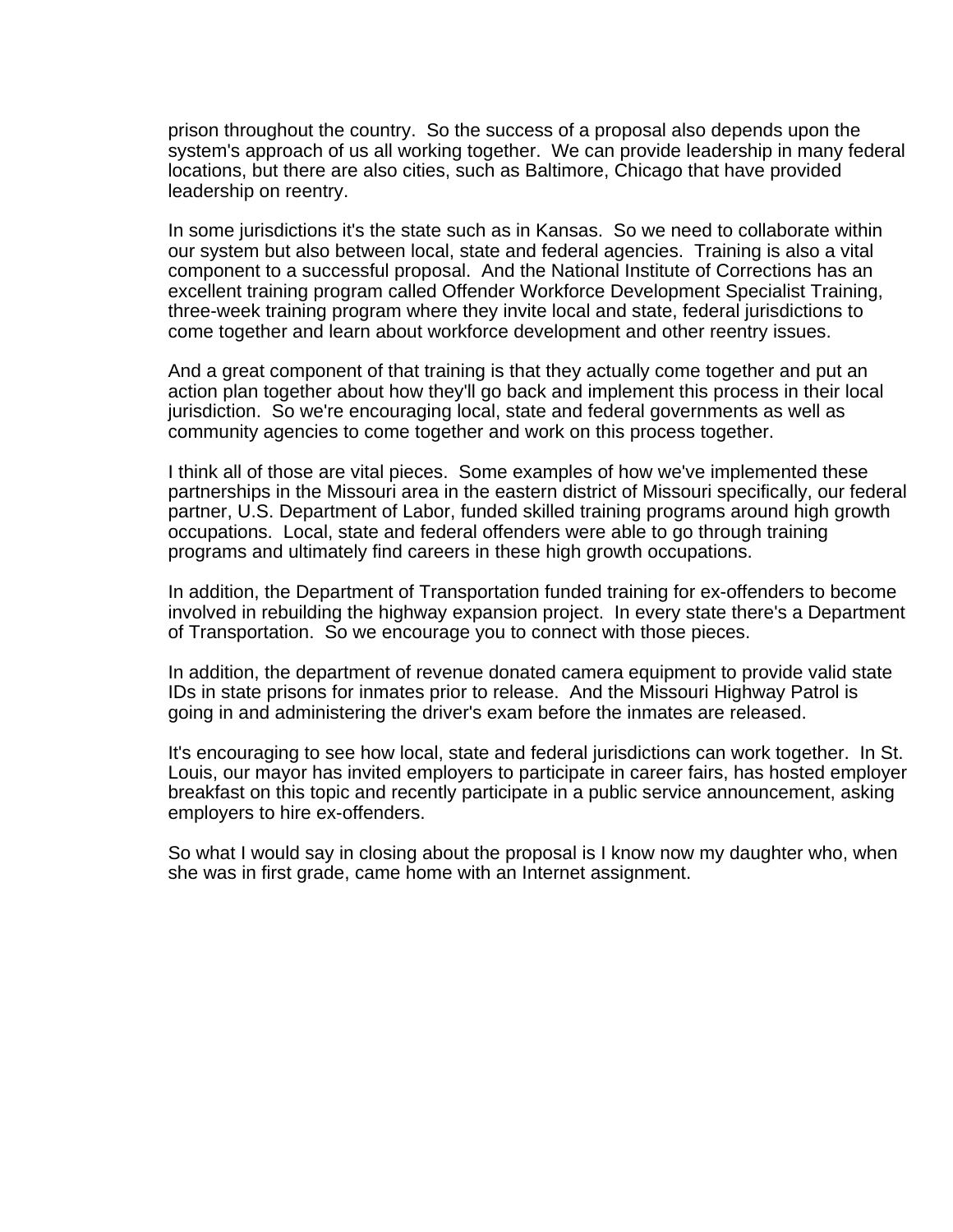Having been involved in law enforcement for 20 years, I was somewhat concerned about that. And I realized that if the other first graders were learning the Internet, then she would be behind if she didn't learn that. And now she's in fifth grade and she came home with a PowerPoint assignment. (Laughter) so some of us don't know how to do PowerPoint.

Understanding that, that some inmates may have served a 20-year prison sentence. Education is very important but I encourage collaboration with community colleges and in the federal system we have community colleges coming inside the prison to administer state certified education programs.

So just to strengthen the proposal, I would focus on some of those things as well.

Doug Elmendorf: Thank you very much, Scott. We'll move on to Glenn Martin from the Fortune Society.

Glenn Martin: I'd like to start by congratulating Bruce and the Hamilton Project for asking us to think boldly about this very wicked problem, if you will.

I think Senator Webb did a great job of reminding us that, even though we should be focusing on reentry, we shouldn't lose sight of the fact that we put way too many people in prison to begin with. I want to help conceptualize my statements by talking a little bit about the Fortune Society and what brings me to this work. And I'll be very brief. The Fortune Society is a very large multi-departmental, multi-service nonprofit that was started about 40 years ago specifically to address this issue.

We have a career development department amongst all the other things we do, education, housing, counseling, family services and so on where we serve 700 people who have some sort of criminal justice, whether it's one day in jail or 30 years in prison. And we serve 700 people. We do about 400 placements at around \$9.60 per hour on average. Some folks much higher, and some folks at minimum wage. But we think we have a pretty good success rate. We act as an intermediary. We help people get jobs based on our relationship with the employers that we developed over the last 30 years or so.

My work before I got to the Fortune Society was the co-director of the National Hire Network, which was a national effort to address employment barriers that people with criminal records face.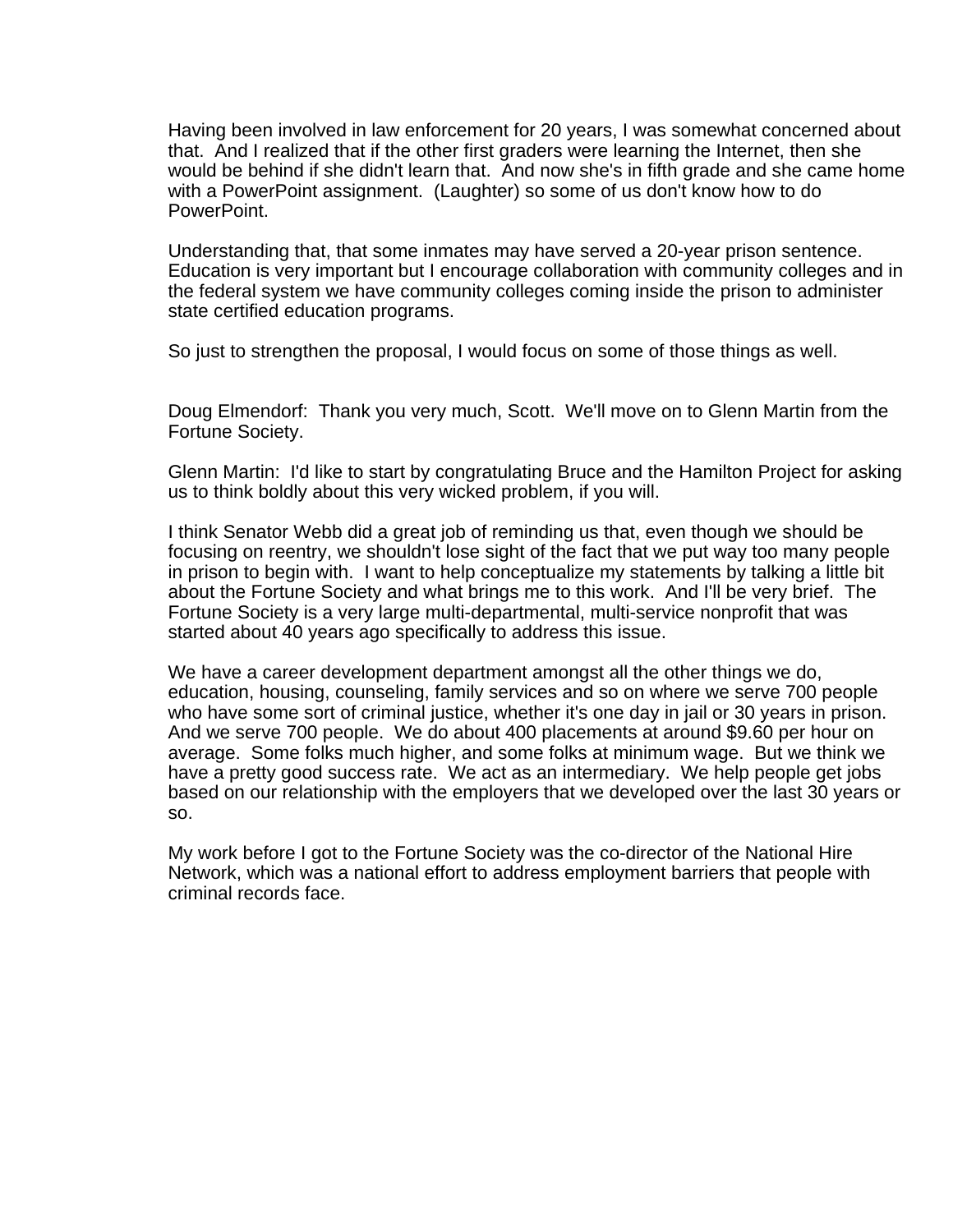And I have a brother who is in prison in New York state. I have an older brother who is a federal correction office. I, myself, served six years in prison in New York State before I started doing this work. So a little bit of where I'm coming from when it comes to my statements.

I'm very supportive of a lot of components of Bruce's proposal. The idea of increased access to education in prison and post-release. In my opinion, many of the people that end up in prison are the product of our failed educational policies to begin with. So it seems like it makes common sense to expose people to education as a way to deal with this issue.

Graduated sanctions, the idea of not putting people back in prison immediately because they may fail a drug test and so on. We think failure is absolutely part of people getting back on their feet. We definitely take that approach at the Fortune Society. In this economic climate you would think you would want to do more of what works and less of what doesn't. We have seen prisons have a pretty high failure rate, two-thirds over three years. I think any other industry that had that sort of failure rate would be out of business or at least asking for a bailout.

(Laughter)

(Applause)

And the idea of standardized discharge planning I think is a really good idea. And, of course, transitional supportive housing at the Fortune Society, we actually run transitional housing in Harlem, New York, 62 units for people coming home from prison, and now we're building another 114 units in the community half of them for people coming home from prison. I think it's a way to stabilize folks so they can go into drug and alcohol treatment and all the other needs that they may have.

And then Bruce also paints a picture of sort of like the perfect storm, overreliance on incarceration, our lack of embracing alternatives to incarceration in a very structural way. The host of collateral sanctions attached to criminal convictions.

Communities ill-equipped to deal with the large numbers of people coming home. And, of course, the disparate impact on people of color. We created this social underclass of folks, if you will, and we've been -- there's a bit of hypocrisy in our criminal justice system that tells people to come home, work and find stable housing, then we've created all these structural barriers.

So sometimes -- but, again, it's a very, we're taking a very bold approach and I appreciate that. Because sometimes doing our work you sort of feel like you're standing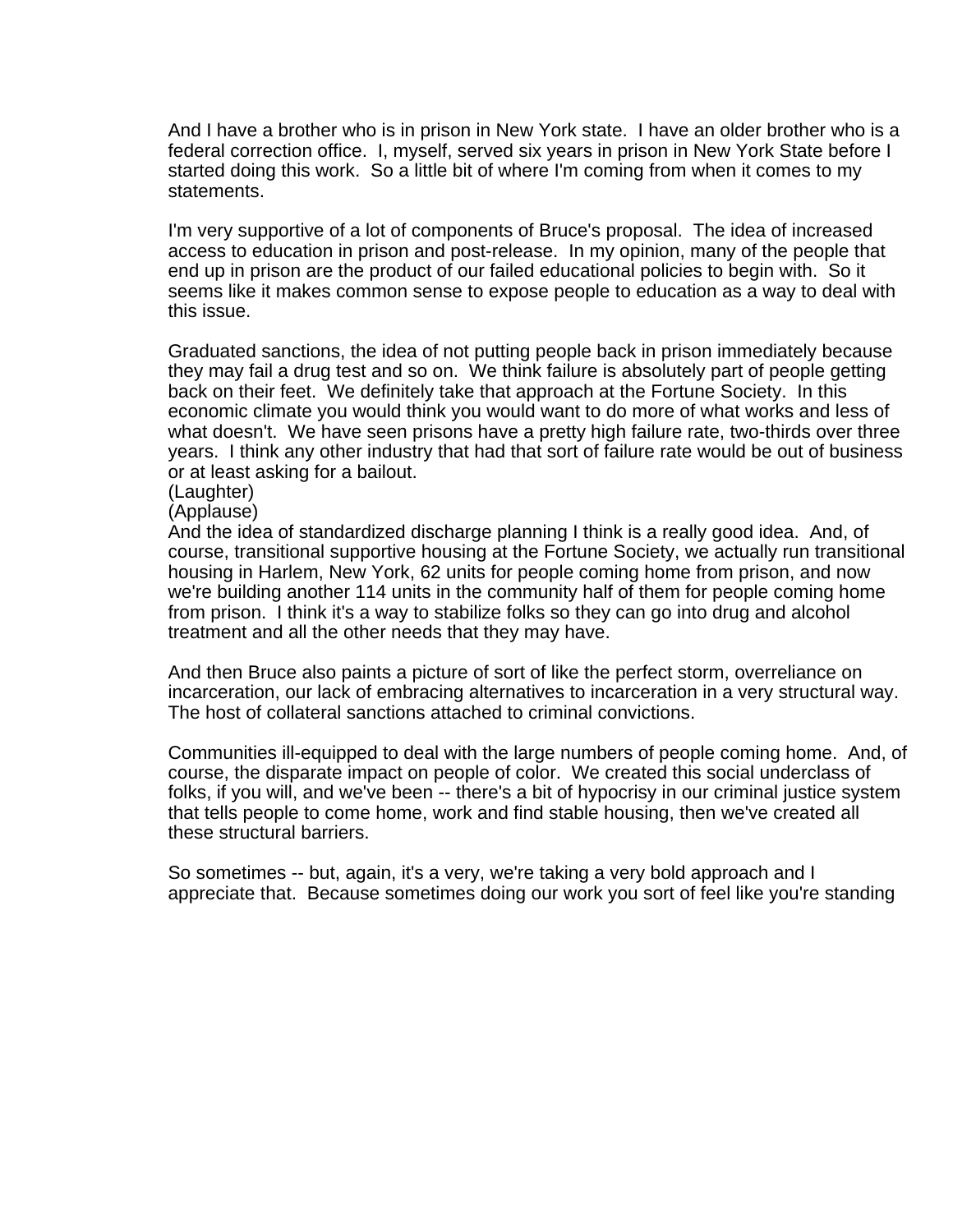in the emergency room putting Band-Aids on cancer, if you will. The idea of looking at this on a structural level is really important.

So Bruce and I sort of diverge around the idea of taking transitional jobs to scale. I think transitional jobs can be really good for a small segment of this population, the folks who have no work history at all. The folks who lack soft skills, the idea how to interact with people in the workplace, show up to work on time, dress properly for work and so on.

And I think this can be a really good resume builder for folks. Some of the areas we diverge, however, I think the assumption is that obviously at the end of the transitional job period that people transition into the normal labor market. And I've worked with Bruce in the past on a great study he did, discrimination in low wage labor markets, which clearly shows in a state like New York where you have very clear anti-discrimination statute giving guidance to employers, you still have a huge amount of discrimination against job seekers with criminal records whether they're qualified or not.

And so I would like to see a host of proposals that address the systemic issues on top of the idea of creating transitional job initiative. And I think those things are things that we can do that have no cost attached. And I'd love to talk a little bit about those as we get a little bit further into our conversation.

A couple of other things about the transitional job model. The idea of immediate employment and immediate pay may be beneficial for a certain group of folks, but I worry about the folks who didn't get meaningful drug and alcohol treatment while they were in prison. So immediate pay can translate into immediate relapse for some folks. So they have a huge concern. And then the idea of people working on work crews, having eight, nine, 10 guys on a work crew who all may not have had exposure to the labor market, I wonder sort of where the benefit comes from having this group of folks together, and is that sort of meaningful workplace networking and so on. We can discuss it a little bit more as we go around.

Doug Elmendorf: Thank you very much, Glenn. That was helpful. We'll try to come back to the issues you raised.

Our last panelist is Michael Thomas, prosecuting attorney in Saginaw County, Michigan.

Michael Thomas: Thanks, Doug. I also want to echo the thanks to Secretary Rubin and Senator Webb for inviting us all here today with the Brookings Institution and Hamilton Project to raise our consciousness on this incredibly important issue.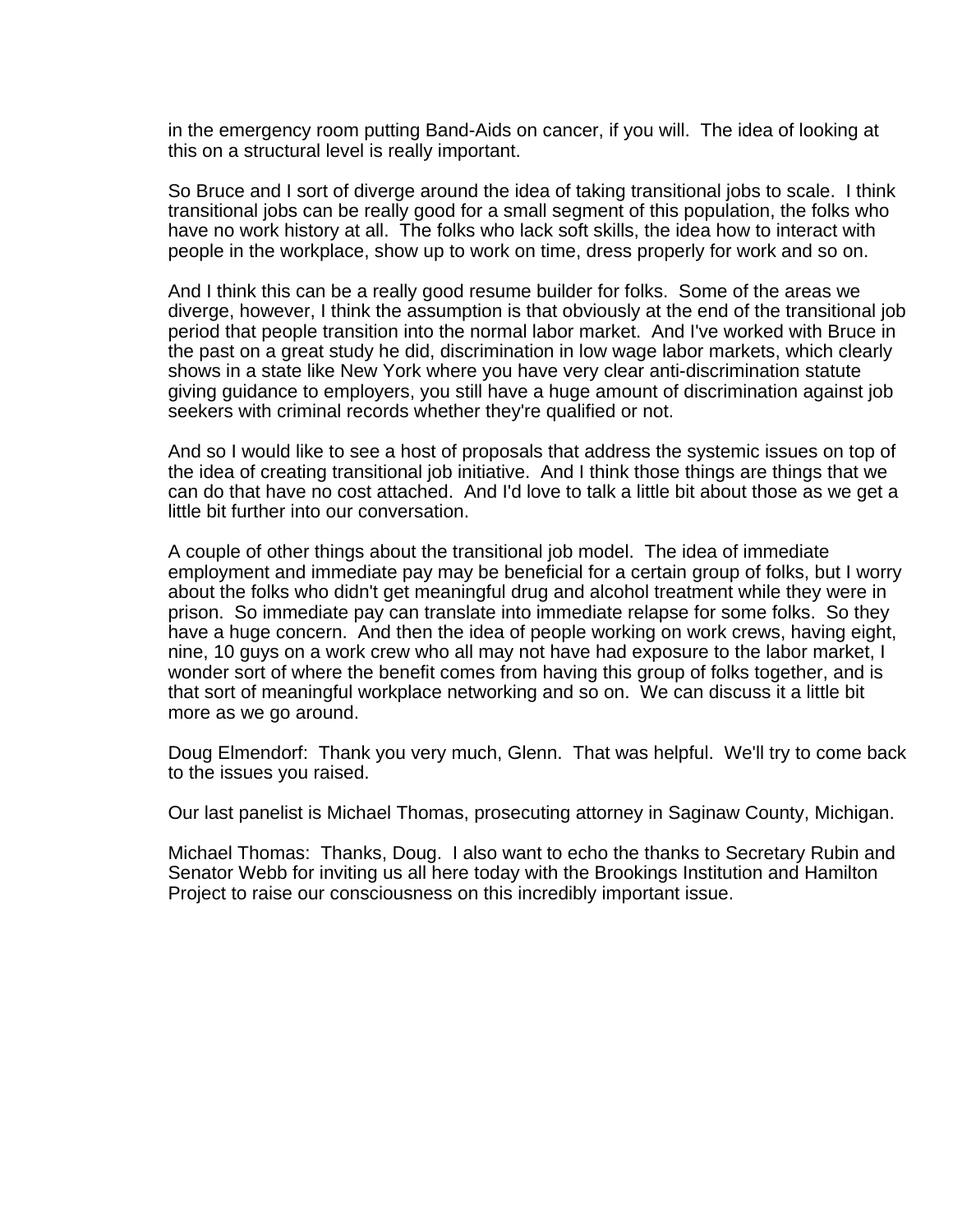The Secretary has put a spin on this and put a focus on this in terms of its relationship to economics and our country's position at the present time that as a person from law enforcement and public safety is my number one focus all the time that I really hadn't spent a lot of time thinking about before. So I congratulate him on that.

And I also think it is a very relevant topic certainly in light of the last few months. I was talking with the professor before we stepped in here and got the sense that perhaps I was added to this discussion to perhaps provide some counter point to the reentry discussion.

And I have a couple of points I want to make before I talk about the Michigan Prisoner Reentry Initiative, MPRI. You all should have a booklet in your folder. I'd like you to take a look at that. That's our report to America and citizens of Michigan as to what's going on with reentry in Michigan.

But actually I'm unabashed strong enthusiastic supporter of reentry. I think number one it's morally the right thing to do for people who have paid their debt to society as pronounced by a judge and the citizens in their community.

I think it is unfortunate that we sit and sometimes keep our foot on the necks of these people for long periods of time and invade their families and invade our communities. And we can do much better and it's time to put corrections back in the Department of Corrections.

(Applause)

Number two, I think any progressive law enforcement official who doesn't understand that taking someone who comes into the criminal justice system and offering them an opportunity to understand what it means to become a law-abiding contributing citizen, take advantage of the opportunities that we have as an American citizen really misses the point. And I don't think most prosecutors, most district attorneys in America, are in that particular camp.

I just want to make a couple of points, though, before we talk about MPRI and how we're trying to do reentry and rehabilitation in the state of Michigan. Number one, we shouldn't lose sight of the fact that prisons do serve a useful purpose, an unfortunate and inexpensive purpose in our society. We have individuals who prey on other individuals in our communities.

I always say to groups when I go out to speak that we have the level of crime in our communities that we are willing and have put up with. And that we can do better than that. I also say that it's extremely unfortunate that we have a very high disproportionate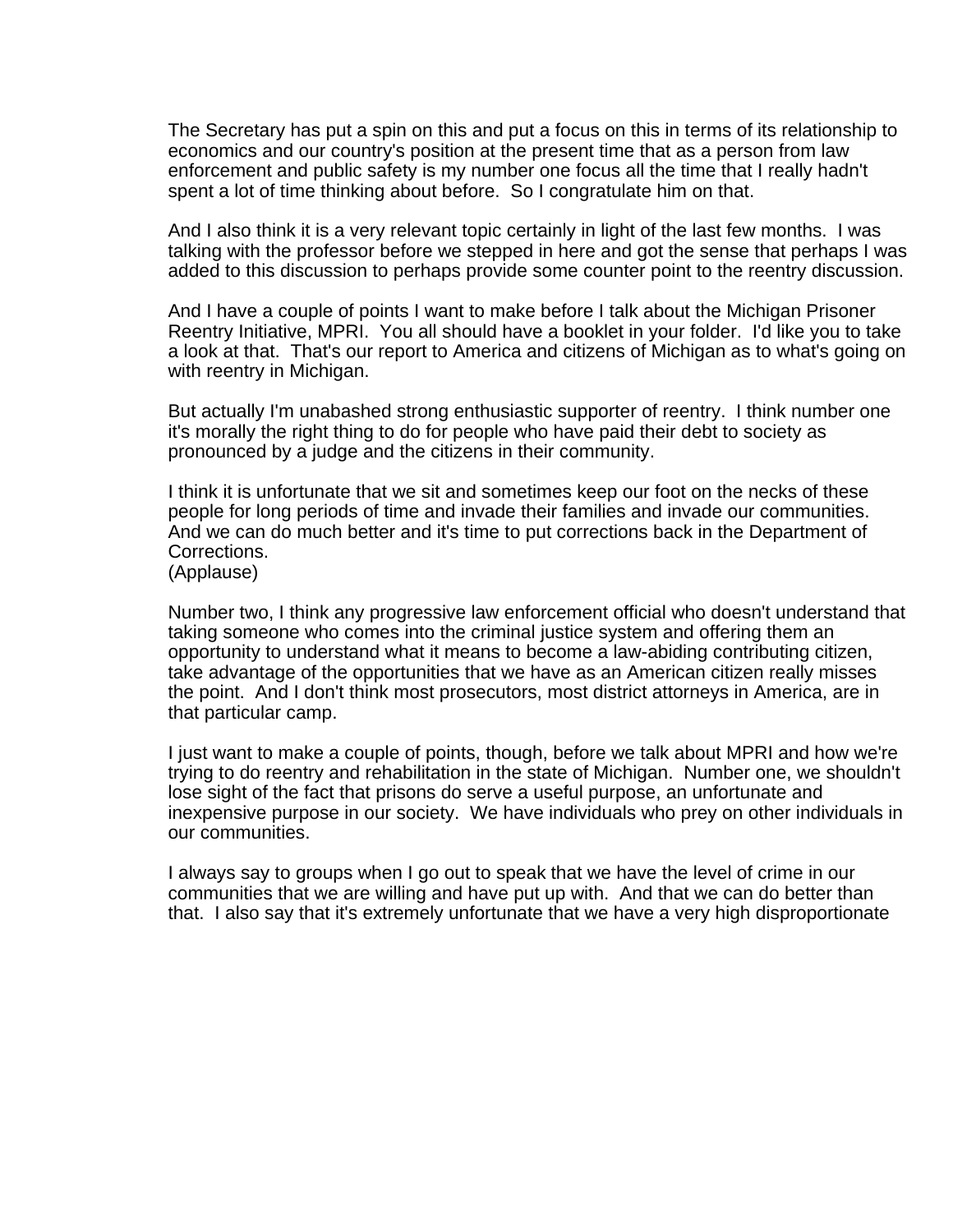section of victims in this country who are people of color and senior citizens and young people. And we need to start asking questions about how did that situation come to play.

Why do we have so many disproportionately African American, Hispanic victims of crime in America and perpetrators of crime in the community? We need to deal with that directly. Part of dealing with it is dealing with that issue of what are we going to do when we're in prison with our time there, what are we going to do when we start to go home on parole and then how are we going to maintain our law-abiding status when we get back into the community.

As recently as this week, Los Angeles Police Chief Bill Braton talked about the economic reality of having more police officers in Los Angeles and how he seems to buck the trend there nationally of in these times of increasing budget deficits, how does he manage to get more police officers and do more law enforcement in Los Angeles and what is the net effect of that? The conclusion he drew was that as a result of having more police officers, they got more crime prevention in Los Angeles and it was positive economically for the Los Angeles community and for businesses and obviously for jobs in that community.

That's what we want to see in America. We want to see more jobs as Senator Webb spoke to us earlier and all of our distinguished panelists will support that.

So let's talk about MPRI, Michigan Prisoner Reentry Initiative, just a few moments before we turn it back over to Doug. Governor Granholm said in Michigan about five years ago what can we do better to try to reduce crime in Michigan and improve our climate, our very, very difficult economic climate in Michigan, make us more attractive to business?

And we knew we had a crime problem in the state of Michigan. We have it in Detroit. We have it in my home city of Saginaw, down the street in Flint, Michigan we looked at the research in the area, obviously Professor Western's was first and foremost and that of Jeremy Travis, what can we do to do a better job of people coming into Department of Corrections and into prisons and try to get better results.

Michigan doesn't overincarcerate at least in terms of statistically compared to the rest of the country. The national average is 40 percent of all felons are sentenced to prison. In Michigan it's about 21, 22 percent at the present time, about 25 percent in my county.

We try to think that we've done that through some planning. We've closed six prisons over the course of the last five years in the state of Michigan. We've tried to implement this reentry program on a statewide basis. Scott referenced Kansas as another state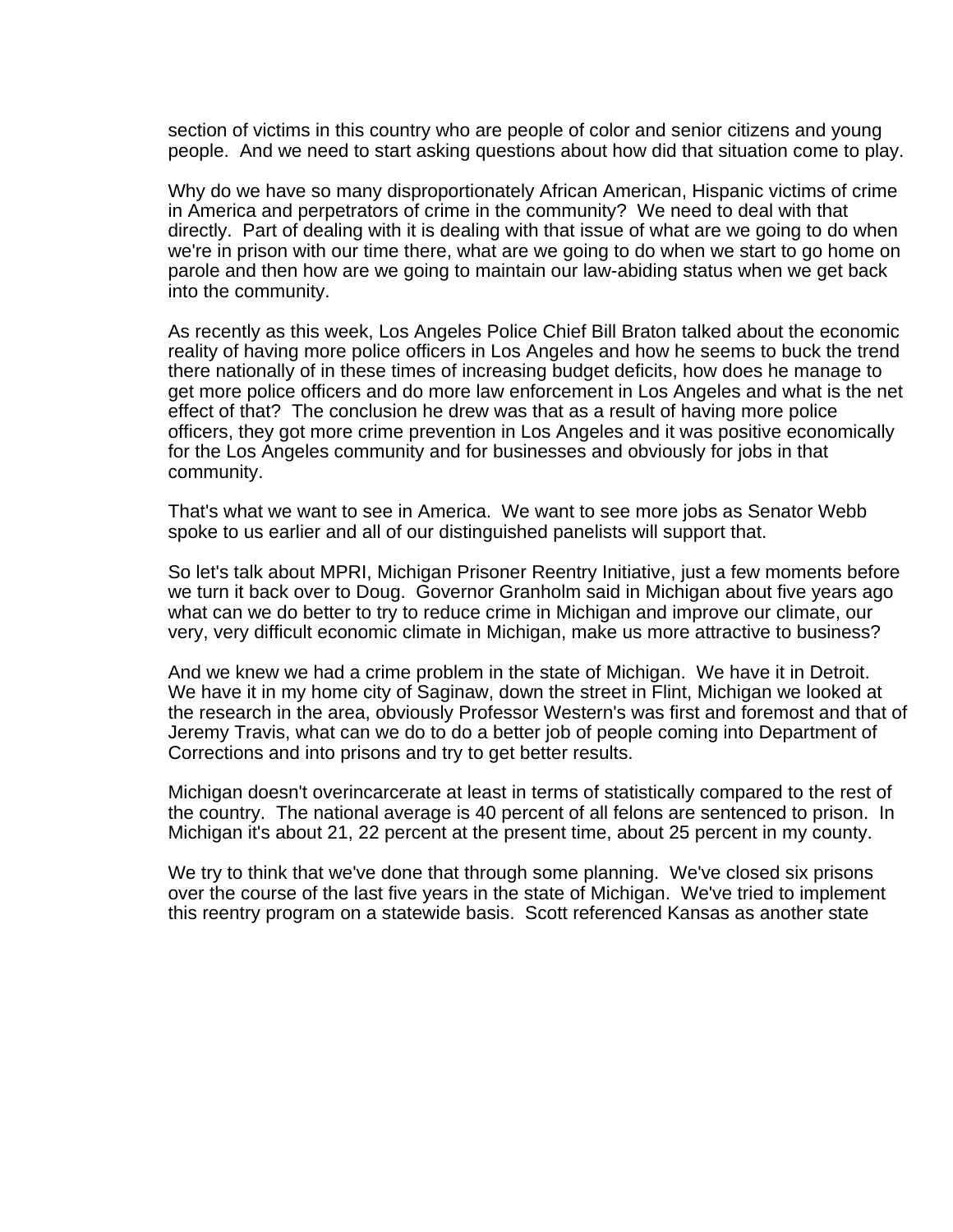that's trying to do this statewide. Quite frankly it's trying to eat the elephant entirely all at the same time. It's been a bit of developing the flight plan after the plane is off the ground. But we're working very hard in Michigan, and we think we have some good results to report after the three-year implementation period.

You look at something statistically as relevant as returns to prison. In Michigan, the United States I'm pretty sure this is true, correct me if I'm wrong, professor, 50 percent of all people who go to prison return to prison within two years.

It's incredible. Glenn mentioned that this is not exactly a prescription for success as you look at statistics like that. Two-thirds of all prisoners, when they're released as ex-offenders or home-comers as they're sometimes called, reoffend, commit new offenses within three years after that. They don't all go back to prison and they don't need to go back to prison.

But that's not exactly the kind of report card that you'd like to have if you ran a business. And so we implemented MPRI. About 2005 we started with pilot sites. The key issue is jobs. It always is jobs. Because it's tough to have dignity in life unless you have a job and you have something that you can be proud of and that you can contribute to society.

The professor highlights transitional jobs, and I think makes very good points about the importance of this for the first year that parolees are out of prison. Glenn I thought made some even better points about how we need to not just focus on transitional make-work jobs, picking up trash, helping out in community projects but looking at the type of jobs that Scott was talking about: Can we find career-changing jobs, perhaps in the transportation field, perhaps in the infrastructure of America, perhaps we'll talk about that in a few minutes here.

But it's important to give these individuals typically males about 95 percent of the time coming back into our communities. Coming home. It's important to give them an opportunity to turn their life around and that's where jobs are important. Work skills, social support for them and their jobs, and what we in Michigan like to call life coaches. Because so many of these individuals who are sent to prison sometimes through no other -- there's nothing else that can be done other than send them to prison in the state of Michigan because of their record, because of the seriousness of the crimes that they've committed.

But 95 percent of them are coming back to our community, and they need somebody in their corner. It's family. It's faith. It's difficult to talk about faith in a secular setting, but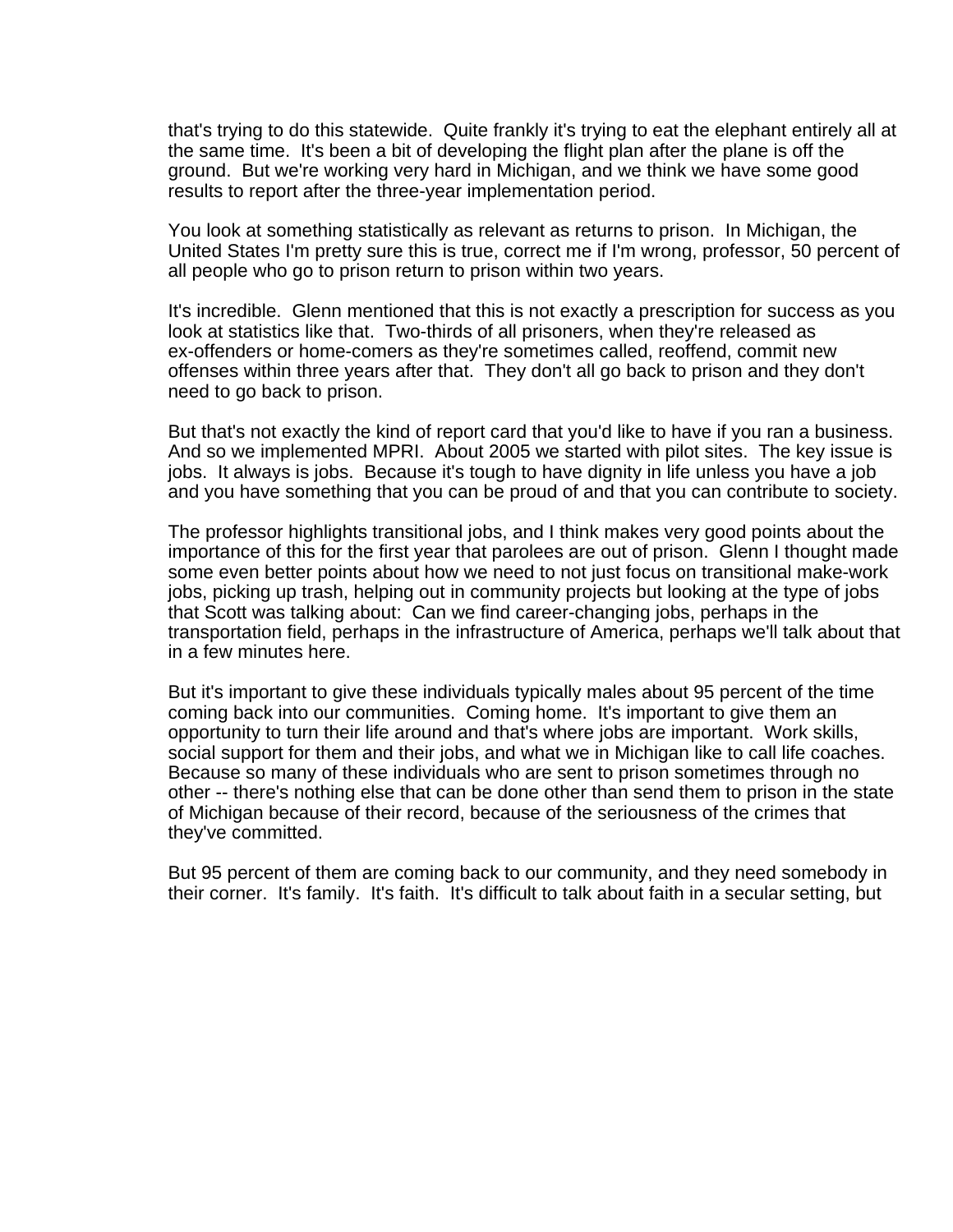faith is part of our lives. We all had faith when we came here today that we could end up doing something better than what we've done in the past.

So life coaches, mentoring is a big part of MPRI and how the program works. Who pays for this? Because I'm sure that's what economic, the economic success that we want to see with reentry and with our country, we have to consider how we go about paying for this program. The professor gave us one of his suggestions on how to do that.

We invest \$33 million out of a \$2.2 billion budget in the state of Michigan on reentry. We get some additional funding from the Jet Foundation. The initial results as I said one out of two has been reduced to one out of three going back to prison. That's a good early report card.

But the key is how do we keep these individuals, these citizens, these neighbors of ours, when they come back to our community, how do we keep them motivated in terms of turning their lives around and how do we offer them opportunity, job skills, housing, transportation, medical, mental health, substance abuse support in the community.

We've started at the state level in Michigan, but we can't be successful in helping our home-comers stay home without the investment and the commitment and the full buy-in of the community.

I would suggest that as we talk about this in the roundtable now and after we go forth from this meeting today that we look at some demonstration projects across America. Bruce has given us a very optimistic and a very high goal, which I think that our country should be up to to do a better job in terms of corrections.

Look at some demonstration projects across America. I would offer and submit MPRI and Michigan as part of this, and I look forward to the discussion. Thank you.

Doug Elmendorf: Thank you very much, Michael. So I'll ask a few questions to get this started.

## (Applause)

I'll ask a few questions to get it started and then we'll open it up to you. Bruce, could I start with you to relate your proposal to what's in the second chance act that Senator Webb talked about, if you would like other alternative proposals that are on the table and why you think that this is the most important direction for us to go.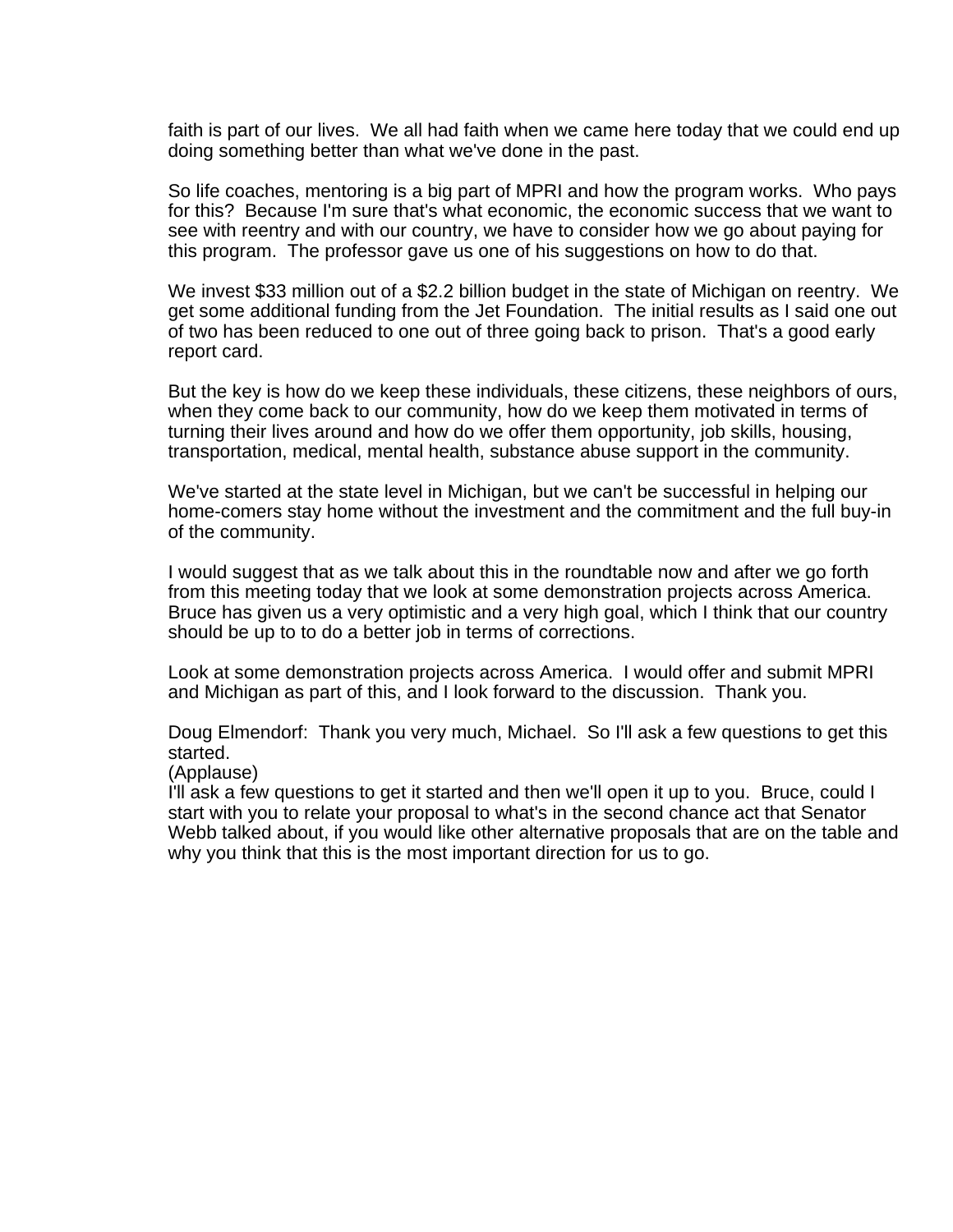Bruce Western: Yes, Second Chance is supporting a whole variety, a whole variety of activities as the space under Second Chance also explicitly for supporting faith-based and for providing in-prison programs.

In addition to Second Chance, there's a vast literature and a great deal of interest at the moment in reentry policy. The reason why I took the approach I did was two fold. One is I'm completely struck by the very, very severe human capital deficits of people in prison.

So this is a population that's reading at a sixth grade level on average and in many cases has no history of regular employment. So for my point of view this was the key problem to solve, to try and build habits of regular work for a population with very, very low levels, very, very low levels of skill.

Now, over the last several years there have been a number of very encouraging evaluations of transitional job programs that are precisely producing gains for this disadvantaged fraction of what's already a very disadvantaged population. And I think the variety of programs that are entertained by second chance and that are out there reflect the variety of challenges that people are coming out of prison face.

The focus I've taken have been motivate by really trying to take the bull by the horns and try and address in a very aggressive way the most severe obstacles for the most severely challenged fraction of the population.

Doug Elmendorf: Thank you. Maybe a question for all of you about the obstacles that this sort of effort faces. So, Scott, you talked about the contacts you've made in different parts of the government to be helpful. What do you see and what do others see as the forces that are slowing this down? Is it a lack of money? Is it a lack of imagination, creativity in developing new approaches? Is it lack of political will for helping a set of the population that doesn't always appear the most sympathetic, the problem that Senator Webb has talked about? Does anybody have a sense of what the blocks are?

Michael Thomas: I think one of the most important components to have in place with a proposal like this is a way to track outcomes. I think one of the biggest challenges we've experienced is how do you get agencies that haven't been tracking employment outcomes to motivate staff to do that. There was a study done nationally that found only 20 percent of correctional agencies were tracking employment outcomes.

We have to know where we're beginning to know how far we've come. When we started, the economy was great. It was before 9/11. And I was one of those people that thought if a person wants a job they can get it. And we pulled files and were manually counting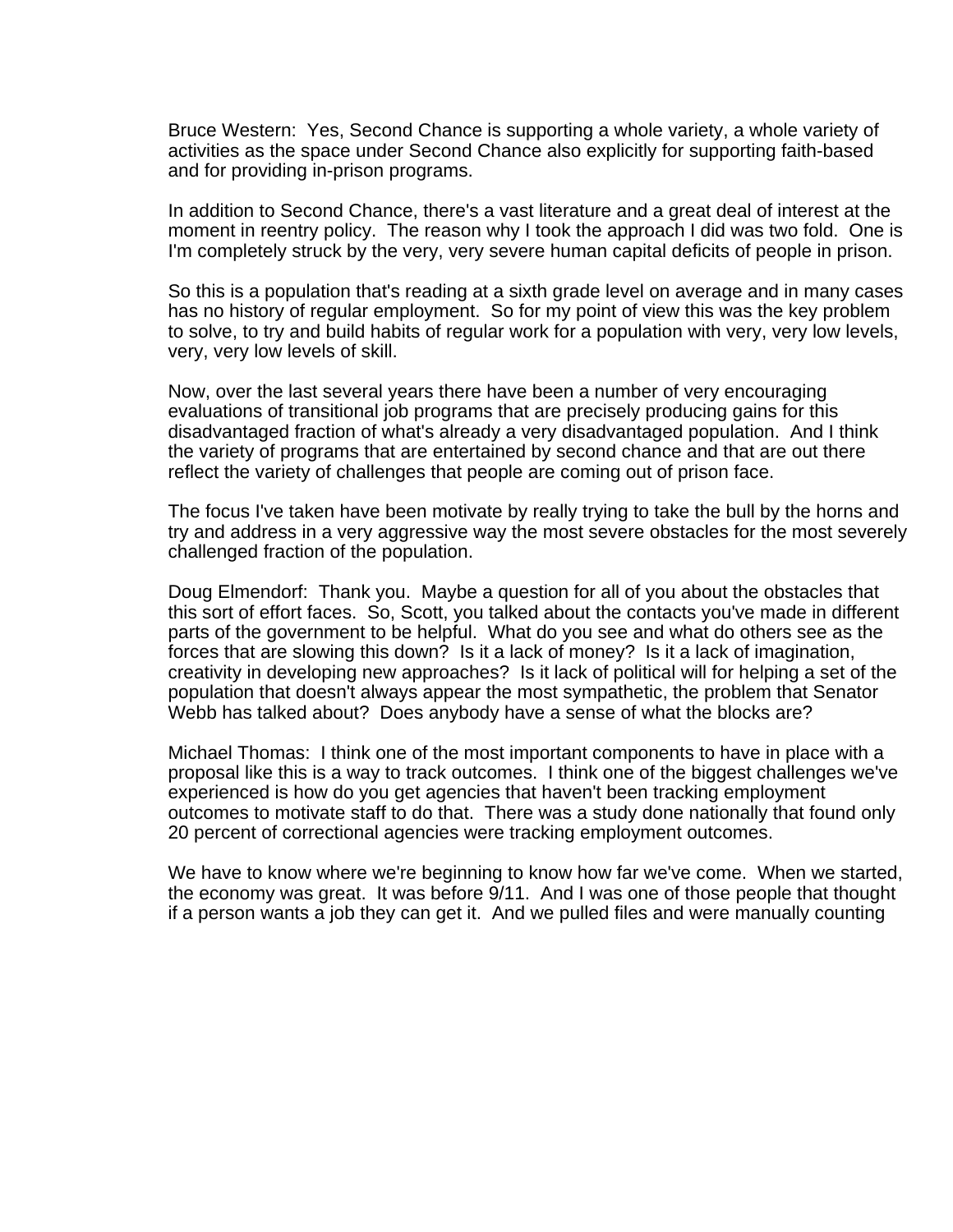people that were unemployed. I was surprised to find that 12.1 percent were unemployed at that time. And another seven percent were drawing disability.

So I would have never imagined that that was the case. Another agency was applying for a grant and asked what was the unemployment rate of female offenders under our supervision and it turned out to be 50 percent.

We won't know that those problems exist without tracking employment outcomes. We also have a place now because we've implemented that process that we've made employment of ex-offenders a priority. We have a data system that sends out electronic e-mails to officers each month and it says these are the people that are not working.

So it's a way to keep our system accurate by reminding them to enter data or it's a supervisionnal tool to remind them to take action. So just a process like that really puts offender employment on the front burner.

Doug Elmendorf: That's very interesting. Glenn, Michael other points to emphasize about what's slowing this the process down?

Glenn Martin: Sure. I think for too many years being tough on crime has been good politics, bad policy, if you will. I think I'm really heartened by the fact that we're having this national discussion around reentry. I refer to it as reentry mania sometimes. But I think it creates a huge amount of opportunity to shift the discussion, if you will. I think part of it is that we need to increase our appetite for risk. I think if we're going to do things differently we have to at least accept the fact that some people are going to fail and some people are going to fail pretty significantly. I think the government should take the lead on some of this stuff. I think if you want to encourage private employees to do the right thing, then government should take the lead and elected officials should gain the courage to stand up and say this is the right thing to do. This is something we should be doing.

I think there's some very concrete policies we can do even on the federal level. We can codify Equal Employment Opportunity Commission guidance on how to consider a job seeker with a criminal record the same way we have anti-discrimination in New York state that's very specific.

I think we can ban the use of arrests alone, arrests that didn't lead to conviction in making employment decisions Pell grant, as Bruce mentioned, the idea of bringing back Pell Grant eligibility for people who are currently in prison. This is one thing that's been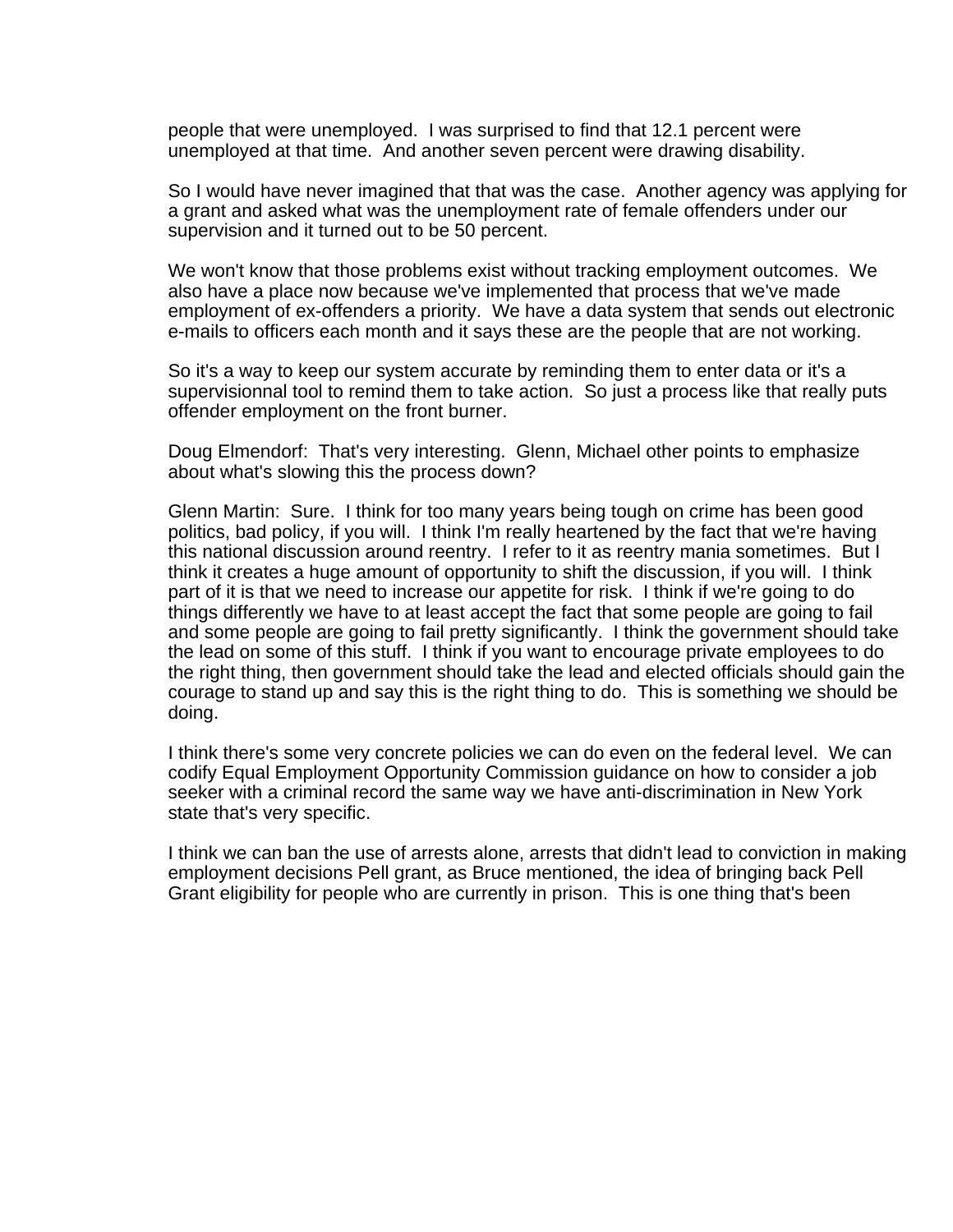measured over and over and works, right? People get a master's degree their rate of recidivism drops to around two percent.

So we know that it's a mechanism that works. And we should stop talking about it as it's a zero sum game, talk about what it is. It's one-tenth of one percent of the budget of Pell Grant budget that was used at the height of Pell Grant usage.

Then the fact, as Senator Webb talked about the fact that we're not necessarily seeing an increase in the sort of rate of crime compared to when he was younger, but one thing I think we are seeing is the explosion of technology and access to criminal records. And so employers, any employer can turn around and within minutes for 10 bucks get anyone's criminal record from birth. Going back 30, 40, 50 years, yet most employers are not savvy enough to interpret criminal records and most of them have no appetite for the liability that comes along with hiring a person with a criminal record.

And in New York City I think we're doing some courageous things. We just passed a bill that creates a safe harbor for employees who actually follow our anti-discrimination statute so we're directly responding to the liability concern.

In some other local jurisdictions are creating tax credits and other incentives to hiring in this population. I think we need to do bold things up front things that don't necessarily cost money but respond to this issue in a way that says that this is a very significant really wicked issue. I think of other populations, when I think of folks that are disabled trying to get into the labor market and so on. We've done very bold things with the Americans with Disabilities Act, you can't discriminate against someone who has a disability in the employment context. I think we need to be just as bold on this issue.

Michael Thomas: I think there are two issues that I seem to be more concerned about in terms of being obstacles. One is the basic culture of corrections philosophy in America over the last 20, 30 years. When I started out as a defense attorney 30 years ago, there was another R word. There was rehabilitation, and you would try to do something to help your client rehabilitate, present himself in a better light and get a better result in his life.

The word rehabilitation has been struck from the lexicon of corrections over the course of the last 20, 30 years. And we've seen nothing more than kind of incapacitation, warehousing and there are some criminal justice benefits from that. It's difficult to commit a murder inside of a prison setting. Although it does happen. But it doesn't happen as often as it does out on the street.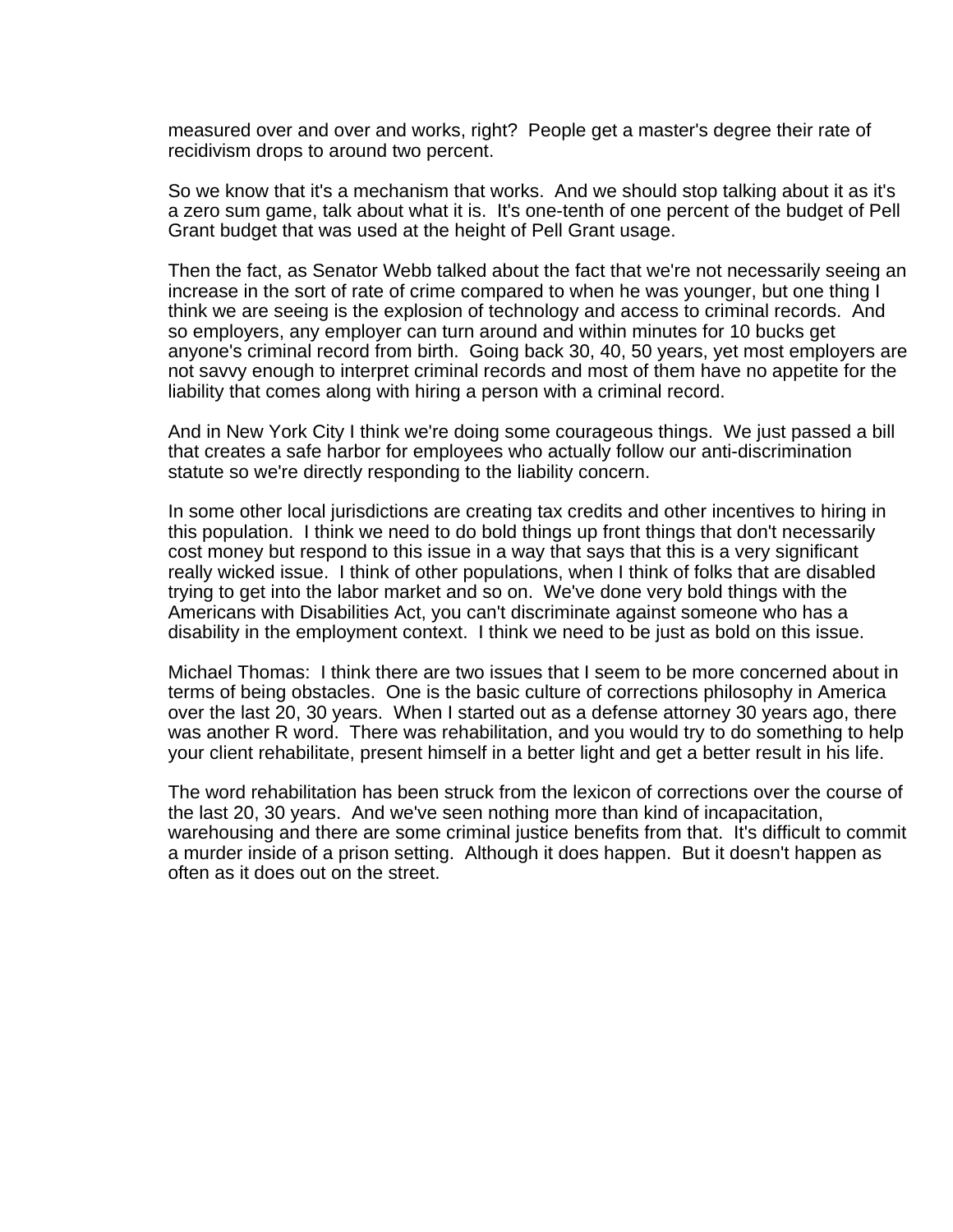So we need to get back to that and change the culture of corrections philosophy to look at reentry and planning for reentry for all of these citizens back into our community. The other thing is Bruce talks about transitional employment, and that is extremely important, because many of the people that we deal with in this system don't have much of a work experience. As I said to Bruce, many of them think 6:00 in the morning is the time you go to bed not the time to get up to go to work.

But I think where the real work that needs to be done is in regular employers in America. Getting the point across to them that an ex-offender or home-comer can be just as good an employee and sometimes even better with training than other applicants in the pool.

Not just to look at the line on the application that says yes I was convicted of a crime before and throw that on another pile or mentally check it out. And we have examples in America of people that have done that. In Grand Rapids, Michigan, there's a gentleman by the name of Fred Keller. Runs K Industries. And specifically goes out and tries to recruit ex-offenders to work in his company because someone in his company raised his consciousness because he had been in an institution before and he knew what it meant to have a job and have a new meaning in life.

Fred Keller goes around and speaks around the country and speaks very eloquently in Michigan about the good employees that he has on his payroll who came out of corrections at one point in their life, have made the life change and now are working and achieving success the same as the rest of us. That's what I think we need to do is talk to regular employers through business in America and point out the fact that these people have paid their debt. It's time to give them a second chance, hence the act, and to move forward.

And I think we've got some good stories. And that's the other thing that I consistently try to remind folks in the Department of Corrections in Michigan. Let's publish the good news of people who are succeeding after they came out of MPRI.

Let's have handouts that show four, five textbook examples of guys who became chefs, guys who now own a business, guys who are successful out there, and, unfortunately, because as the young lady from Delaware indicated earlier, females being sentenced to prison are increasing now, let's try to highlight and focus on some of the positive aspects that these people have achieved in their life. My mother told me when I was growing up you can learn from a bad example, Mike. It's a lot easier to learn from a good example.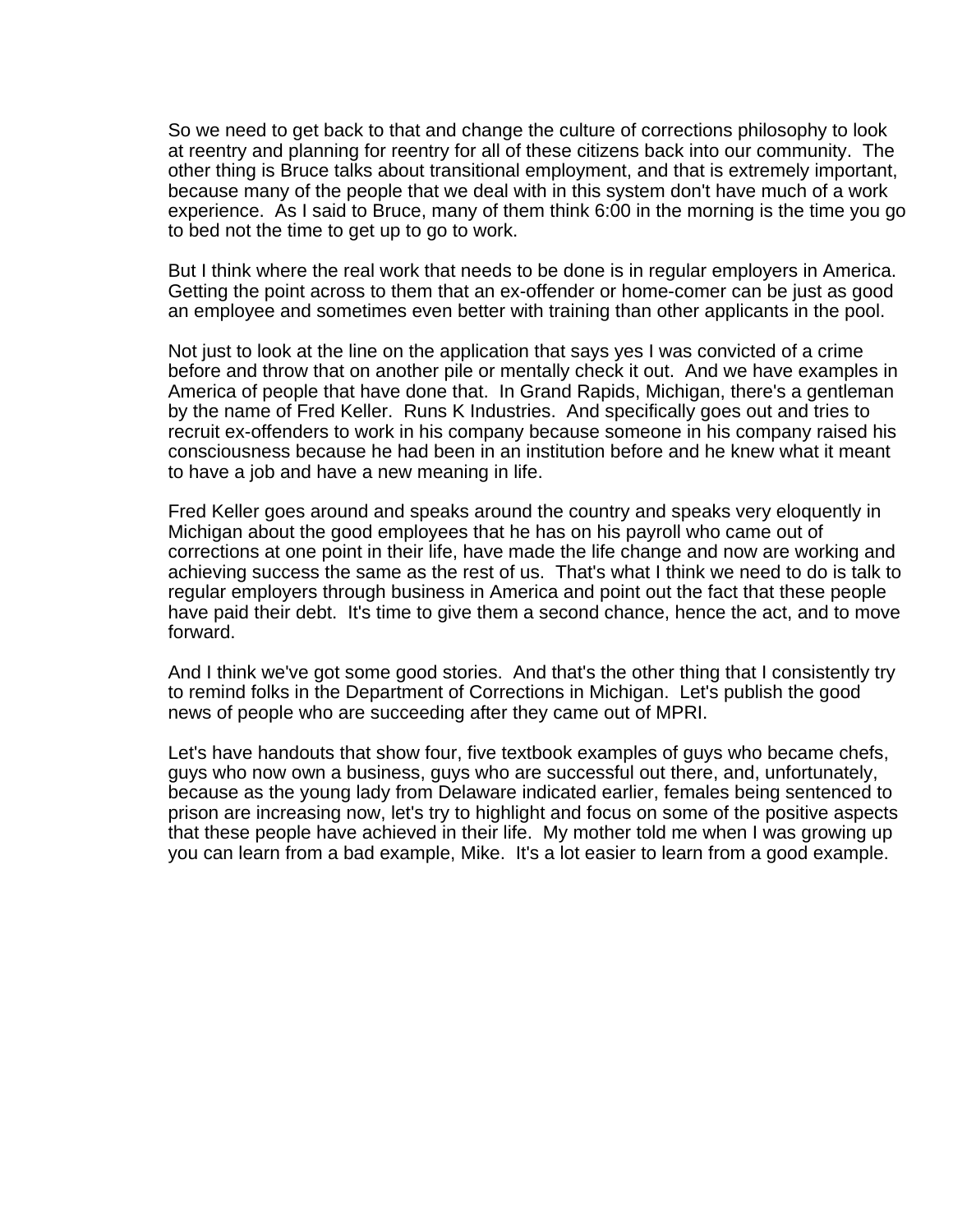Doug Elmendorf: Thank you. Why don't we open it up to all of you now so I don't just ask all the questions. Same thing as before. Wait for a microphone to come to you, identify yourself and your organization. This man here on the third row, please.

Speaker: Good morning. [Inaudible] from the Consultation Center at Yale University. We've been evaluating a few reentry programs, pilot programs in the state of Connecticut.

I just wanted to comment on the benefits of prerelease engagement and connecting prerelease services with post release services so then when folks are released they have a familiar face and they have an investment in a program that they can go to upon their release that seems to be having a, making a major difference.

Our preliminary results with the Bridgeport Program are 40 percent recidivism reduction with this type of program. I want to welcome the effort of Hamilton Project and your interest in bringing this table here.

And when you mentioned obstacles, I also wanted to -- that triggered a question which perhaps the gentleman from Michigan could answer or provide some ideas. There seems like we are things are moving in the right direction and we are having a lot of really good ideas. Now, in terms of switching things around, this is an industry. So as we implement change, the industry of corrections which absorbs large amounts of state and federal budgets. I mean the state of Connecticut is the largest department in the state, that's something that will have to be dealt with. In some instances that involves talking to unions and changing the culture in those organizations and perhaps improving services could be a way of reshifting their priorities or their responsibilities of this staff that is currently working for the Department of Corrections and in a way sort of smoothing that transition out, just your thoughts on that.

Michael Thomas: Well, I think as the recent national election indicated in America, change starts at the top. In Michigan, it started with Governor Granholm's commitment. She hired Patricia Caruso as Director of Corrections, who came from the Upper Peninsula. And they resolutely set the benchmark down: We were going to do things differently in Michigan instead of the same thing we've been doing for the last 30 years.

We put the full imprimatur of government behind reentry. The programs are -- the culture in the prison supervision is we will support reentry. And while we probably made some errors originally in kind of bringing out the staying home and going home faction, in other words, getting more people out on parole for obvious reasons, to the detriment of the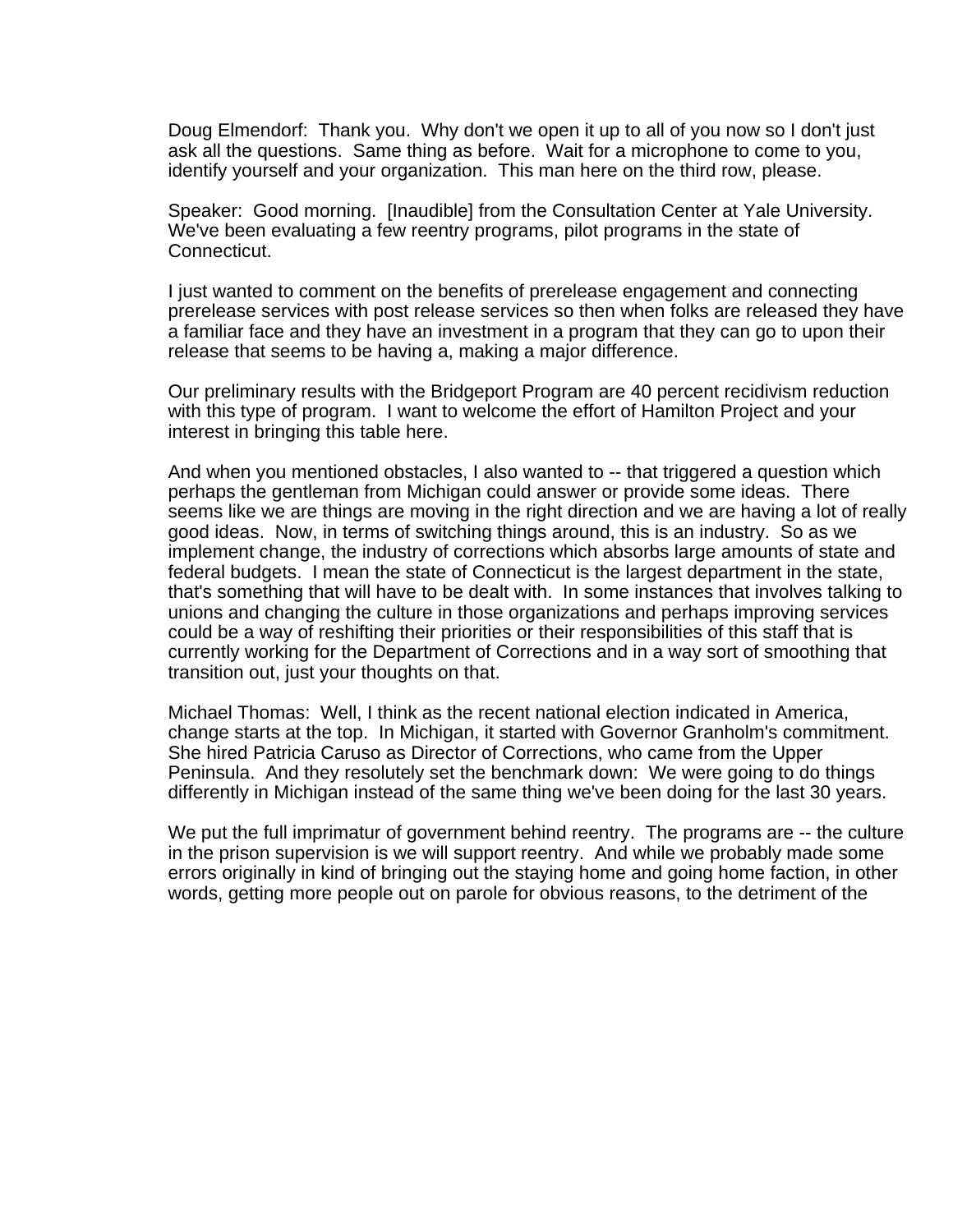getting ready phase, we're fully ramping getting ready through the 41 prisons in the state of Michigan.

But it's got to start at the top. If there isn't the commitment at the top that the culture of corrections philosophy is going to change, I doubt it will change.

Doug Elmendorf: We'll start here.

Donald Murray: My name is Donald Murray. I'm with the National Association of Counties. There's been a lot of discussion on prison reentry. But there's a major area in jail reentry.

There are nine million people that go to jail each year. And out of that nine million, 700,000 go on to prison and then 650,000 come out of prison. But many of the - everyone in prison has first been in jail. So our position is that we need to start the reentry process the moment the individual enters the system.

The moment they enter the correctional system we should begin to evaluate and assess that individual's needs and work right from there. Any comment on that?

Doug Elmendorf: Would somebody like to comment on that.

Scott Anders: We're partnering with our local state county and state correctional systems, and in St. Louis we've held several annual career fairs for ex-offenders and the construction unions have hosted career fairs for ex-offenders the past two years.

So there are actually more local and state offenders that attend these career fairs than there are federal offenders. And by jointly planning, in Missouri, we brought National Institute of Corrections in and conducted offender workforce development training and working with them on the Missouri reentry process developing regional reentry groups connecting with faith-based organizations to implement this process.

So by implementing the systems approach as a community and partnering with the local probation office, the local jails and county, it all becomes under one umbrella.

And when I mentioned the project before, with the construction and rehab of foreclosed homes or abandoned homes, you can take inmates that are involved in prison industries, have Department of Labor certify those vocational enterprises as apprenticeship training programs so inmates have portable certification when they come out, they're building cabinets in the federal prison in Greenville. Framing houses inside a state prison. So we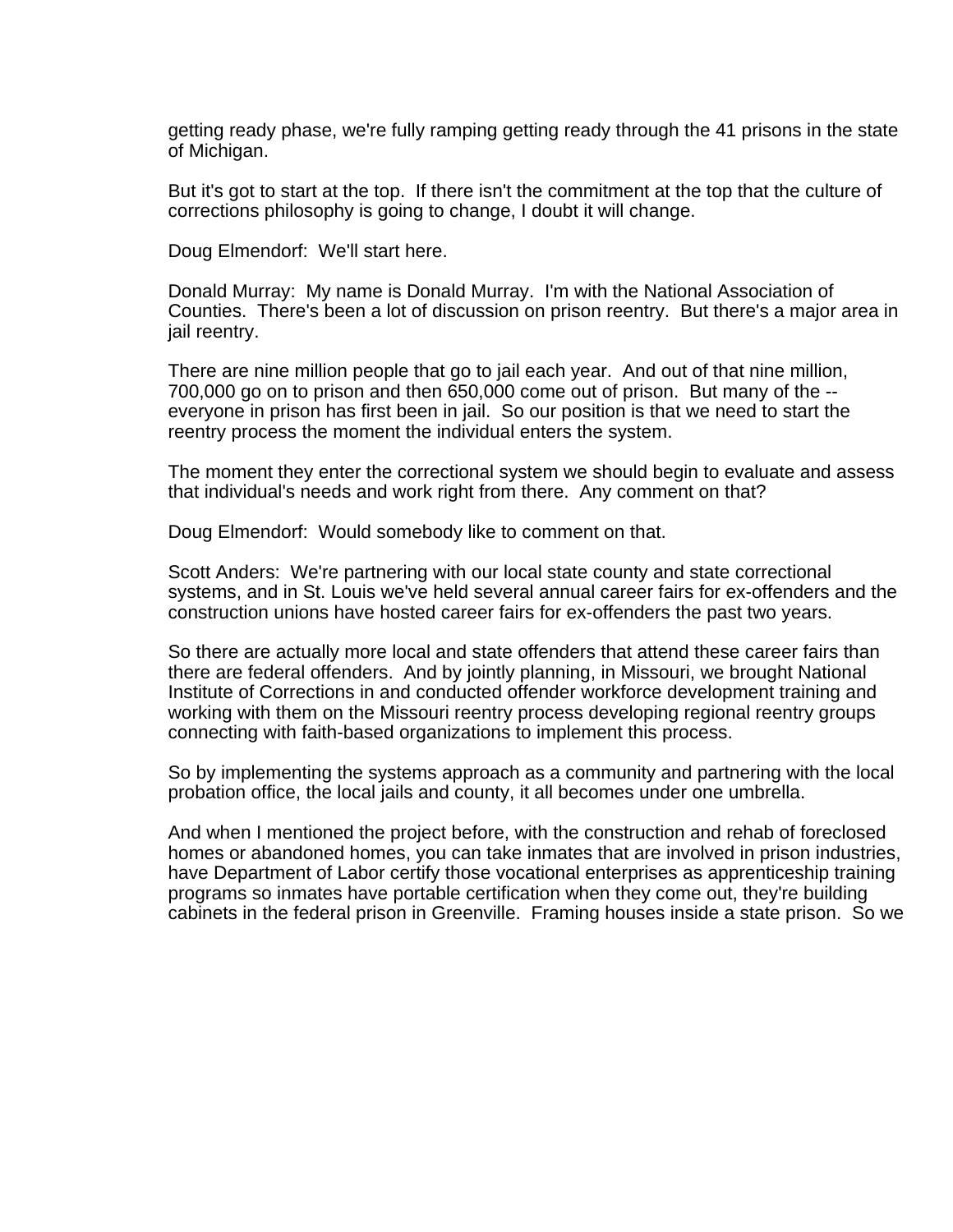can involve the inmates in this process as well as ex-offenders going through construction training programs and then ultimately cleaning up the neighborhoods and providing home ownership opportunities.

But we're including all local, state and federal offenders.

Doug Elmendorf: Thank you, Scott. Question this woman here. Yes, you.

JoAnn Nathans: I'm JoAnn Nathans with the Job Opportunities Task Force in Baltimore. I'd like to just mention a program and a series of programs that we've done that might be useful on the ground in other communities to help employers overcome their fear of liability, especially negligent hiring and other doctrines of the sort we have in Maryland.

We have a very impressive executive director, but when we tell employers it's the right thing to do, that's not nearly as effective as a lawyer that we recruited to help us. He's a partner in one of the prominent law firms in Baltimore. When we first started talking with him he wasn't sure that he really saw eye to eye with us.

But we continued to talk, and he has been able to speak and make presentations at our meetings that we hold specifically for employers to talk about how they can carefully hire people who are ex-offenders and be able to protect themselves from liability.

We've also found that it helps -- we don't expect the employers to come to our meetings so much. So we try to have a bit of time on their agendas. Like with the Greater Baltimore Committee and our chambers of commerce. So that's what we're trying to do in our efforts to reach employers.

We are totally funded by foundations, including Jet, especially for this project. And we're grateful for that.

Doug Elmendorf: Thank you. Glenn, do you think in New York you are making, that the state or city are making progress on this dimension. You emphasized the importance to this as well.

Glenn Martin: I think there's a lot to learn from what we're doing in New York. We've been doing it a for a very long time. Probably because we've incarcerated way too many people for a very long time.

I did want to go back to something someone said about correction and changing the culture of correction because New York has a host of ATI programs, alternative to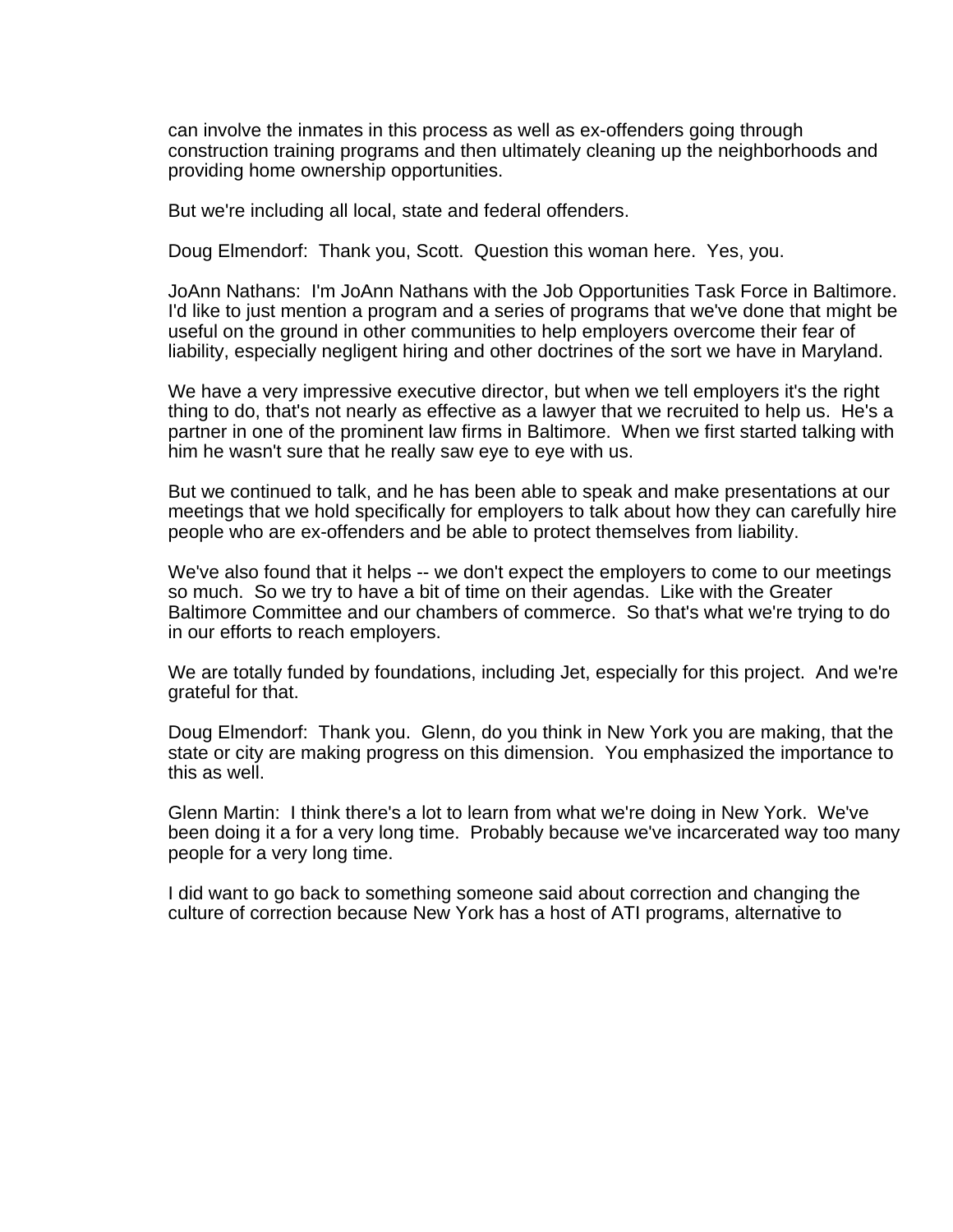incarceration unlike anywhere else probably in the world, and we've actually seen a reduction in crime and a simultaneous reduction in our prison population. And there was a proposal to actually close a few prisons recently, and those prisons remain open even though they're totally underutilized.

And so part of the discussion for us as advocates is how do we help these upstate rural economies that are dependent on the prisons as an economic engine, if you will. So it very much is an economic issue, and I'm glad that we're having that sort of discussion today, and that's the framework, because obviously we could have never envisioned that our success alternative to incarceration wouldn't result in the closure of these prisons but it shows that the issue is a lot larger.

Doug Elmendorf: The man in the back with the white piece of paper in his hand.

Speaker: Thanks. I think the paper helped me. My question is: Do you believe that for-profit corporations have had an effect on the incarceration rate of prisoners? And just a quick second part to that. Do you believe that there's something in a more positive manner that for profit corporations can do or should they be involved in the corrections facilities at all.

Glenn Martin: I'm not sure --

Michael Thomas: I think I understand what he's saying.

Doug Elmendorf: [Inaudible].

Michael Thomas: And in the state of Michigan, we've had CCA come in and do almost a youth prison in Baltimore, Michigan, which I think was pretty much an abysmal failure, and I've never been a big fan of for-profit being involved in the actual incarceration of citizens that we're taking their freedom away from.

But you know as you mention this, I don't know why the profit margin, the profit motive, and I don't know why for profit corporations couldn't get involved in doing something positive in the corrections field in terms of showing best practices in terms of corrections and maybe achieving some of the types of reentry results that Bruce and the rest of us up here want to see in our community.

And I don't think you can just look consistently at transitional and make-work projects. In our local prison that -- I live a quarter mile from. Our prisoners, 1268 people incarcerated there, work every year on house forms, foundation forms for Habitat for Humanity Homes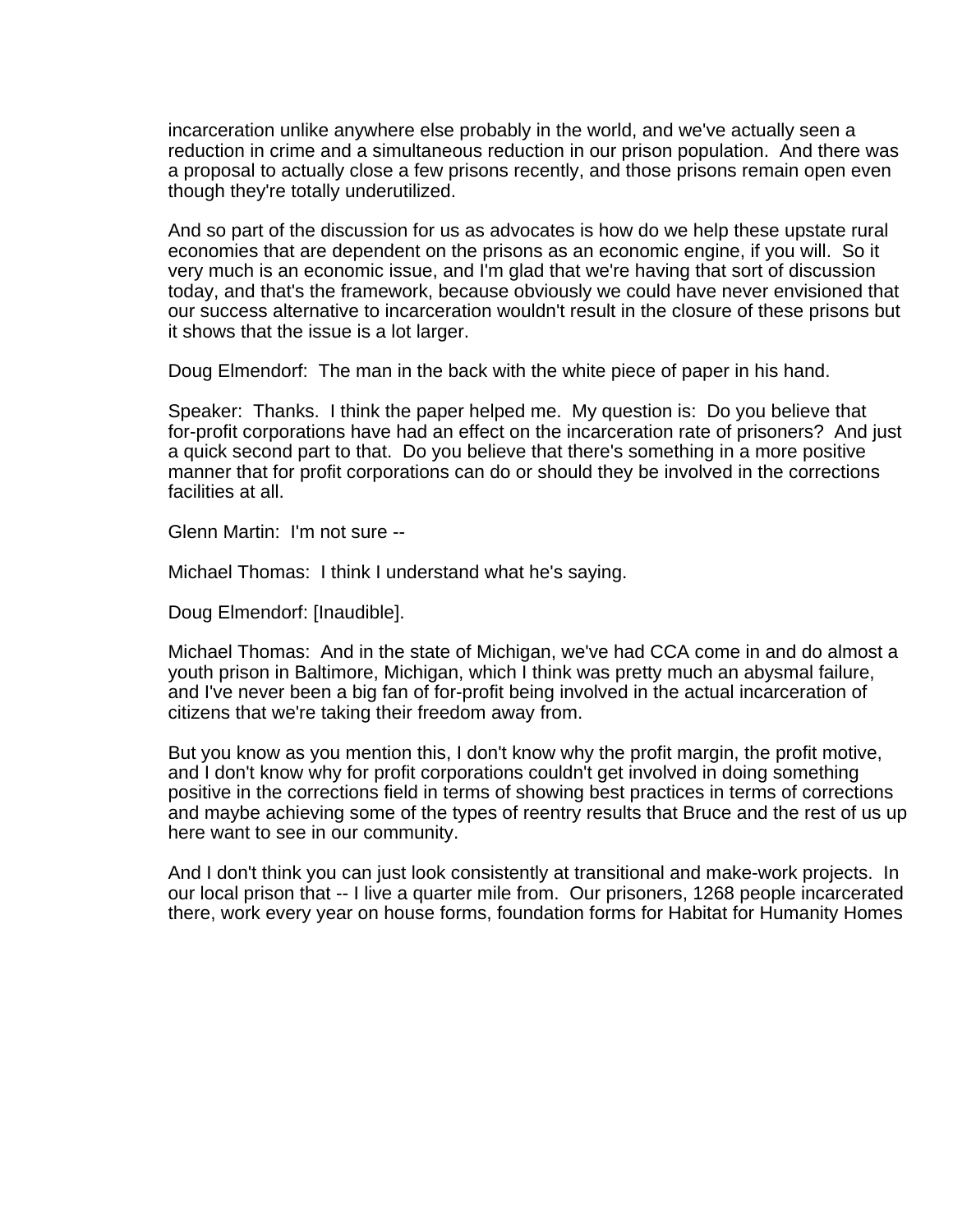in the community. Teaches them a skill, gets them a foot in the door in terms of their resume. And I think we need to take it a step up from there. We talked on our pre-phone call here for this program today about what can we suggest by way of infrastructure in America, and how can we involve home-comers and ex-offenders in the life skills that are going to be necessary in order to change the infrastructure in America from the current dire straits to something more positive?

Scott Anders: I'd like to follow up because the two questions the one on recruiting employers and the question about private partnership kind of blend together in terms of some work that we've done. And nationally Meineke, the president has said that they want to support hiring ex-offenders, nationally. And they're going in to prisons, such as in the federal correctional institution in Butner, and providing training to certify ex-offenders in auto mechanics. If you look at the economic situation, there are certain areas that may experience job growth. Auto mechanics may be one because people are not buying new cars currently. Cars are requiring service to be done.

So if you look at the possibility of these public/private partnerships, another example of how the auto industry can be involved is Rankin Technical College has an auto training program. Their lot was full off cars that fell of loaders or hail damaged. They were there for training purposes. They've been donated.

They said we'll take these vehicles on a loader to the prison and we'll take portable equipment there and we can train inmates in auto mechanics. And then we have auto mechanic shops out in the community that are willing to hire the ex-offenders when they're released.

Public/private partnerships can be very important. Another group St. Louis Council of Construction Consumers that represent the owners and they hire the construction companies to come in and do projects. And they have a diversity committee. And their goal is to make sure that a certain number of women and minority workers are employed on these construction jobs.

And so we had a common mission when we spoke with them. We said we have people who have gone through training programs, apprenticeship programs, they're skilled, and we were able to work together. Overnight they had arranged a meeting with us with construction company leaders.

So consider how you can involve public/private partnerships in this.

Doug Elmendorf: Want to answer anything Bruce?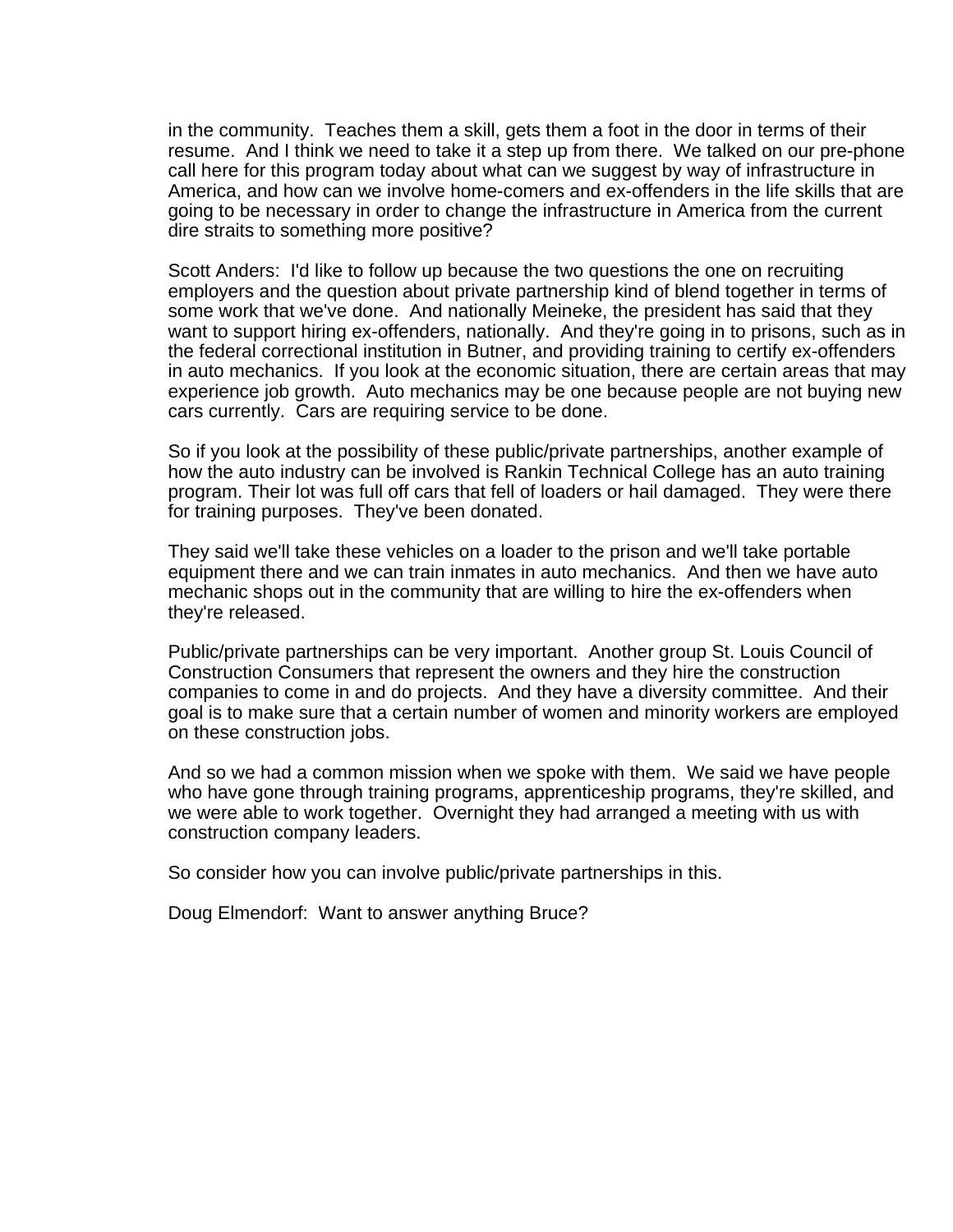Bruce Western: I've got to say I heard a slightly different question being asked about whether vested economic interests were propelling the increase in incarceration rates. We do have now a \$70 billion correctional budget, and there are many private vendors who are taking advantage of that budget.

My sense is, though, that the main driver has not been these vested economic interests. I tend to think the main driver behind the increase in incarceration rates has very much been a political process, one in which state governors, state attorney generals are competing with each other to be tougher on crime. And this has generated a very punitive, very, very punitive Penal Code that looks quite different today from the one we had, say, in the mid 1970s.

Doug Elmendorf: Take a question here from the woman in the fourth or fifth row.

Question: I hope you take him next because he's had his hand up for a very long time. Good morning. My name is Yolanda Tully. I work for Coffee Consulting in Bethesda, Maryland. We're part of a national demonstration with the U.S. Department of Labor and Department of Justice, prisoner reentry program, of which each individual on the panel outside of Mr. Western, there's a program in your city or in your state that is doing reentry.

And as a suggestion, I agree with the gentleman from Michigan who said look at some of the other demonstration projects out there. This has been an initiative of the White House Center for Faith Based Initiatives through the President's, through the presidential initiative to focus on nonviolent offenders finding them employment opportunities and putting \$21 million to 30 cities across the country that are community-based organizations and faith-based organizations to do exactly what you have proposed, Mr. Western.

But my other question to part of your proposal is you talked about a national employment program or a national program, prisoner reentry program. And given the light that we've been doing this work with the labor department and the justice department, one of the things, there was not money provided for key issues, housing and substance abuse.

And then another entity, of course, the education piece which we know a lot of former offenders coming home need. My question is what do you propose? Who runs this program, if you will, if it's a national entity, giving that even we've had challenges with the federal government working together across two agencies.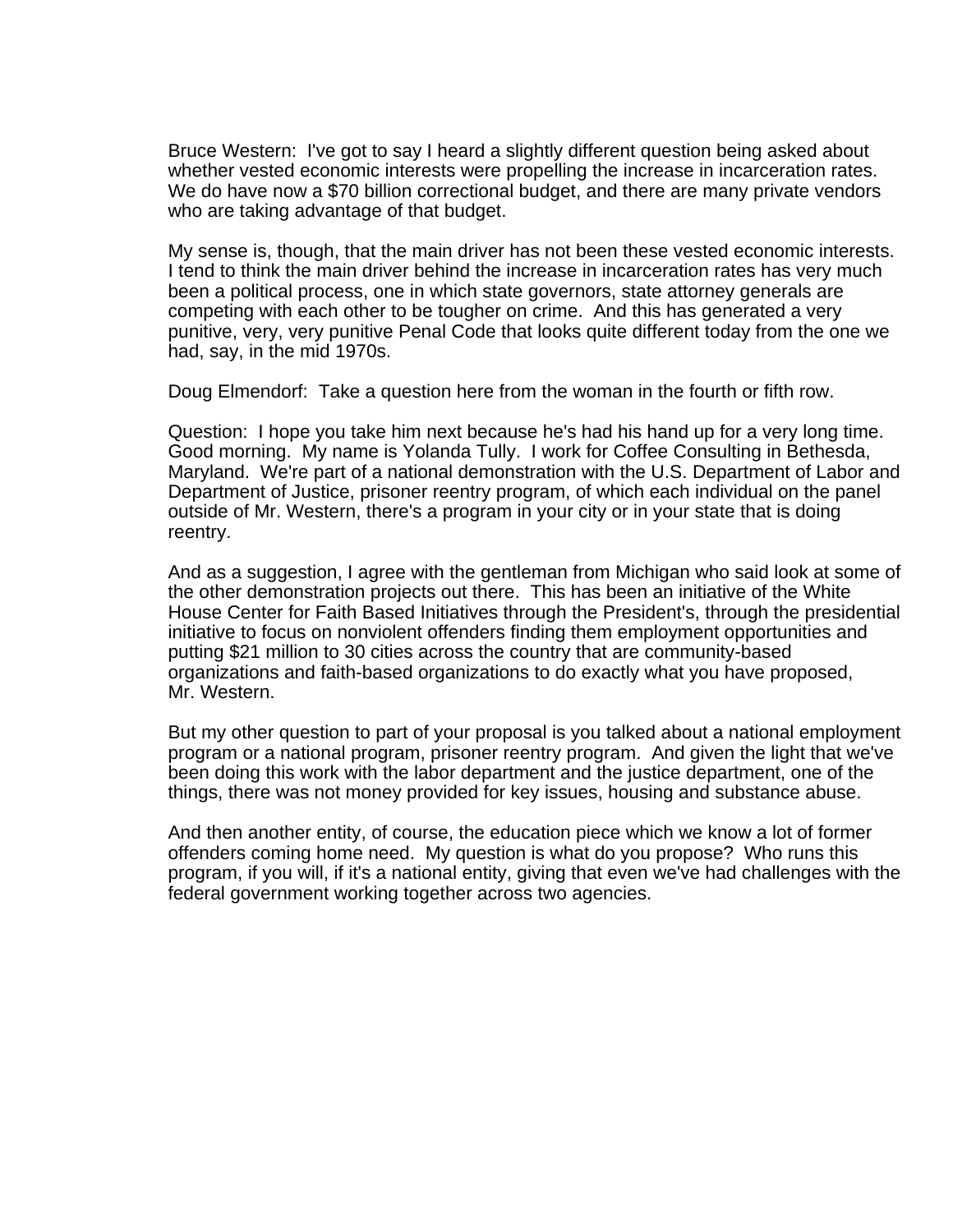So we do need money for housing, education, the labor piece and the justice piece. So that's about five. And health and human services because there's substance abuse. So that's about five federal agencies that would cross-over, if you will to deal with these issues. How do you propose that that's managed or handled?

Bruce Western: It's a great question. I spend a little bit of time talking about this in my proposal. The basic idea, I think, is to create a pool of reentry funds that could be administered jointly by labor and justice, for example. States would apply for these. And ultimately we would get to a system of block grants.

There's so much variability across states, it's impossible to entertain all the local, all the local circumstances. So I think a system of block grants in which demonstration states would come on line first, provide ongoing evaluation that would disseminate results to the policy community through successive competitions for these reentry funds more and more states would come online. Maybe ultimately because the reductions in cost would trickle down to the states. This ultimately becomes a state responsibility and that's how we would transition, I think, in very broad strokes to a national plan.

Doug Elmendorf: We are unfortunately already running late. And there was one more short but important part of our program. But can we thank right now Bruce Western for his very interesting proposal and Michael Thomas, Glenn Martin and Scott Anders for their participation today. (Applause)

Bob Rubin: Thank you, Doug. We do have one more part of the program if you'd wait one moment I'd like to -- can I make three comments on all this?

Doug Elmendorf: Yes, sir.

Bob Rubin: Just listening to this. First of all, it's a remarkable panel and remarkably important subject. But I have three reactions to various comments you made.

Glenn, you made a comment about risk. You said we have to take more risks. What strikes me, I asked Jim Webb this when he was up here, I think part of the problem is risk in a policy sense, but part is in a political sense. From a politician's point of view, every time a parolee commits a crime, that's enormous exposure. Every time you have a large number of successful reentries, you get no benefit for it.

And somehow or other we have to deal with that political issue. And that's not just a question of with respect to this issue. I was in government for six and a half years in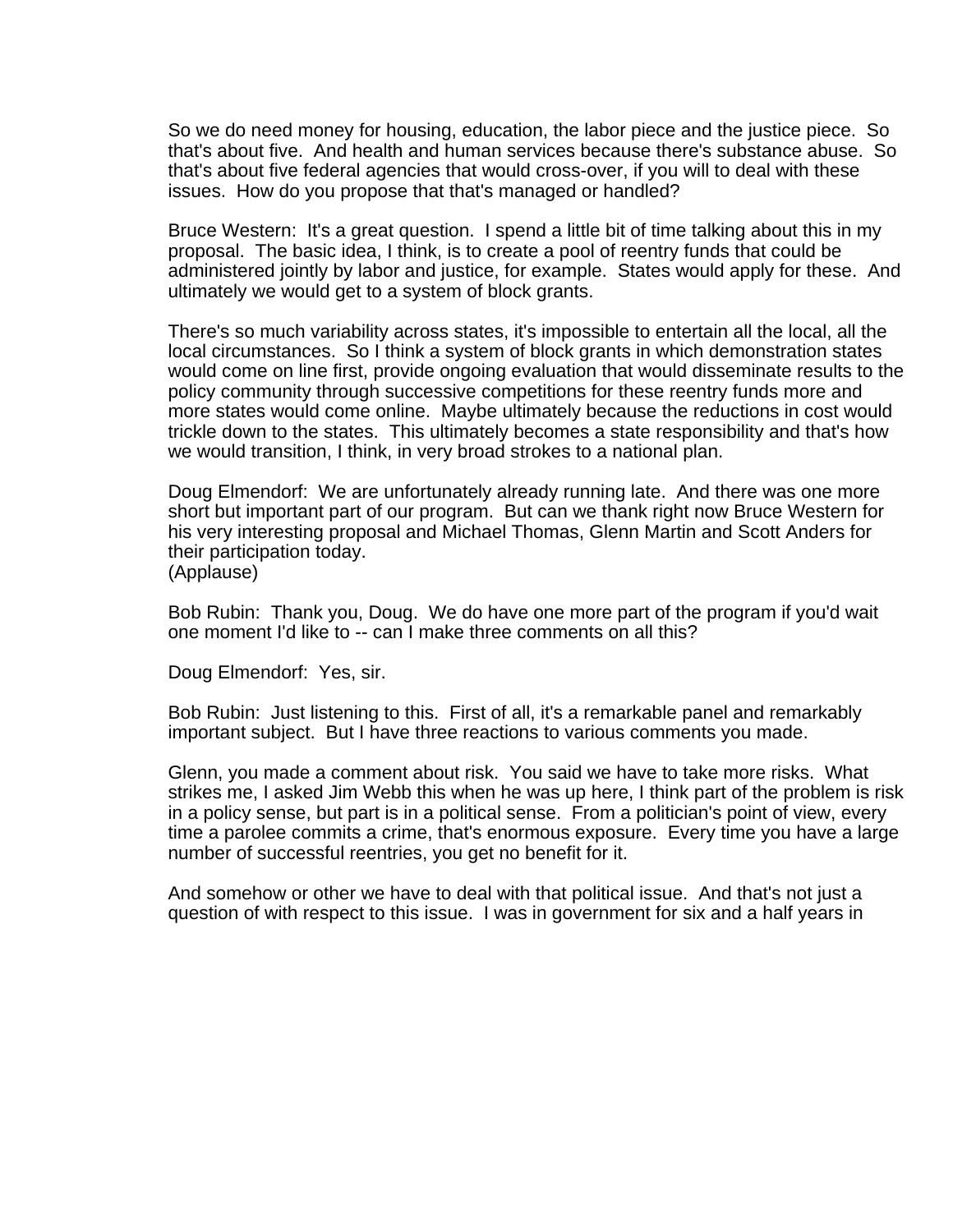Washington. I lived this for a long time. It's a problem, not always happily, it's a problem that crosses a lot of areas of our society.

Secondly, it relates a little bit to this, all of you are in your communities and you've come here because you care enormously about this. Politicians are very responsive to what they hear their constituents say because they like to get reelected. I think if you will bring these issues to their attention and persuade them that, as Jim Webb said, it's an important area for leadership, you can actually accomplish something I think in respect to all this.

And then there was this very thoughtful question at the end about coordination across the departments within the federal government. That's a world I lived for six and a half years. I don't know the answer to it. But it's a very, very good question. And I think one thing you could try to do with the new administration is to get them to focus on how you're going to take all these different departments that focus on this and find some way of coordinating. What President Clinton did, as you know, economic policy, set up a new council. I'm not suggesting another council because there's a lot of councils in government. But to try to do something along those lines.

This was really terrific, Doug. A really remarkable panel, and I thought Jim Webb was terrific.

Let me ask you to stay for two more minutes if I may for something different.

The reason we can have a panel like this, and the reason we can have discussions the Hamilton Project has had over the time we've been around, is because there are so many robust policy thinkers in America. And one of the things that struck us was that we should try to do our little bit, it's very little we recognize, but our little bit to try to encourage robust policy thinking in the future.

What we did was we set up a process to award two prizes each year, one to an undergraduate and one to a graduate student, so the next generation, if you will, of policy thinkers that related to rigorous pursuit and rigorous presentation of innovative policy solutions to the critical issues facing our nation. We announced the prize program in December of '07. As I said a moment ago we give one prize undergraduate level one prize to the graduate level.

The submissions are evaluated by members of the Hamilton Project Advisory Council, very distinguished group of academics and policy thinkers. And so let me, if I may, present this year's award, if I can find them. Yes, this year's awards.